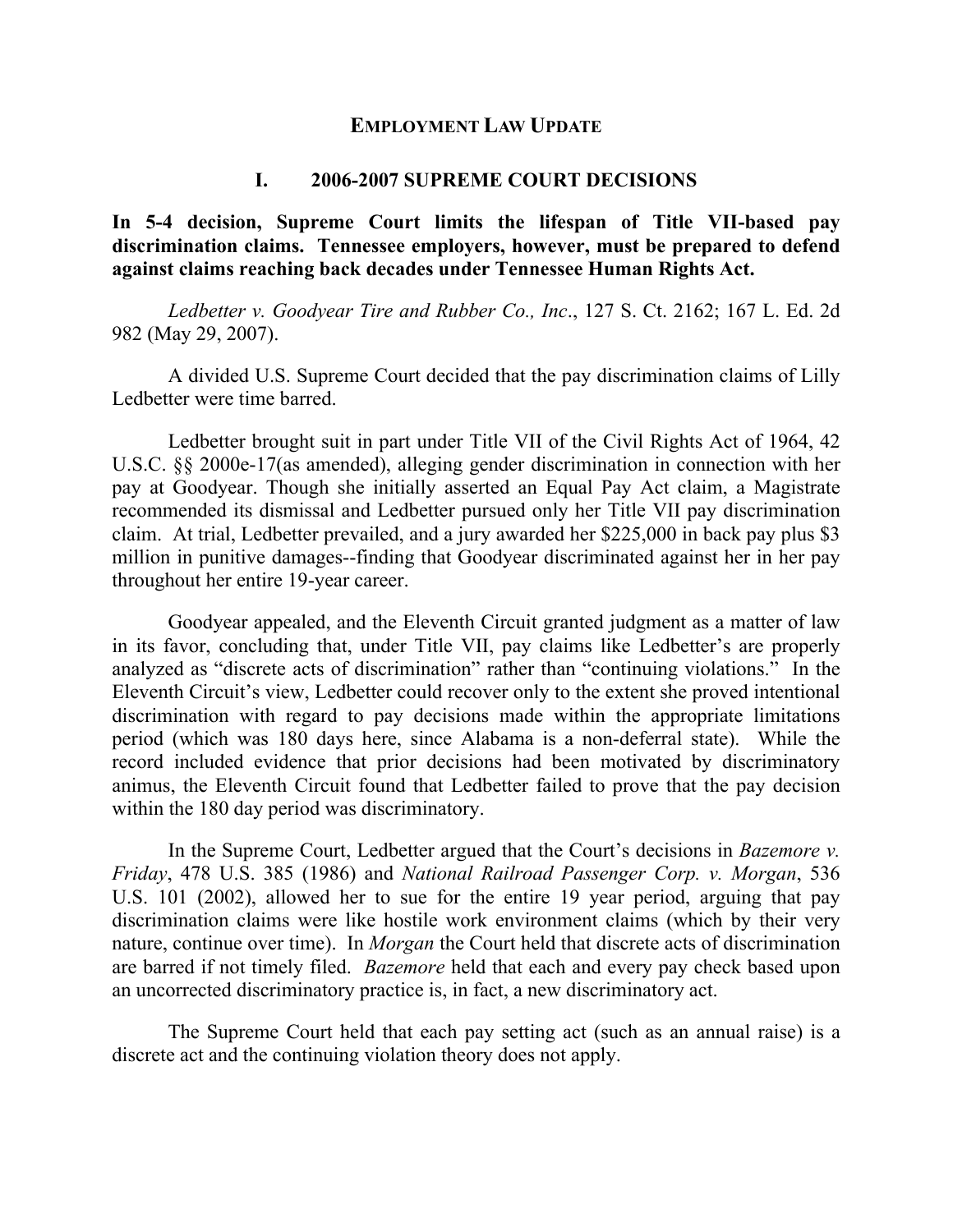Ledbetter asserted a disparate treatment claim, a central element of which is the intent to discriminate. However, Ledbetter alleged that the decisions made during the filing period "carried forward" the unlawful effects of earlier decisions. That argument is almost identical to the one advanced in *United Airlines v. Evans*, 431 U.S. 553, 97 S.Ct. 1885, 52 L.Ed.2d 571 (1977), and which was rejected.

The majority rejected Ledbetter's reading of *Bazemore* on the ground that the disparate pay scales the employer established and allowed to continue (after Title VII was applied to the states) was different from discrete decisions setting an individual's salary for the coming year.

Justice Ginsburg, in oral and written dissent, argued that the majority's reliance on *stare decisis* and its discussion of legislative intent ignored the workplace reality that pay disparities are not written across the foreheads of affected employees.

It is important to remember four things with regard to the impact of *Ledbetter* in Tennessee. First, the case was pursued under Title VII, not the Equal Pay Act, which requires no administrative charge filing, no discriminatory intent, and which incorporates a longer statute of limitations (two to three years). The Court even said the result would have been different had Ledbetter asserted an EPA claim.

Second, Tennessee employers must deal with the reality that the Tennessee Supreme Court adopted the view in *Booker v. Boeing*, 188 S.W.3d 639 (Tenn. 2006), that the one-year limitations period for claims alleging discriminatory pay under the THRA begins when the discriminatory practice ceases - which that Court took to be when the plaintiff's pay was brought in "parity" with her "peers." Translated simply, Tennessee employers have to defend against discrepancies which might have roots (legitimate or not) stretching back as long as the affected employee's tenure.

Third, by late July 2007, H.R. 2831, the "Ledbetter Fair Pay Act of 2007," was introduced but so far its passage (over a veto threat) appears unlikely.

Fourth, *Ledbetter* is not consistent with many Court of Appeals decisions that had held proof of an EPA violation also establishes a per se Title VII violation. *See, e.g., Kovacevich v. Kent State University*, 224 F.3d 806 829 ("In this Circuit, a finding of liability under the Equal Pay Act requires a similar finding of liability under Title VII where both claims present the same conduct and evidence.") The *Ledbetter* majority decision indicates that Title VII liability stands on its own merits and that the lower courts must separately analyze whether the evidence supports a violation of each statute.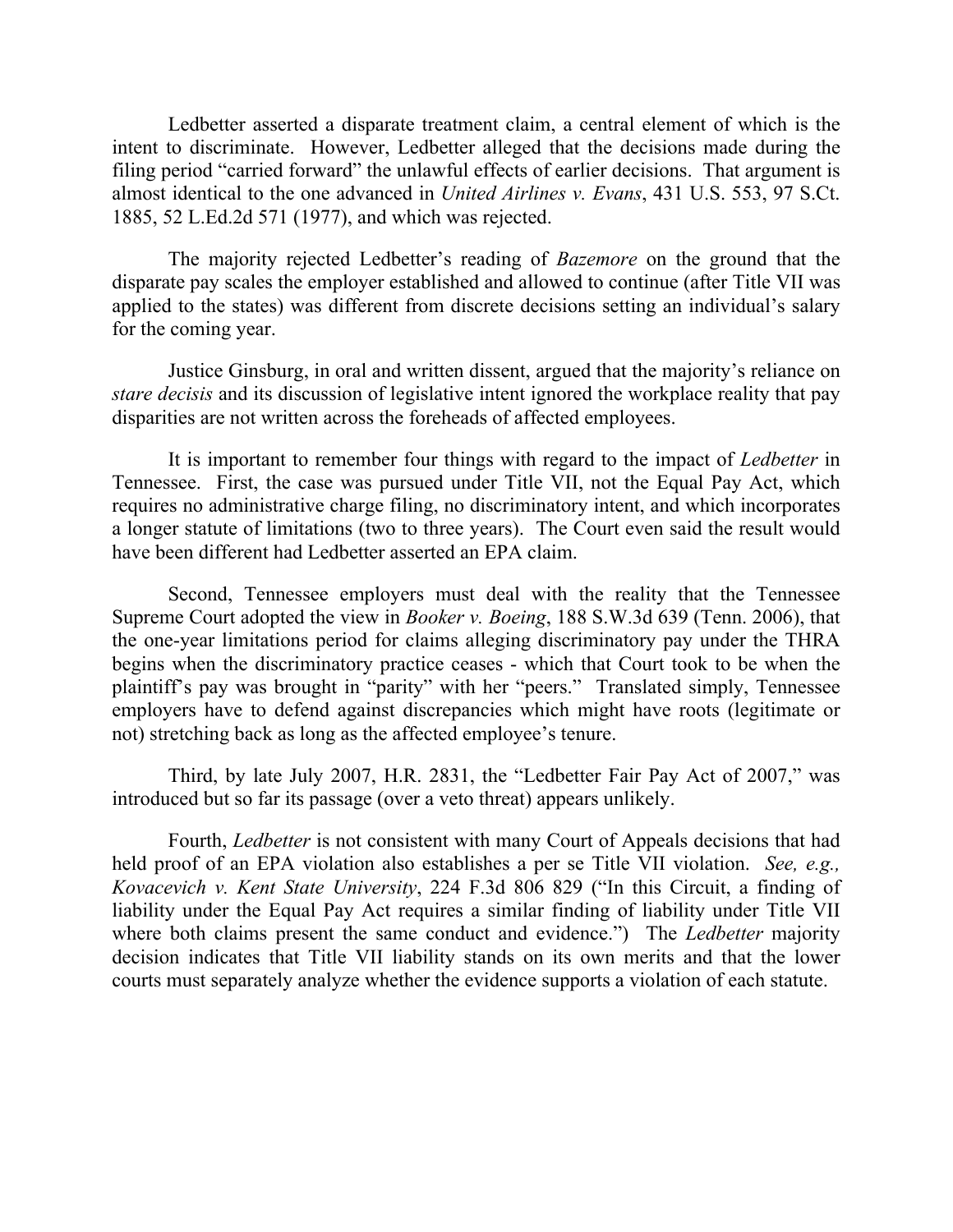# **Unanimous Court preserves regulatory exclusion of "companionship workers" employed by third parties from overtime requirements.**

*Long Island Care at Home, Ltd., et al., v. Evelyn Coke*, 127 S. Ct. 2339, 168 L. Ed. 2d 54 (June 11, 2007).

This term, Justice Breyer, speaking for a unanimous court, authored an opinion holding that "companionship services" workers employed by third-party agencies (as opposed to being paid by the patient's family) are exempt from the minimum wage and overtime requirements of the Fair Labor Standards Act. At stake was whether the U.S. Department of Labor (DOL) properly promulgated a regulation related to an exclusion of coverage for "companionship services" workers pursuant to a 1974 amendment which had extended protection to vast numbers of workers previously left out in the proverbial cold.

The Department of Labor subsequently issued two relevant regulations. The first, part of a set of "General Regulations," defined the term "domestic employment" as

services of a household nature performed by an employee in or about a private home …*of the person by whom he or she is employed* … such as cooks, waiters, butlers, valets, maids, housekeepers, governesses, nurses, janitors, lawndressers, caretakers, handymen, gardeners, footmen, grooms and chauffeurs of automobiles for family use [as well as] babysitters employed on other than a casual basis.

29 C.F.R. § 552.3

The second, set out in the "Interpretations" subsection, explains that exempt companionship workers *include* those

who are employed by an employer or agency other than the family or household using their services ... [whether or not] such an employee [is assigned] to more than one household or family in the same workweek.

29 C.F.R. § 552.109(a).

 $\frac{1}{1}$  Companionship services workers are defined thus: "any employee employed in domestic service employment to provide companionship services for individuals who (because of age or infirmity) are unable to care for themselves (as such terms are defined and delimited by regulations of the Secretary [of labor]." 29 U.S.C. § 213(a)(15).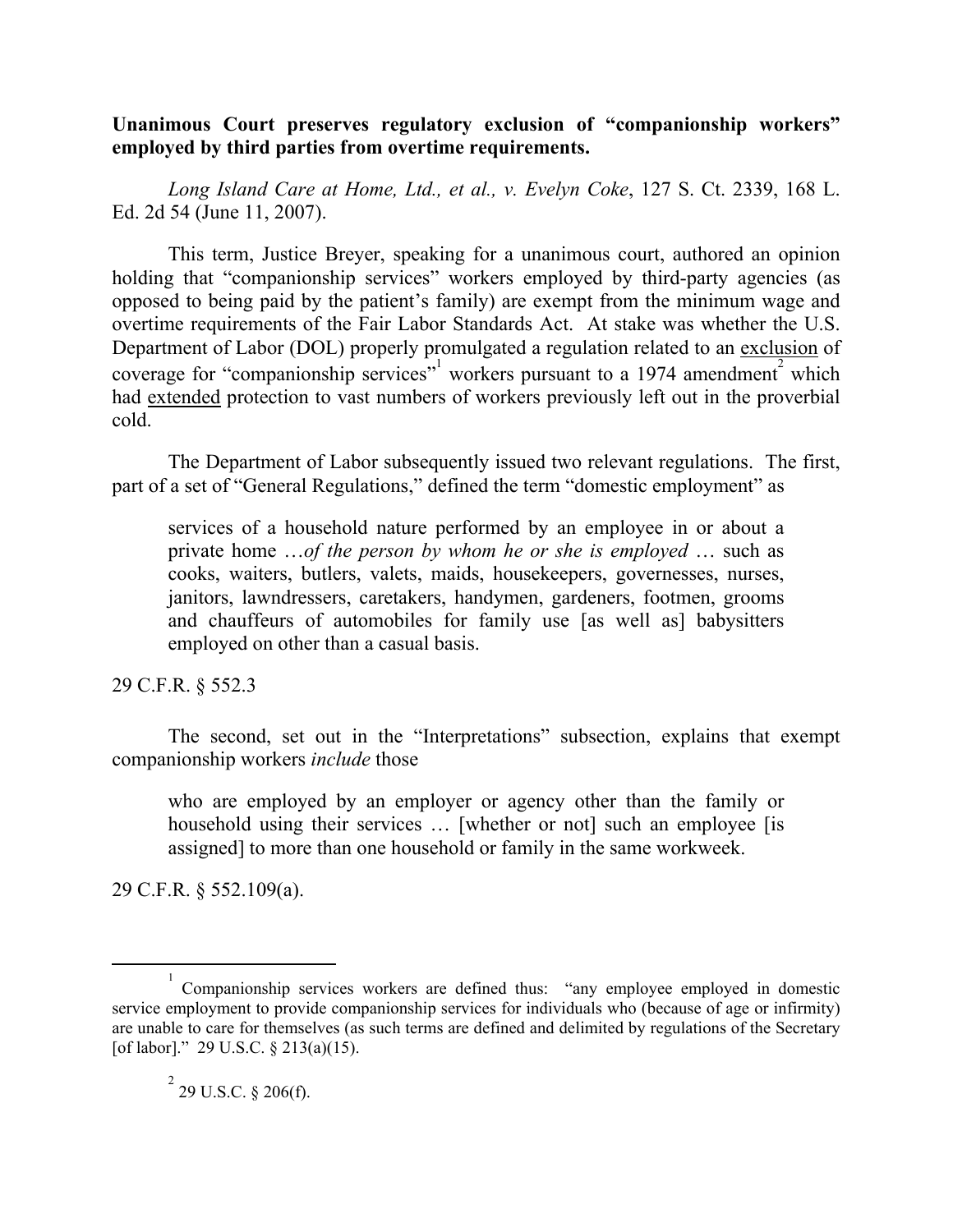As the ranks of companionship workers caring for severely impaired disabled and elderly clients have swelled, the DOL repeatedly debated whether to narrow the exemption to require overtime for workers paid by third parties. Many companionship workers do not receive employment benefits and routinely work in excess of sixty hours a week. Industry representatives and some elder care advocates argued against changing the regulation, concerned that worry about overtime liability would compromise their ability to provide needed around-the-clock care at affordable prices.

Plaintiff Evelyn Coke challenged her employer's failure to pay overtime. The district court rejected her contention that the so called "third-party" regulation was neither controlling nor valid, and dismissed her lawsuit. *Coke v. Long Island Care at Home, Ltd.*, 267 F. Supp.2d 332, 341 (E.D. N.Y 2003). On appeal, the Second Circuit reversed, finding the regulation unenforceable. *Coke v. Long Island Care at Home, Ltd.*, 376 F.3d 118, 133, 135 (2d Cir. 2004). Even after the decision was vacated by the Supreme Court and the Second Circuit was instructed to consider a recent DOL Advisory Memorandum explaining and defending the regulation, the Second Circuit was unpersuaded. *Coke v. Long Island Care at Home, Ltd.*, 462 F.3d 48, 50-52 (2d Cir. 2006) (per curiam). To resolve the issue, the Supreme Court accepted certiorari.

Coke asserted that 29 U.S.C.  $\S$  213(a)(15), which defines domestic services workers, does not apply to those who provide companionship services at the behest of agencies. First, she pointed to the context of the 1974 amendments themselves, which were intended to expand coverage, and noted that workers employed by certain large entities were already covered prior to their adoption. Second, she relied on statements made by some members of Congress during debates. Third, she pointed to the definition of "domestic service employment" contained in the Social Security statute, which covers domestic work performed "in a private home *of the employer*." 26 U.S.C. § 3510(c)(1).

The Supreme Court was not persuaded. The 1974 FLSA companionship worker amendment refers broadly to "domestic service employment" and expressly delegates authority to the DOL Secretary to flesh out the details. The Social Security Act, by contrast, specifically defines the term.

Coke also argued that the "General Regulation" defining domestic service employment, 29 C.F.R. § 552.3, should control. This regulation includes the same emphasis that the Social Security Act contains on the connection between the client and the employment relationship. The opinion does acknowledge that the two regulations are facially inconsistent, but rejects Coke's assertion that the General Regulation must control.

Judge Bryer pointed out, however, that the sole purpose of 29 C.F.R. § 552.109(a) is to explain the exemption's impact on individuals hired by third parties, whereas the General Regulation's focuses is on describing the kind of work in question. And, while the DOL vacillated over the years about the proper interpretation of the regulations, that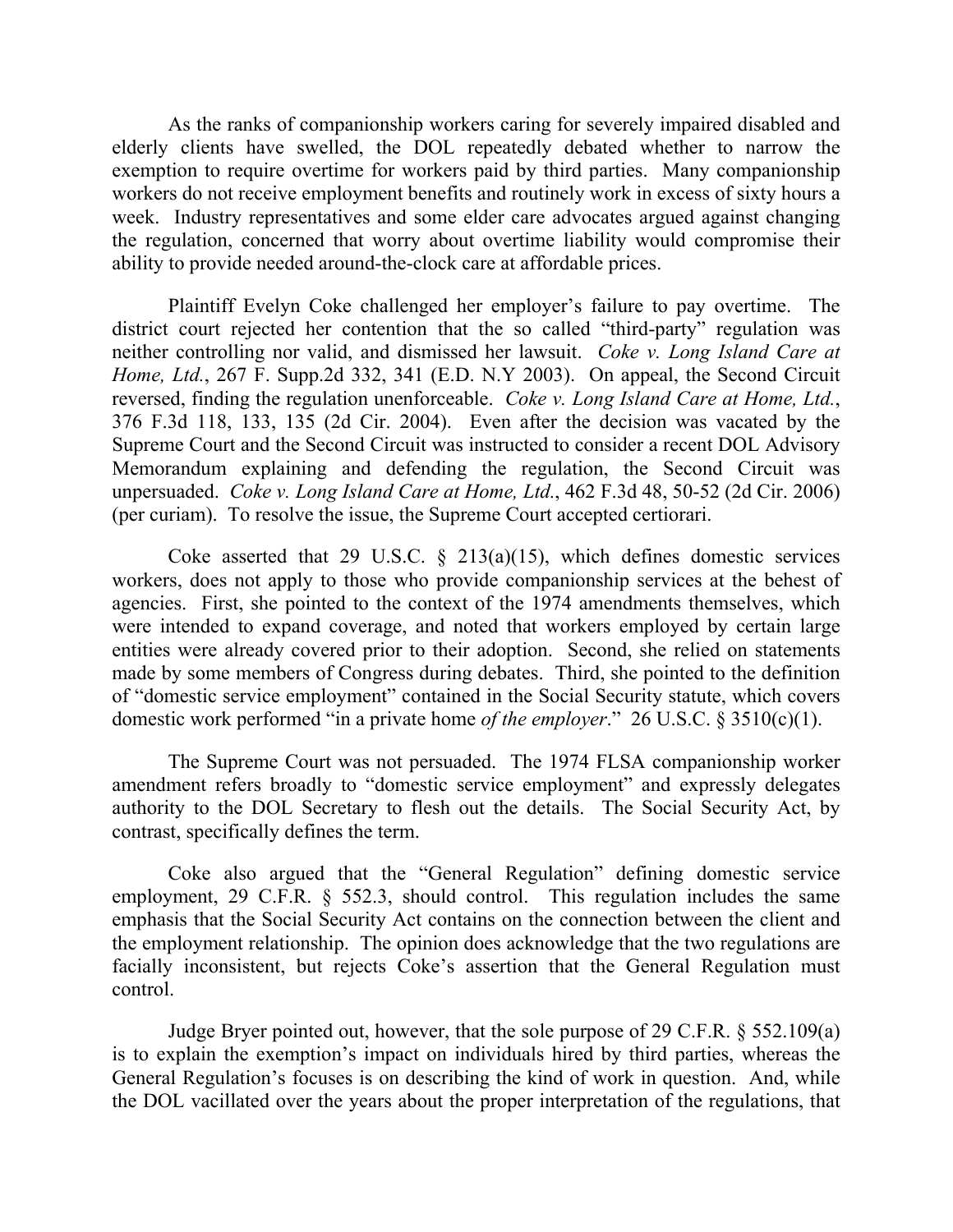fact alone does not provide separate grounds for disregarding the present interpretation. On a similar note, even though the "Advisory Memorandum" in question was issued in response to the litigation, the Court found no evidence to suggest that it did not actually represent the agency's current fair and considered judgment.

Employers obtained another victory in what has come to be known as the "Roberts Court." This may not, however, be the end of the story. A new pro-employee administration could amend the regulation to extend coverage to employees of third-party agencies, or Congress could act to change the statute's language – a not uncommon result for unpopular Supreme Court employment decisions.

# **II. THE UPCOMING SUPREME COURT TERM**

Three employment law cases are presently on the Supreme Court's docket for the 2007-2008 term. All three cases involve the resolution of significant conflicts among the Circuit Courts of Appeal.

**May individual plan participants recover against ERISA fiduciaries for account losses attributable to defined contribution plans, and does Section 502(a)(3) permit participants to bring actions for money relief to compensate for losses directly caused by fiduciary breach (known in pre-merger courts of equity as "surcharges")?** 

*La Rue v. Dewolff, Boberg & Associates, Inc.*, 450 F.3d 570 on rehearing, 458 F.3d 359 (4th Cir. 2006), *cert granted by* 127 S.Ct. 2971, 168 L.Ed.2d 157 (June 18, 2007).

David La Rue brought suit under ERISA §§ 502(a)(2) and 502(a)(3), 29 U.S.C.  $§1132(a)(2)$  and  $1132(a)(3)$  claiming that DeWolff breached its fiduciary duty by failing to invest his money in a  $401(k)$  plan as he instructed, resulting in losses to his  $401(k)$ account. In one of its early ERISA decisions, the Supreme Court held that in a § 502(a)(2) claim, the relief "inures to the benefit of the plan as a whole." *Mass. Mut. Life Ins. Co. v. Russell*, 473 U.S. 134, 140 (1985). The Court reversed the lower court decision allowing a plaintiff to bring an individual  $\S$  502(a)(2) claim seeking compensatory and/or punitive damage when the insurance company waited six months before it approved the plaintiff's disability benefit claim. LaRue poses the same question addressed in *Russell* but the context of a losses sustained by his individual 401(k) account. The question is whether a participant in a 401(k) plan may recover under ERISA  $\S$  502(a)(2) when the relief requested is limited to the harm allegedly caused to the individual's account balance rather than to the entire 401(k) plan. The Fourth Circuit upheld the dismissal of LaRue's  $\S$  502(a)(2) claim on the ground that he was seeking non-class individual relief and that was not available because  $\S 502(a)(2)$  limits the relief available to redressing injuries to the entire plan, not to individual accounts. The Third,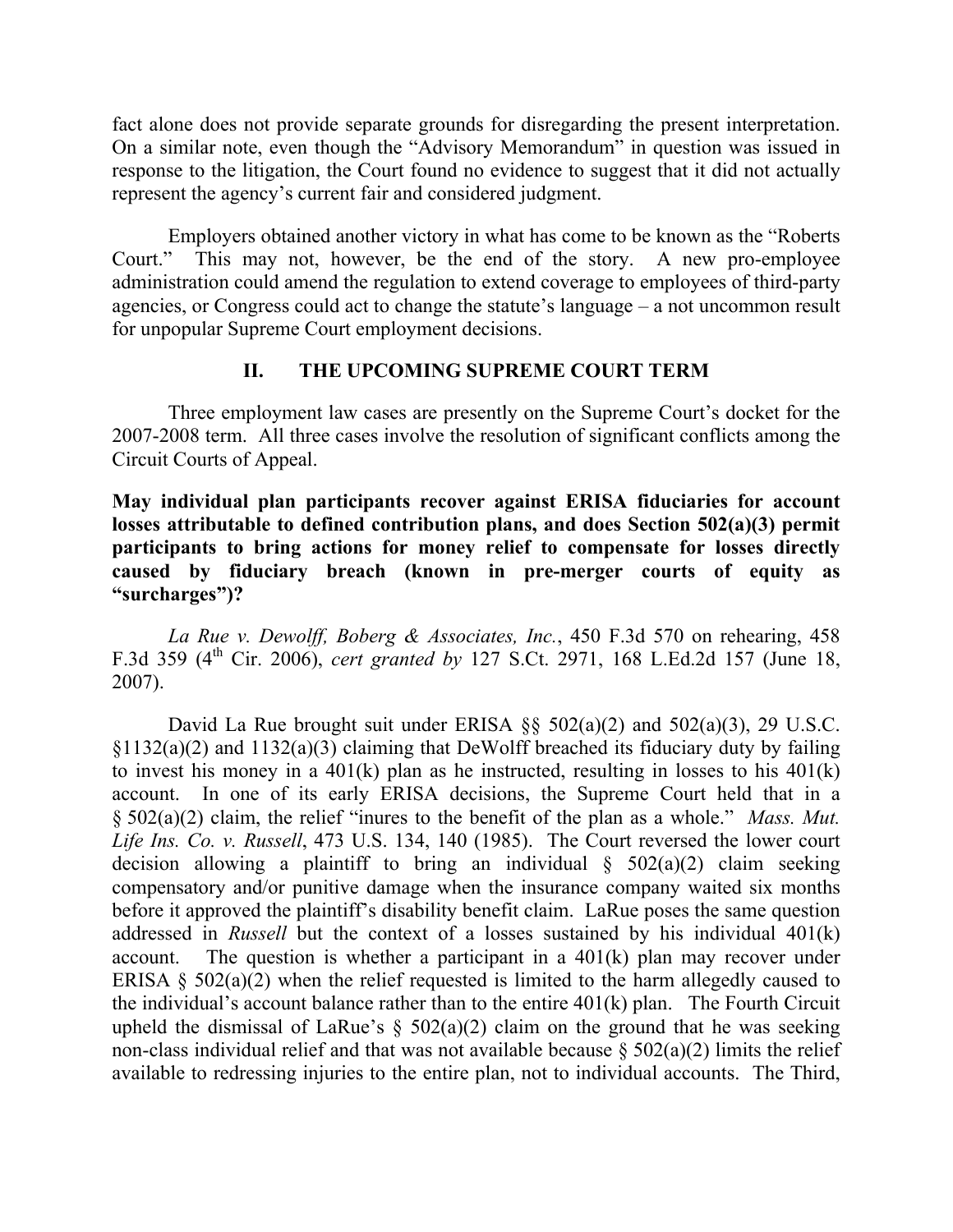Fifth, Sixth<sup>3</sup> and Seventh Circuits have permitted recovery by either individual plaintiffs or classes of individuals under 502(a)(2). The Solicitor General has weighed in on the matter in favor of allowing plaintiffs to recover under  $\S$  502(a)(2).

The second question the Supreme Court will tackle is whether, under section 502(a)(3), which permits participants to obtain "appropriate equitable relief" for ERISA fiduciary violations, a participant may obtain "make whole" relief. For years, the Supreme Court has limited the kind of relief available under this section of ERISA to that which was traditionally available in equity prior to the merger of law and equity courts. For example, a party may recover equitable restitution when there is a "specifically identifiable" fund of money being held (wrongly) by another. *Sereboff v. Mid Atl. Med. Servs.*, 126 S. Ct. 1869, 1874 (2006) (allowing "recovery through a constructive trust or equitable lien on a specifically identified fund"). Legal restitution, however, is not permitted. *See Great-West Life & Annuity Ins. Co. v. Knudson*, 534 U.S. 204, 122 S. Ct. 708, 151 L. Ed. 2d 635 (2002). In LaRue, the plaintiff wants to recover for losses he allegedly sustained when his 401(k) funds were not invested as he instructed. Thus, the second question in the LaRue case again asks whether, when Congress authorized the recovery of "appropriate equitable relief", it meant to allow pension plans to be sued by participants seeking to recover what the Court has heretofore (even as late as the 2006 term) characterized as legal, not equitable relief.

The Solicitor General also supports the petitioner on the  $502(a)(3)$  claim arguing that the equitable remedy of "surcharge" (which the solicitor, citing Black's Law Dictionary 1482 (8th ed. 2004), defines as "[t]he amount that a court may charge a fiduciary that has breached its duty"), was permitted in courts of equity prior to the merger. The Sixth Circuit<sup>4</sup>, along with the Eighth and Ninth Circuits, have joined the Fourth Circuit in holding that monetary recovery is not permitted under 502(a)(3).

### **Just what is a "charge" of discrimination for purposes of determining whether a complaint is timely made?**

*Holowecki v. FedEx*., 440 F.3d 558 (2nd Cir. 2006), *cert granted by* 127 S.Ct. 2914, 168 L. Ed. 2d 242 (June 4, 2007).

In order to file suit under the Age Discrimination in Employment Act (ADEA), plaintiffs first need to file a "charge" with the EEOC. That charge must be filed at least 60 days before a suit is filed and, in deferral states such as Tennessee with their own state

 $\frac{1}{3}$  $3$  Kuper v. Lovenko, 66 F.3d 1447 (6<sup>th</sup> Cir. 1995)(participant allowed to recover losses to defined contribution plan caused by fiduciary breaches though his recovery was allocated to his individual account and not to all accounts in the plan).

 $^{4}$  Helfrich v. PNC Bank, Kentucky, Inc., 267 F.3d 677 (6<sup>th</sup> Cir. 2001).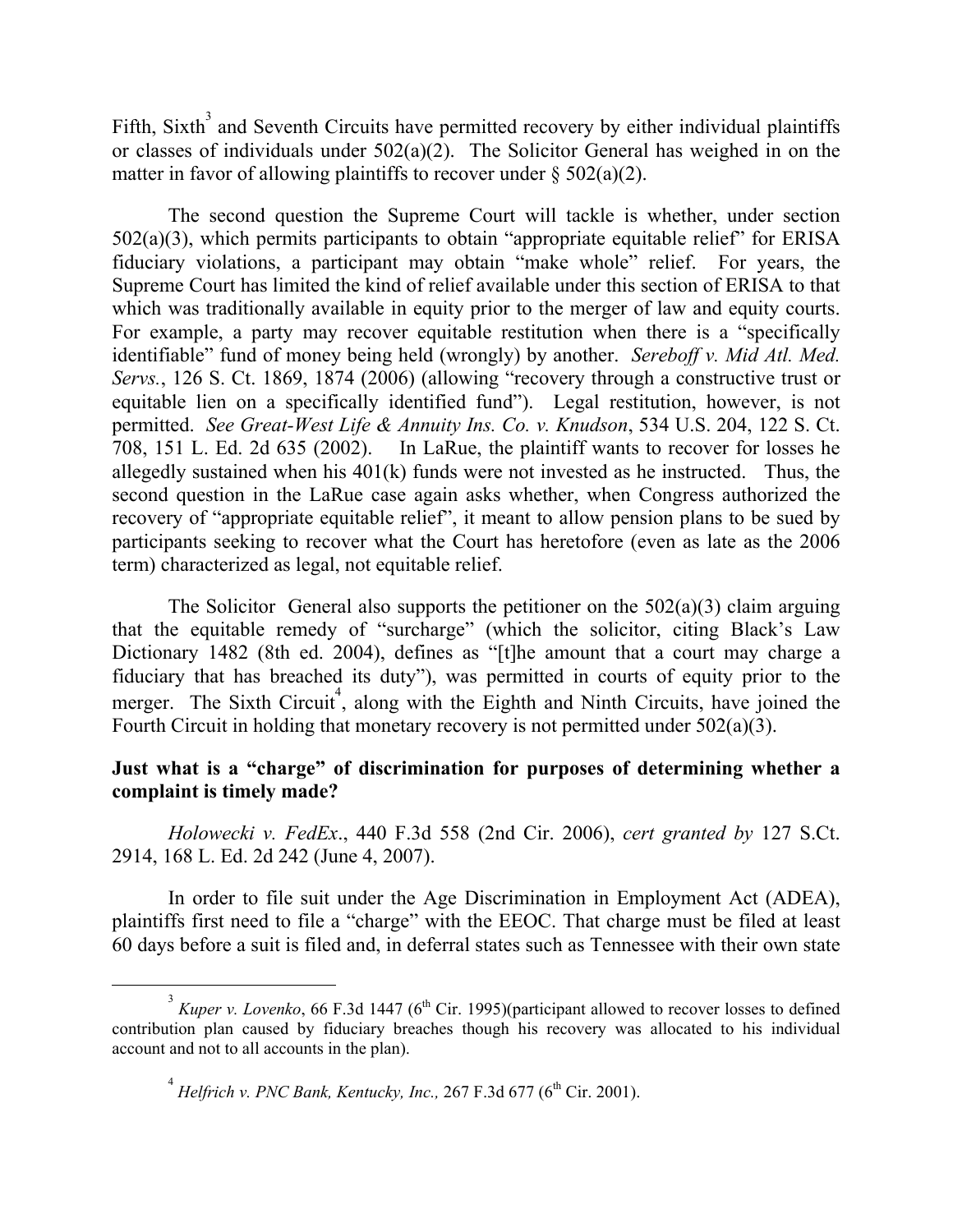laws and agencies, be filed within the earlier of 300 days after the occurrence or 30 days after the complainant receives notice of the end of the state law proceedings. *See* 29 U.S.C. §626(d). And, unlike the Title VII scheme, ADEA claimants only need to wait 60 days after filing the charge to file suit, rather than waiting until they receive a right to sue letter. *Compare* 29 U.S.C. §626(e) with 42 U.S.C. §2000e-5(e)-(f).

Fourteen former FedEx couriers alleged a pattern and practice of age discrimination by their former employer. The Second Circuit permitted eleven of those plaintiffs (the ones who had not previously filed a charge) to "piggyback" on the EEOC "charge" of Patricia Kennedy. The "piggybacking" issue was not the topic of dispute; rather, the question was whether Kennedy's contact with the EEOC should count as a "charge" of discrimination.

Kennedy filled out an EEOC intake questionnaire and a four-page verified affidavit detailing her complaints regarding what she perceived as FedEx's attempts to target older couriers for productivity and disciplinary action. The EEOC, however, never assigned the complaint a case number, never investigated or attempted to resolve the matter, and never notified the employer of the complaint.

The Second Circuit noted that the ADEA does not define the term, "charge," but that its regulations require merely that it be in writing (or reduced to writing by the EEOC) from the person making the charge, that it names the employer and that it generally describe the allegedly discriminatory acts. *See* 29 C.F.R. §§1626.3, 1626.6, 1626.8. It agreed with the approach of the Third Circuit that submissions need to indicate a "manifest intent" for the agency to begin its processes in order to qualify, but concluded that individuals should not be foreclosed from suit because the EEOC fails to follow through on its end of the bargain.

# **Court will consider whether "Me Too" evidence was improperly excluded in ADEA disparate treatment case.**

*Mendelsohn v. Sprint/United Management Co.*, 466 F.3d 1223 ( $10^{th}$  Cir. 2006), *cert granted by* 127 S.Ct. 2937, 168 L. Ed. 2d 261 (June 11, 2007).

Ellen Mendelsohn was selected for layoff, along with other Sprint employees. She brought suit under the ADEA. At trial, she sought to introduce the evidence of other older employees who were terminated at the same time who believed that they were selected because of their age. Her goal was to demonstrate a pervasive atmosphere of age discrimination. Sprint in turn sought to exclude all evidence of age discrimination not linked to Mendelsohn's supervisor. The district court agreed, excluding the testimony of

 $rac{1}{5}$ *See Bihler v. Singer Co*, 710 F.2d 96, 99 (3d Cir. 1983) (the so-called "manifest intent" rule is an extra-regulatory requirement).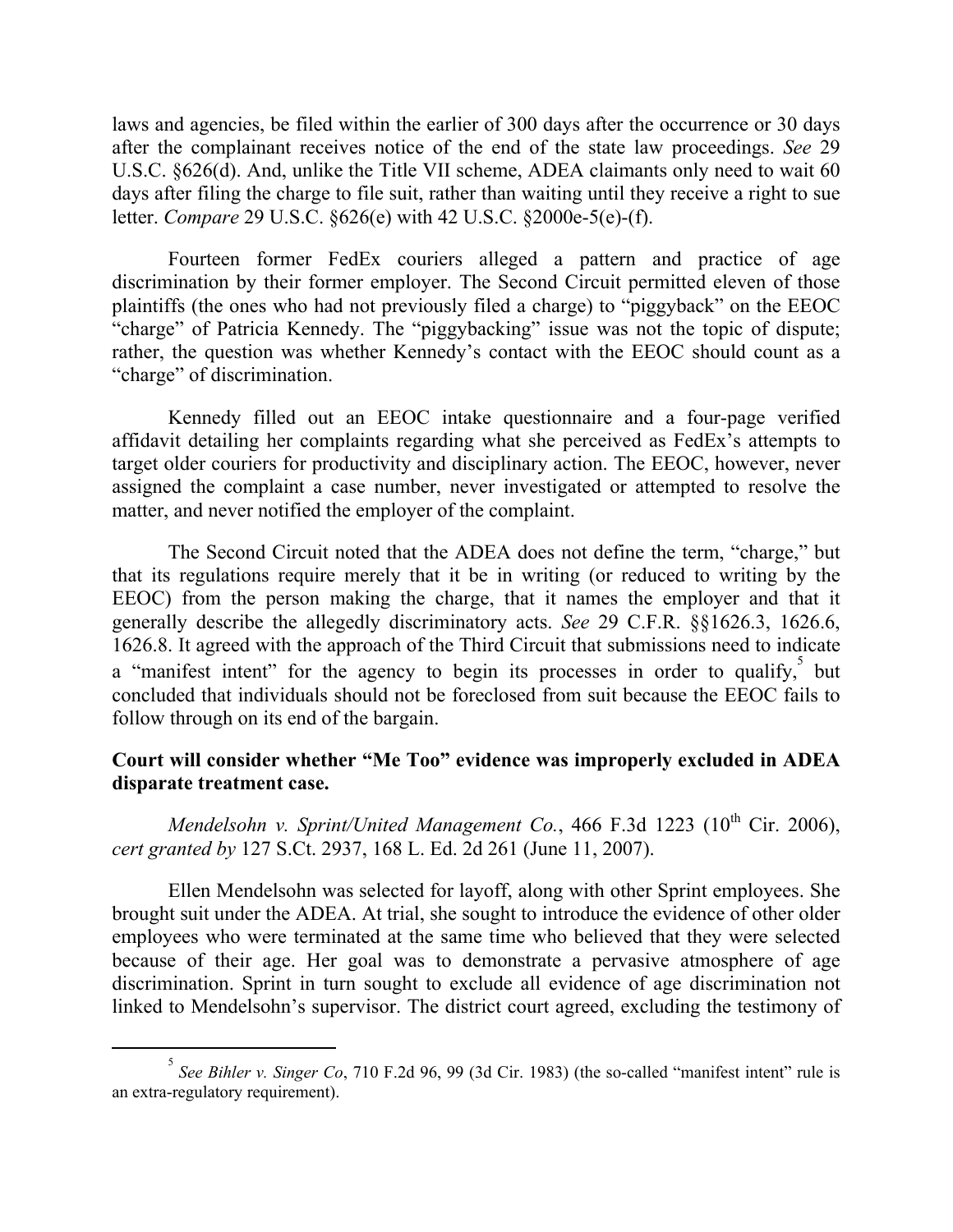all Mendelsohn's proposed witnesses on that subject. The jury returned a verdict in favor of Sprint, and Mendelsohn sought a retrial. The Tenth Circuit agreed with Mendelsohn, finding the district court had abused its discretion by applying the "same supervisor" rule to an ADEA RIF case. The dissent argued that the Tenth Circuit erred in concluding that testimony from non-similarly situated employees is admissible where the plaintiff makes no independent showing of a company-wide policy of discrimination.

# **III. SIXTH CIRCUIT DECISIONS**

# *A. Benefits*

*Pollett v. Rinker Materials Corp.*, 477 F.3d 376 (6<sup>th</sup> Cir. 2007), *rehearing, en banc, den.* 2007 U.S. App. LEXIS 16392 (6<sup>th</sup> Cir., June 26, 2007).

In February, the Sixth Circuit considered whether an employee who was suspended without pay was "actively at work for the purposes of qualifying for shortterm disability benefits." The answer, based on the administrative record, was "no."

William Pollett was suspended without pay for three days during a company investigation of a broken conveyer belt and his response to it. Two days later, his physician declared him incapable of any work due to numerous ailments. He stayed out on leave for about one month. When he returned, he was terminated for plant safety violations, including the most recent incident and one involving the negligent operation of a fork lift a year previous. Pollett applied for short term disability benefits but was denied.

Employees must be "actively at work" when they notify the employer of their disability under the plan. "Actively at work" means they are at work the day immediately preceding an excused leave of absence. Pollett argued that a suspension without pay is an excused leave of absence. The Sixth Circuit disagreed, refusing to equate a unilaterally imposed penalty with an employer's decision to grant requested leave. Pollett's absence from work was not excused. It was imposed upon him, barring him from employment and its attendant privileges.

Administrators must interpret plans in accordance with plain meaning as understood by an ordinary person.  $6 \times 100$  Two of the three judges concluded an "excused leave" of absence" did not include a suspension without pay. The opinion notes that a more difficult question would be presented where an employee is suspended with pay, but declines to answer that question.

 <sup>6</sup>  $^{6}$  *Morgan v. SKF USA, Inc.*, 385 F.3d 989, 992 (6<sup>th</sup> Cir. 2004).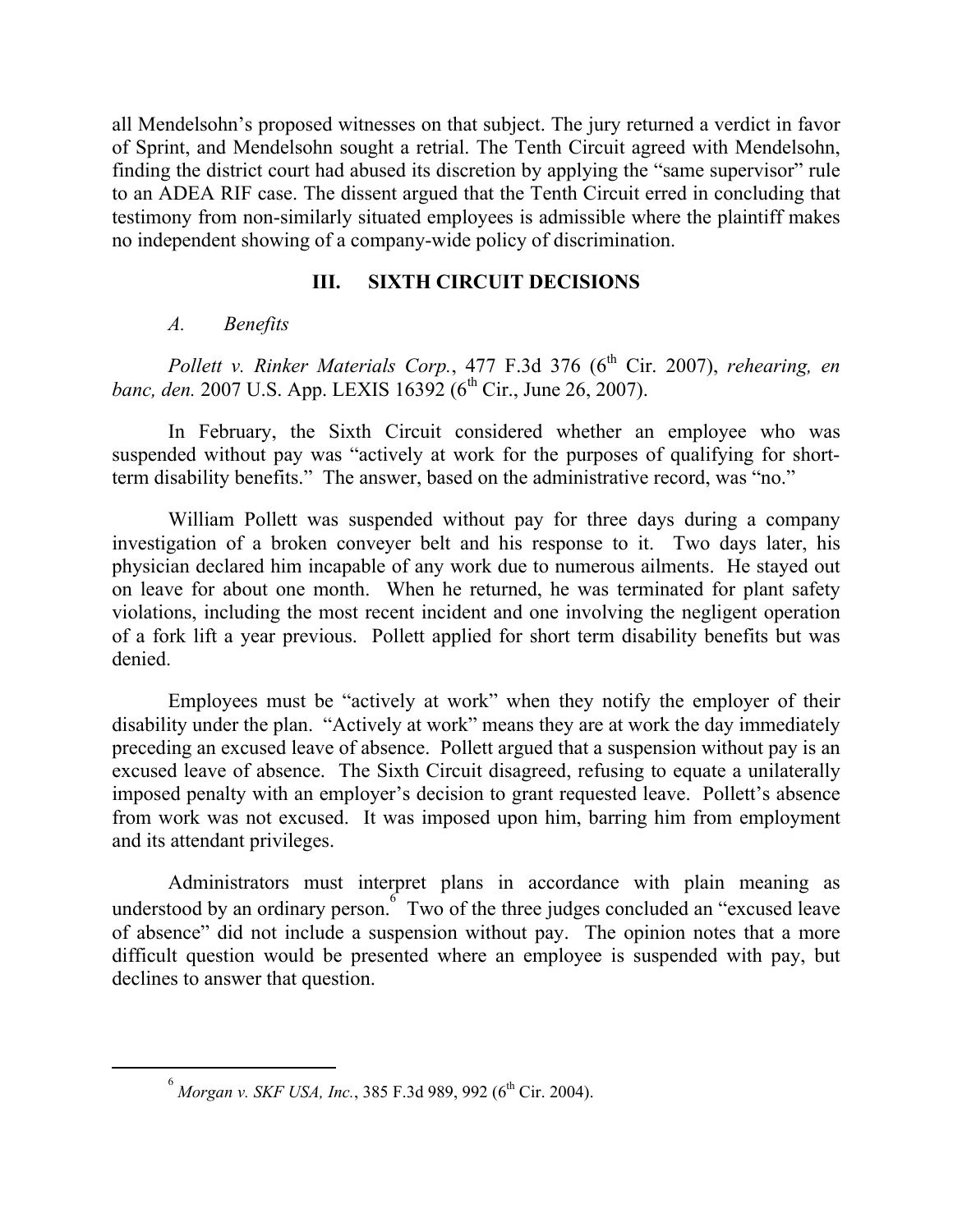#### *B. Family and Medical Leave Act*

## **Repeated angry comments by supervisor, temporal proximity and factual questions about whether employee's work restrictions were reason for firing result in denial of summary judgment.**

*Bryson v. Regis Corp*., 2007 U.S. App. LEXIS 19481 (August 16, 2007).

Supercuts store manager Karen Bryson was told by her doctor on December 3rd that she needed knee surgery, which was scheduled for December 16. She informed her supervisor on December  $6<sup>th</sup>$  that she would be absent, and the supervisor told her she would not be permitted leave. Bryson tried to reschedule the surgery, but her physician instructed her that it could not wait.

The supervisor's response was to threaten Bryson with termination and engage in other retaliatory behavior. She alternately described her to other Regis employees as a cripple, a faker, and selfish bitch. Nonetheless, Bryson completed the paperwork, requesting leave between December 16 and January 1. This request was granted by Regis' corporate offices. Curiously, the company explained that it would not count her use of paid leave against her FMLA entitlement.

Bryson developed complications, and timely filed a request for an extension of leave, to which Regis responded with a letter explaining that she needed to return to work by March 10 - - the day her 12 week entitlement expired.

Two days prior to her scheduled return to work, Bryson and her physician completed different parts of her return to work form. Her physician's RTW certificate indicated that Bryson "could not return at this time." Bryson mailed the form on March 8, but it was not received by Regis until March 15, five days after she was terminated.

Bryson called her supervisor on March  $8<sup>th</sup>$ , leaving a message updating her on her ability to return to work with some restrictions. On March  $9<sup>th</sup>$ , she called a senior manager who worked closely with Bryson's supervisor and left a similar message. The manager allegedly told Bryson she didn't think "corporate or [the supervisor] would go for that [performing work while seated]. Bryson received the termination letter on March 11.

Without question, Bryson engaged in protected activity by taking leave, and suffered adverse action in the form of termination. The district court, however, concluded she could not show a **causal connection** between the two because she could not come back to work at the expiration of her leave.

The Sixth Circuit disagreed, noting that Bryson's termination, occurring on the precise date she was scheduled to return to work and without the employer's receipt of the doctor's statement was sufficient to constitute evidence of a causal connection.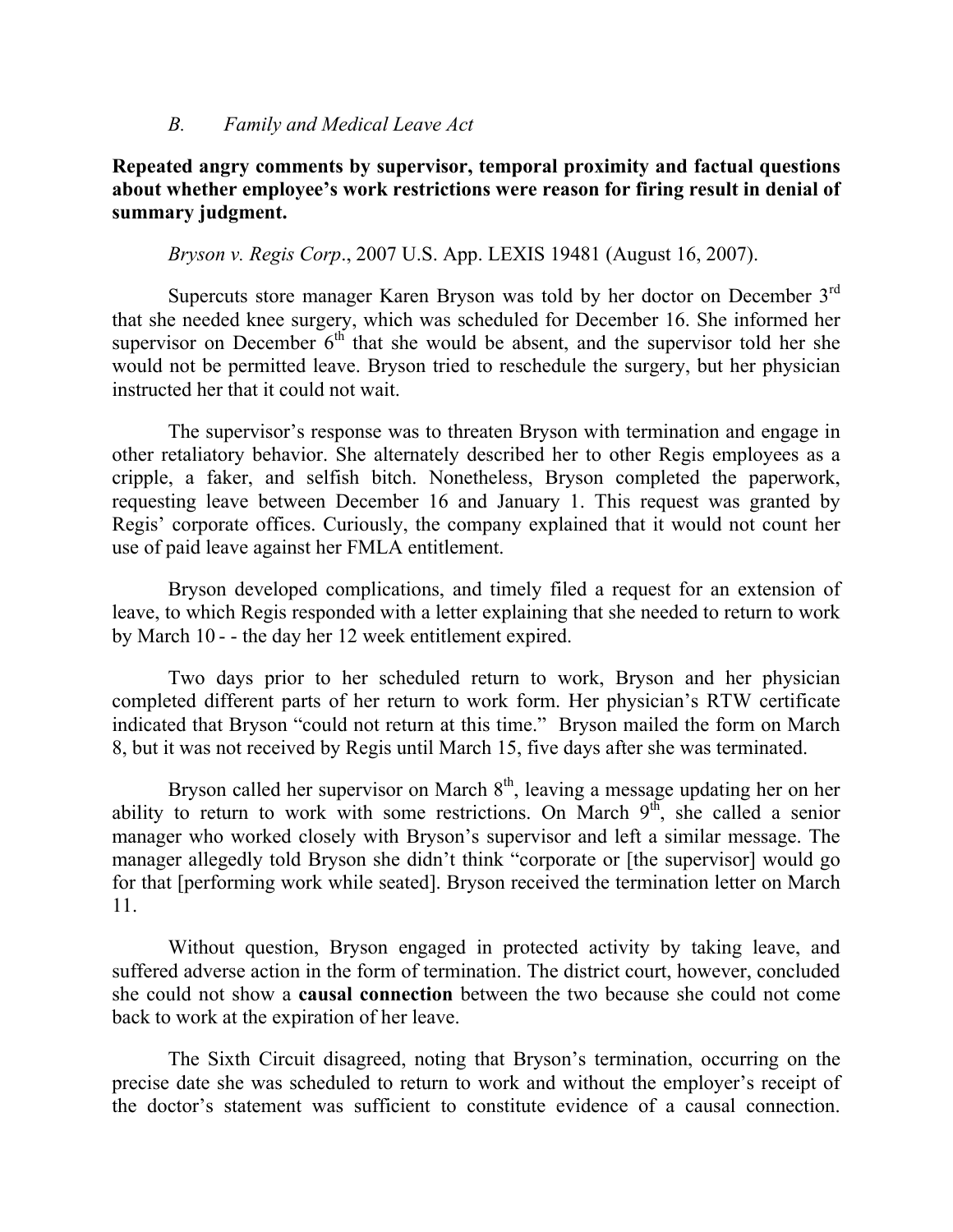Moreover, the information that she could not return could have come from the supervisor with the expressed animus toward her leave.

An inability to return to work is a legitimate, non-discriminatory reason to terminate an employee whose FMLA entitlement runs out, and there is no "interference" under those circumstances  $-$  – even if the knowledge of inability is gained after termination. For retaliation purposes, however, employers cannot rely on "after acquired evidence" to insulate themselves for decisions made prior to knowledge of an employee's inability to return to work. Put another way, an employer cannot wash away the sin of deciding to fire someone because they took leave by later claiming it does not matter because the employee could not come back to work anyway.

Bryson's termination letter was sent five days prior to the company's receipt of the problematic physician certification statement. Thus, the company had to be acting on some other basis, and there were genuine factual questions about whether the direct supervisor's animus played a role in the decision to terminate.

Lessons here? Never let frustration about difficulties with workload be expressed as personal attacks, and be sensitive to the warning signs of a supervisor who is placing you at risk. If the information about an individual's proposed return to work is not clear, exercise a little extra patience. Had Regis waited to drop the hammer until it was clear that she could not return to work, it would have been in a much stronger position.

# **Employer not estopped from denying second FMLA request by ineligible employee where it had wrongly approved a previous request.**

Mutchler v. Dunlap Mem'l. Hosp.,  $485$  F.3d  $854$  ( $6<sup>th</sup>$  Cir. 2007).

Carol Mutchler, a registered nurse, requested and was approved for medical leave in order to obtain treatment for bilateral carpal tunnel syndrome - - one surgery at a time. The employer apparently relied upon the verifications of employees as to the number of hours they had worked rather than independently verifying eligibility.

Mutchler's leave request covered the period necessary to recover from surgery on the left hand. While she was out, the human resources manager discovered that Mutchler had actually worked only 1,242.8 hours. The human resources manager told Mutchler while she was recovering from the initial surgery her initial leave would be allowed, but that her second request would not qualify for FMLA protection. Mutchler completed the second surgery, and she was bumped into an alternate position in which she made less money.

Plaintiff argued that though she did not actually work 1,250 hours, her "hours of service" for FMLA purposes included the additional ten hours per week for which she was routinely compensated for under the "Weekender Program." The extra pay Mutchler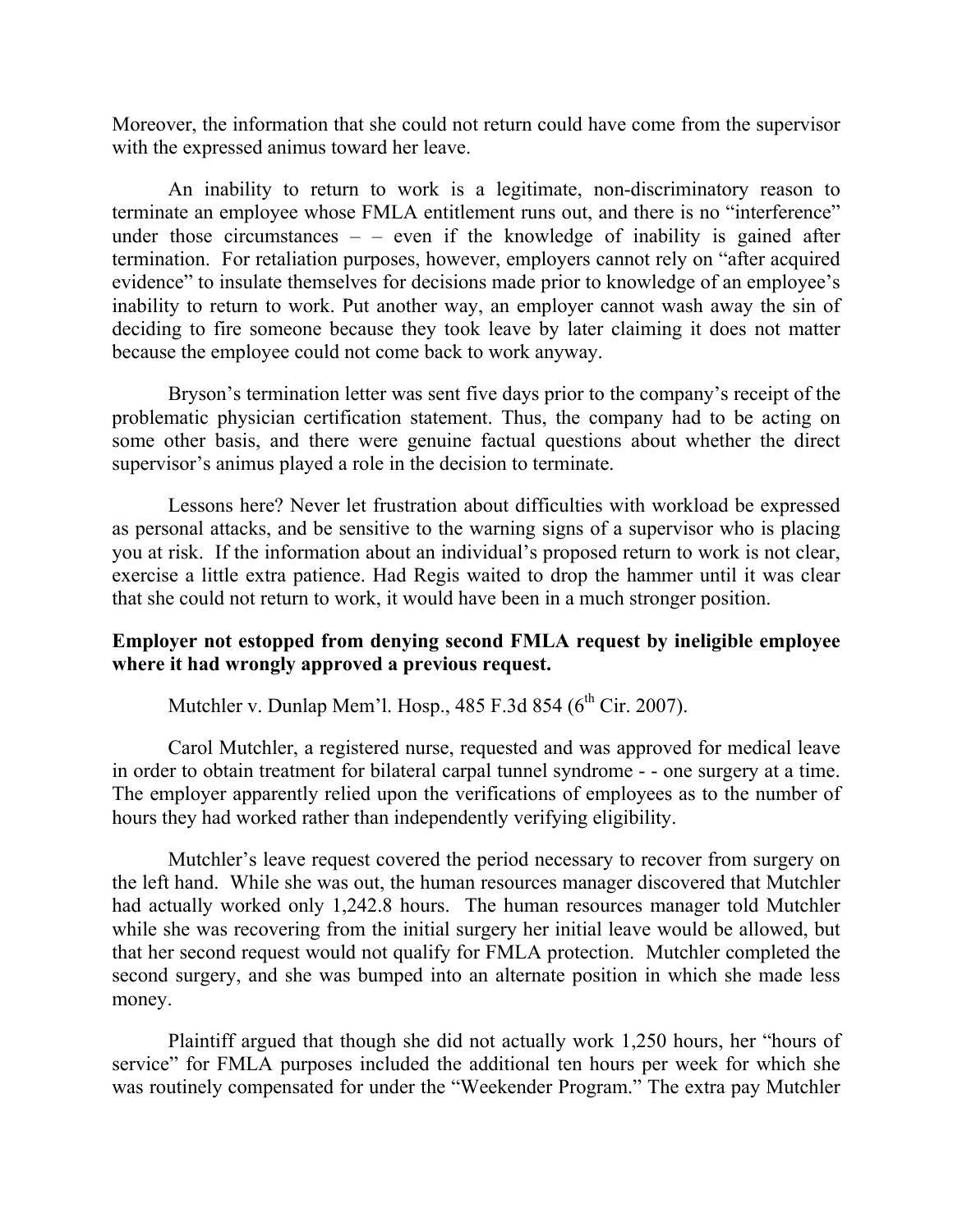received was an incentive designed to entice nurses to be available to work weekend shifts if necessary (i.e., non-compensable waiting time).

The district court rejected Mutchler's argument, concluding that she was not an "eligible employee." The court disregarded the extra pay because it was not "hours worked."

The FMLA regulations, at 29 C.F.R. § 825.110(c), reinforce the district court's conclusion.

[W]hether an employee has worked the minimum 1,250 hours of service is determined according to principles established under the [FLSA] for determining compensable hours of work (see 29 C.F.R. part 785). The determining factor is the *number of hours an employee has worked* for the employer within the meaning of the FLSA … any accurate accounting of *actual hours* worked under FLSA principles may be used. (Emphasis added.)

Next, Mutchler argued the hospital should be *equitably estopped* from denying her leave pursuant to 29 C.F.R. § 825.110(d) which provides, "If the employer confirms eligibility at the time the notice for leave is received, the employer may not subsequently challenge the employee's eligibility." Noting that some other Circuits have found 29 C.F.R. § 825.110(d) invalid, the Sixth Circuit stated that in any event estoppel did not apply to the circumstances of this case. Here, there were two separate requests for leave for finite periods of time, and the employer advised her that the second request would not be covered. Plaintiff's argument that her second request was an extension, rather than a new request, proved unavailing.

Finally, Mutchler asserted a common law estoppel claim. To prevail, she needed to show 1) a representation of a material fact; 2) awareness of the true facts by her employer; 3) either actual or implied intent by her employer that she act upon the represented fact; 4) her own ignorance of the true facts; and 5) detrimental and justifiable reliance. *See Tregoning v. Am. Cmty. Mut. Ins. Co.*, 12 F.3d 79, 83 (6<sup>th</sup> Cir. 1993) (quoting *Armistead v. Vernitron Corp.* 944 F.2d 1287, 1298  $(6^{th}$  Cir. 1991). Unfortunately for Mutchler, her claim fell apart. As to the first surgery, she could not demonstrate detrimental reliance. As to the second, she chose to move forward with the surgery in spite of being forewarned that the employer had determined she was ineligible.

The Sixth Circuit affirmed the grant of summary judgment to the employer. Ironically, had Mutchler simply submitted and been granted leave based upon a single request for the entire period, the result would likely be different. And, though this employer emerged "victorious," its sloppy leave processing procedures created an expensive legal nightmare, which could have ended very differently. Lesson here? Don't rely on an employee's assertions that he or she qualifies for leave. Take time to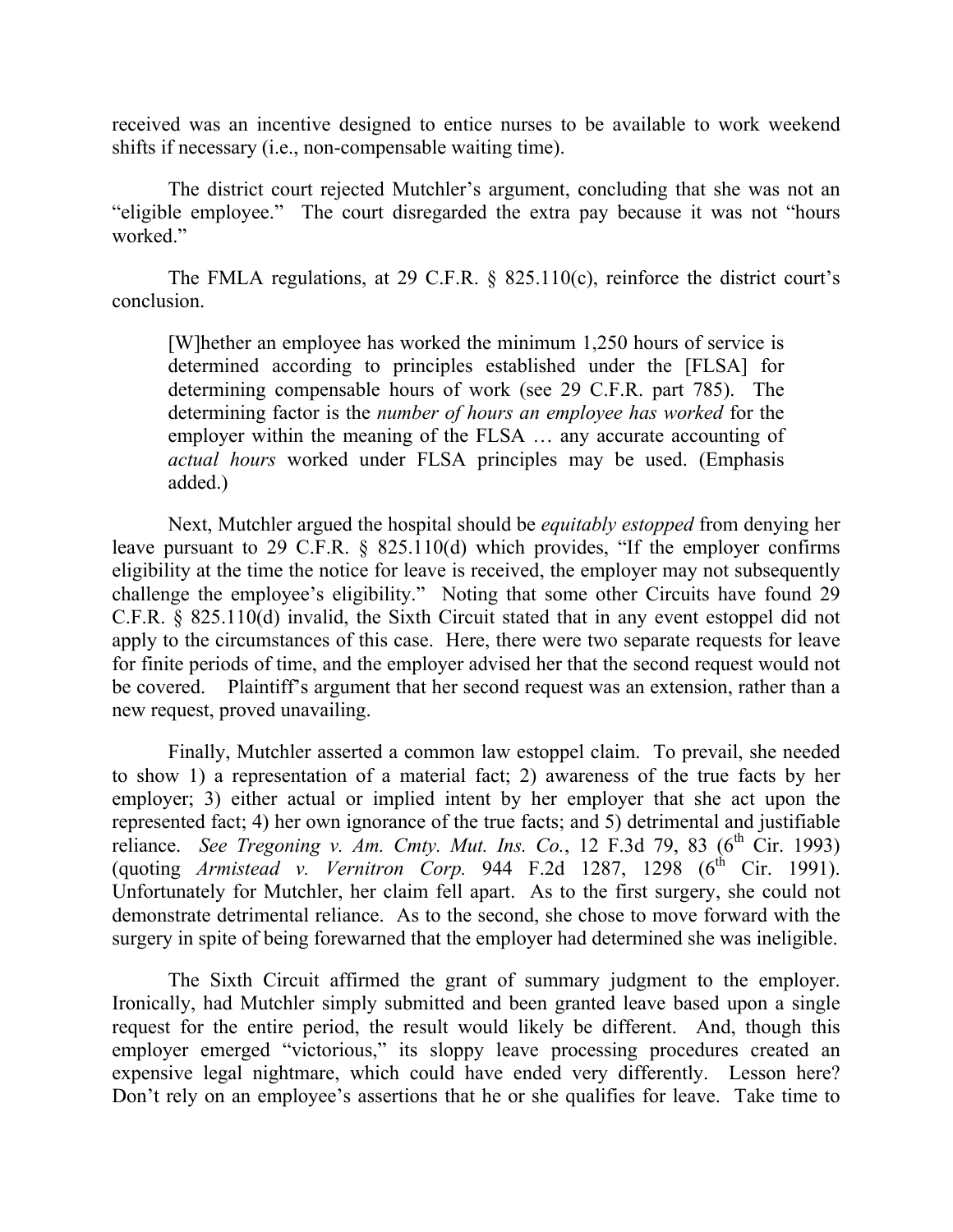thoroughly review the employee's eligibility at the time of the request and be specific in your written response. If an error is discovered, communicate clearly and quickly and allow the leave request to play itself out before moving the problem forward.

### *C. Sex Discrimination*

# **Employer could not "reasonably rely" on predetermined and fishy psychiatrist's findings regarding two female police officers.**

*Denhof v. City of Grand Rapids*, 2007 U.S. App. LEXIS 18170 (6<sup>th</sup> Cir. 2007).

Patricia Denhof and Renee LeClear were part of a 2001 lawsuit filed by nine female police officers, alleging discrimination, harassment and retaliation. A state court judge held an eight day hearing to determine whether to grant injunctive relief to Denhof, who alleged, among other things, that fellow police officers tapped her home phone, attempted to break in to her house and failed to provide requested backup. The judge declined to grant the request, casting doubt upon Denhof's veracity.

Ten days later, the Police Chief sent a letter to the police psychologist, inquiring whether Denhof should undergo a fitness for duty examination. Most problematic were comments made by Denhof to her supervisor to "spread the word that I will kill anyone who comes into my house."

The psychologist, Dr. Peterson, recommended a fitness for duty examination. Before even examining Denhof, Peterson observed in his letter

Clearly, the tension between Ofc. Denhof and the department has escalated to such a degree that it is difficult to imagine how she could continue to work in this environment . . . We can argue for years about whose fault it is, but at some point we are best off simply separating, for the good of all persons involved.

Denhof was ordered to submit to the examination, was stripped of her badge and weapon, and placed on paid administrative leave. The psychologist administered a battery of tests and found Denhof unfit for duty.

The City held a meeting with Denhof, who submitted reports from a treating psychiatrist and psychologist, but denied her request for a second opinion and never provided the contradictory reports to Peterson. She was later placed on unpaid leave and threatened with termination for failure to follow treatment recommendations. When she pointed out that she'd never received any treatment recommendations, a follow-up meeting was scheduled with the psychologist. It did not go well.

Denhof brought her lawyer to the appointment, and Dr. Peterson declined to see her. He later made written treatment recommendations suggesting that Denhof had a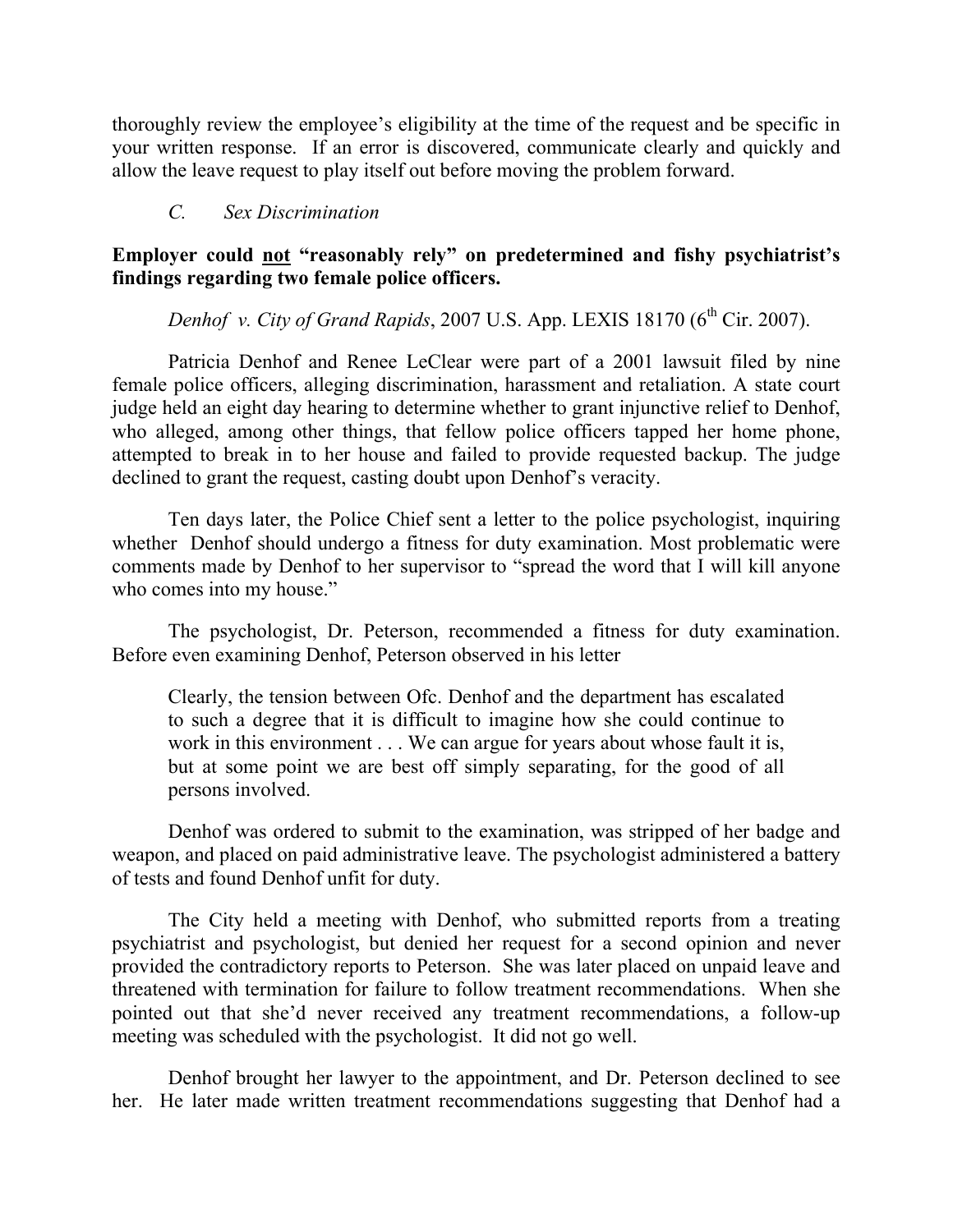personality disorder and needed counseling and medication. The plaintiff, in conformity with the treatment recommendations, saw both her psychiatrist and psychologist, who disputed Peterson's conclusions regarding the alleged personality disorder and her fitness for duty. Her treating psychiatrist declined to prescribe medication. Denhof provided her care-givers' opinions to the City.

The City did not respond. Three months later Denhof received a letter stating that her reinstatement was not available because she "refused to follow the treatment recommendations" of the police psychologist.

Renee LeClear, another state court claimant was involved in a 1998 fatal shooting of a suspect. The Chief received a copy of a report prepared by LeClear's psychiatrist and psychologist as part of the discovery process. The report indicated she had symptoms "consistent with Post-traumatic Stress Disorder (PTSD)." The Chief wrote Dr. Peterson inquiring whether a fitness for duty evaluation was warranted. Peterson recommended both immediate referral to a PTSD specialist and an evaluation. One month later, LeClear's badge and firearm were confiscated and she was instructed to see Peterson.

Dr. Peterson declared LeClear unfit for duty, but not because of PTSD. Instead, he concluded she had a personality disorder. No treatment recommendations were made. LeClear's providers declared her fit for duty. The City Manager then wrote back, explaining that, since she'd not been provided treatment options, another meeting with Peterson was scheduled. When LeClear showed up with her lawyer in tow, Peterson cracked open the office door, told her he had no recommendations, and her appointment was canceled.

Notwithstanding, three weeks later, Peterson provided recommendations including group and individual therapy sessions and consultation with her treating doctors. After her physicians disputed Peterson's diagnosis, the City did not respond.

The district court concluded the evidence could only support a finding that Chief Dolan reasonably relied on Dr. Peterson's opinion that the plaintiffs were unfit for duty and his reliance was reasonable. The Sixth Circuit has previously held that where an employer takes an adverse action in the honest belief of information provided by a third party, the plaintiff cannot prevail by showing that the belief was mistaken. To prevail the plaintiff must show that the employer's reliance was unreasonable. *Smith v. Chrysler Corp.*, 155 F.3d 799, 806 ( $6<sup>th</sup>$  Cir. 1998). This has been known as the "honest belief" rule.

The Sixth Circuit held that under these circumstances, a reasonable jury could have concluded that Dolan's reliance on Peterson was *unreasonable*. The decision was based on a number of factors including: that Peterson had prejudged Denhof, showing that he was predisposed to declare her unfit; that Dolan waited two months to suspend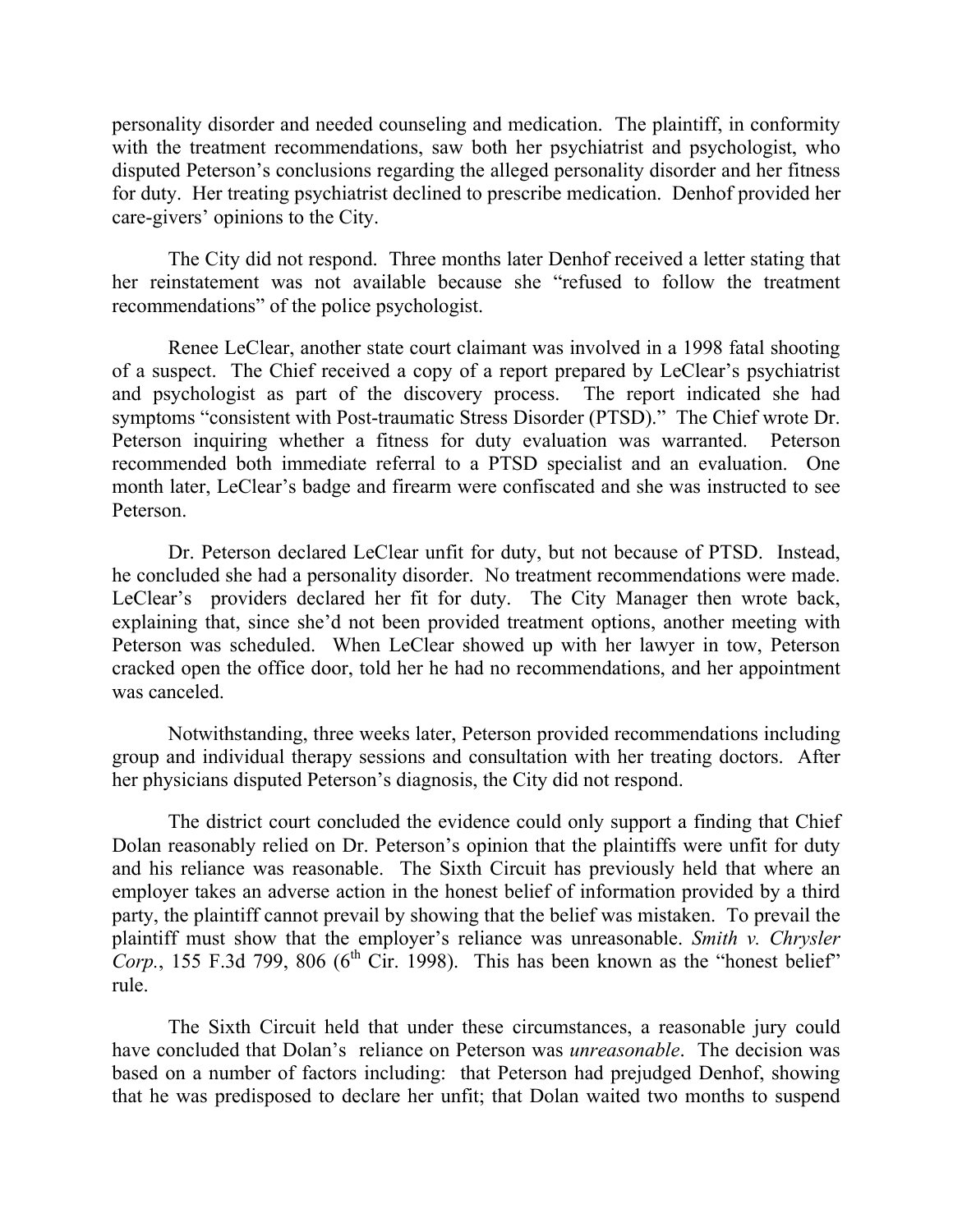Denhof after the injunction hearing, belying his expressed concern that she posed a workplace danger; that Peterson had recommended that LeClear be immediately referred to a specialist but Dolan did not follow that recommendation; that Peterson's behavior during his appointments with the plaintiffs was suspect and he told LeClear that he had no treatment recommendations but then issued recommendations. In short, there was ample evidence that reliance on Peterson was unreasonable and that his decisions were result oriented, which a jury could have concluded was predetermined.

Several lessons can be learned from this case. If an employer is relying on a physician's opinion to take an adverse employment action, it should ensure that it is not too cozy with the physician; if the physician issues recommendations they should be followed (i.e. don't choose the ones you like and ignore the rest); and if the employer makes decisions based on an avowed concern over work-place safety, don't sit on them for weeks or even days – act promptly.

# **Under Pregnancy Discrimination Act and Title VII, decision to characterize leave as not creditable toward retirement was discrete, time-barred act, though impact was delayed until plaintiff's job was eliminated.**

*Leffman v. Sprint Corp.*, 481 F.3d 428 ( $6^{th}$  Cir. 2007).

From 1973 until 2000, Linda Leffman worked for Sprint. Prior to the Pregnancy Discrimination Act's passage, she took maternity leave, losing time from creditable service. In 1978, Sprint docked her creditable service again when she had another child. Though she complained to her union representative, she took no other action.

In 1986, in response to an EEOC enforcement action, Sprint restored her 1978 creditable service. She inquired about whether she would receive credit for the earlier leave, but took no action when Sprint informed her that it would not.

In 2000, Leffman's job was eliminated and she was told that she could not receive Special Early Retirement ("SER") benefits under the company's pension plan because she did not meet the minimum established for eligibility. If the 1976 leave period counted, Leffman would have been eligible for benefits. She filed a discrimination charge and then suit.

The district court held that *United Airlines, Inc. v. Evans*, 431 U.S. 533 (1977) mandated dismissal of Leffman's claims because they were time-barred. In *Evans* the plaintiff flight attendant was terminated because she got married.. The policy violated Title VII, but the plaintiff did not file a timely charge. She was later rehired but United refused to take her prior service into account in determining her seniority. The plaintiff filed suit alleging the denial of seniority revived her old claim. The Supreme Court disagreed, finding that the discriminatory act was the termination. In now well known language, the Supreme Court held that, "A discriminatory act which is not made the basis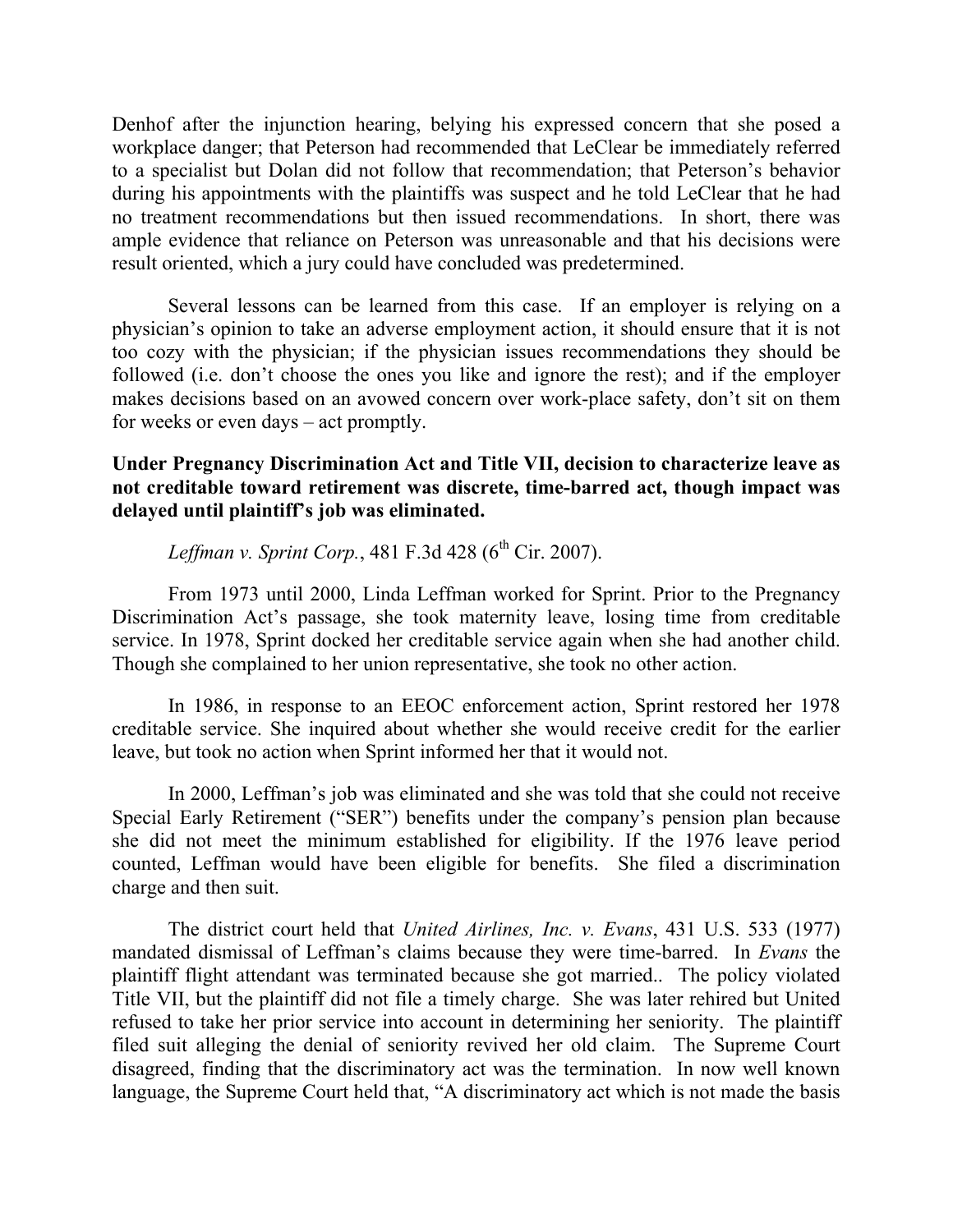for a timely charge is the legal equivalent of a discriminatory act which occurred before the statute period. It may constitute relevant background evidence . . . but separately considered, it is merely an unfortunate event in history which has no present legal consequences." *Id.* at 448.

The Sixth Circuit affirmed the district court's holding that *Evans* controls here. The act of discrimination was deducting the credited service from Leffman when she had her child in 1976, not applying that decision to severance benefits upon her layoff in 2000.

## **Employer has no duty to offer light duty work only to pregnant employees, just obligation to treat employees uniformly with regard to ability to perform job duties.**

# *Tysinger v. Police Department of Zainesville*, 463 F.3d 569 (6<sup>th</sup> Cir. 2006).

Patrol officer Teresa Tysinger learned she was pregnant in August of 2000, and almost immediately requested temporary reassignment out of concern for her fetus. No action was taken. In September, after having been involved in an altercation with a suspect, she presented a physician's note prescribing light duty work for the duration of her pregnancy. The employer responded that the Department had no light duty work and that she should remain off work until able to return to full duty.

Tysinger remained out on leave during the remainder of her pregnancy. Upon return, she filed a charge of discrimination, alleging pregnancy discrimination under Title VII, 42 U.S.C. §§2000e-(2)(a)(1) and 2000e-(k). She then brought suit under Title VII and the Ohio Pregnancy Discrimination Act (PDA).

Tysinger claimed she should have been accommodated by being permitted to work light duty and that she was treated differently than two "similarly situated" non-pregnant colleagues. The district court granted summary judgment in favor of the City, and the Sixth Circuit affirmed.

In order for her claim to survive summary judgment, Tysinger first needed to establish that 1) she was pregnant, 2) she was qualified for her job, 3) she was subjected to an adverse employment decision, and 4) a causal nexus existed between the pregnancy and the decision. *Cline v. Catholic Diocese of Toledo*, 206 F.3d 651, 658 (6<sup>th</sup> Cir. 2000).

The Sixth Circuit held that Tysinger came up short as to the fourth element. To prove causation, Tysinger relied almost exclusively on what she claimed was disparate treatment of similarly situated non-pregnant employees. In order to give rise to an inference that the differing treatment was discriminatory, the comparables need to be similarly situated "in all relevant aspects," *Ercegovich v. Goodyear Tire & Rubber Co.*, 154 F.3d 344, 353 ( $6<sup>th</sup>$  Cir. 1998). For pregnancy discrimination claims, the "relevant"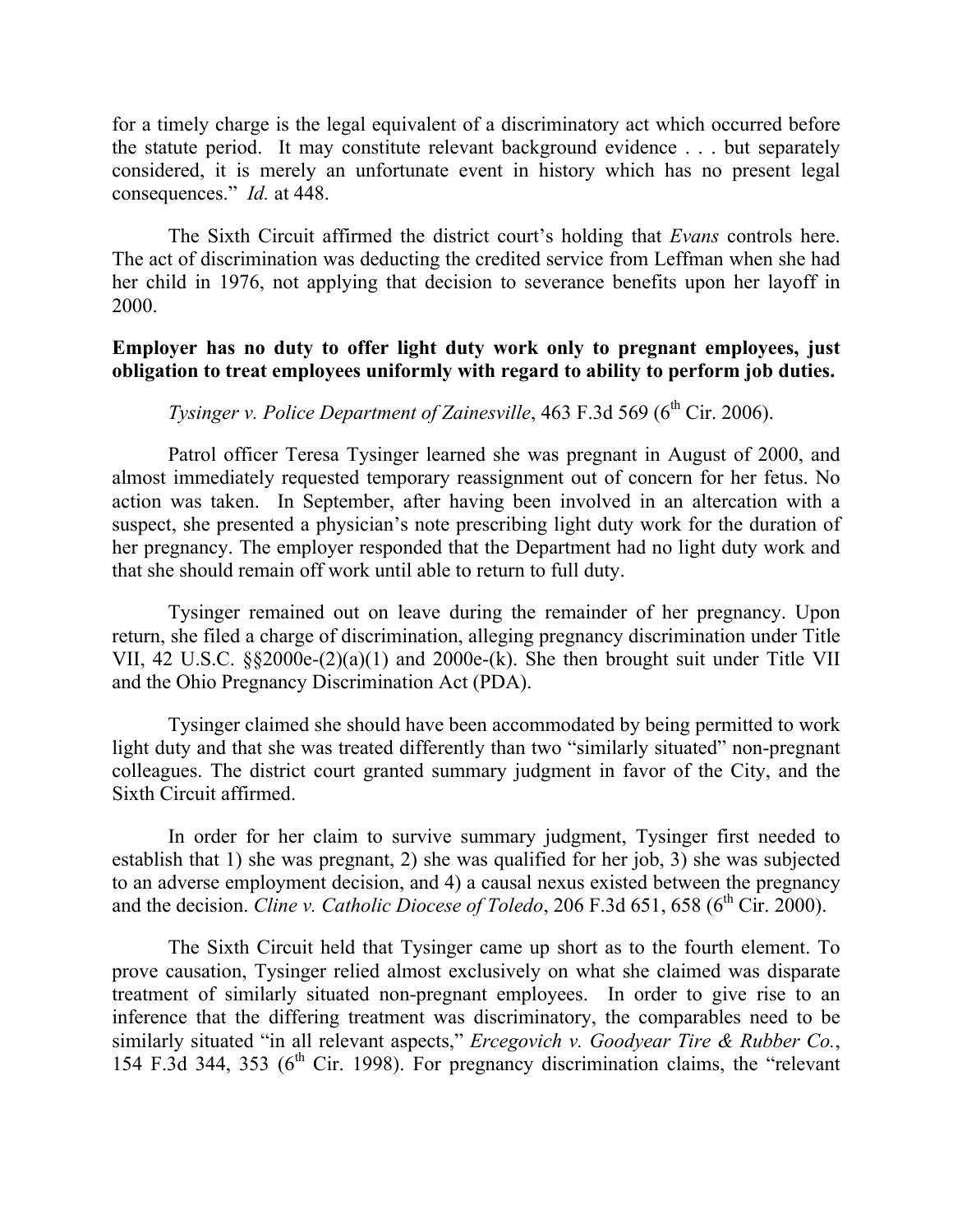aspects" are individuals' "ability or inability to work." *Ensley-Gaines v. Runyon*, 100 F.3d 1220, 1226 ( $6<sup>th</sup>$  Cir. 1996).

Two other employees who sustained non-work related injuries continued to work in spite of their inability to perform all their job functions. Both could not fully perform their jobs, and one went to significant lengths to conceal his injury from his supervisor. Importantly, neither requested any accommodation of their limitations, in spite of the fact that they could not run. They did have temporary infirmities; however, they presented themselves (albeit falsely) as capable of performing full duty work. Thus, they were not similarly situated to Tysinger.

The PDA does not require employers to give preferential treatment to pregnant employees. It does require employers to treat pregnant workers the same as similarly situated non-pregnant employees. *Ensley-Gaines,* 100 F.3d at 1226. The Sixth Circuit explained that the law only mandates that Tysinger be treated no differently than other non-pregnant workers, not that her pregnancy be accommodated.

The Sixth Circuit next held that, even assuming the other officers were permitted *de facto* light duty work while Tysinger was denied such a request, she could not rebut the legitimate, non-discriminatory reason articulated by her employer -- namely -- that it had no policy permitting light duty assignments for police officers. To the contrary, the City's policy prohibited such assignment (which probably explains the behavior of the other two officers). Tysinger claimed the policy was an "insufficient" explanation for the denial of her request, based on the *de facto* modified duty policy she claimed existed for the two male officers discussed above. The argument was rejected.

So what does this all mean? Take the time to develop integrated leave and light duty policies which will be applied consistently and uniformly to all employees. Had the facts been slightly different here, i.e., the coworkers reported their medical conditions and were granted temporary job changes, *or* the supervisor had instructed Tysinger to stay home out of his concern for her health/fetus rather than vice versa, this case could have gone the other way.

#### **Temporal proximity alone suffices to show causal nexus at prima facie stage in pregnancy case.**

*Asmo v. Keane, Inc., 471 F.3d 588 (6<sup>th</sup> Cir. 2006)* 

Corporate headhunter Susan Asmo was laid off in December 2001, shortly after her announcement in September 2001 that she was pregnant with twins. Her subsequent suit alleged her termination was the result of her pregnancy. After the district court granted her former employer's motion for summary judgment, Asmo appealed.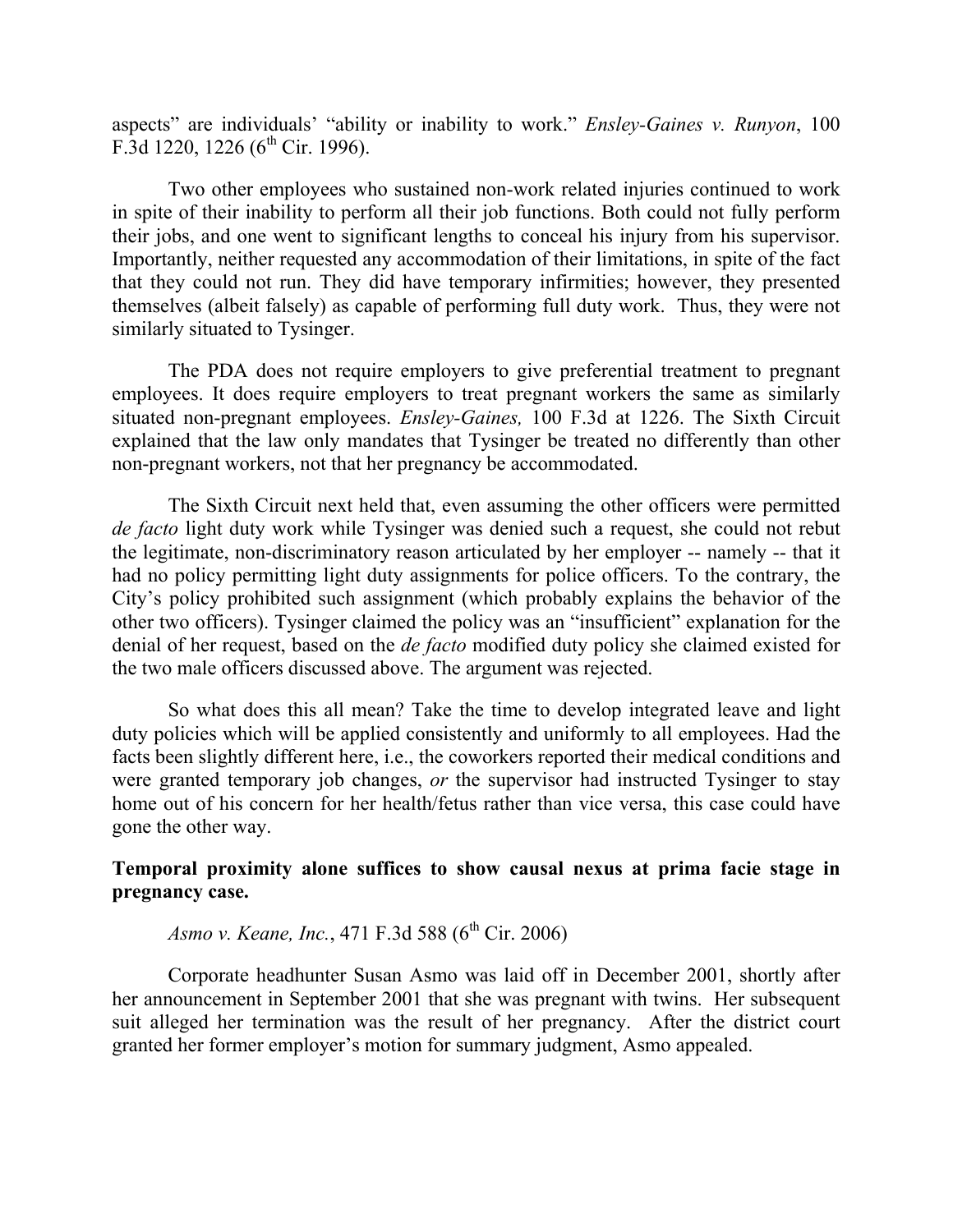The Sixth Circuit concluded that Asmo had met her prima facie case burden, demonstrating 1) she was pregnant, 2) she was qualified, 3) she was subjected to an adverse employment action and 4) there is a *nexus* between her pregnancy and the decision. *Cline v. Catholic Diocese*, 206 F.3d 651, 658 (6<sup>th</sup> Cir. 2000) (emphasis added).

In age-based reduction in force cases, plaintiffs can meet the fourth element only if they show evidence tending to indicate that the employer singled out the plaintiff for the RIF for impermissible reasons. *Barnes v. Gencorp Inc.*, 896 F.2d 1457, 1465 ( $6<sup>th</sup>$  Cir. 1990). The court declined to determine whether that requirement applies in the pregnancy discrimination setting, because even if it did apply, showing a "nexus" should suffice, said the court, to meet the heightened burden in a RIF case.

The court held, for the first time as far as we can tell, that temporal proximity alone was sufficient to establish the required *nexus* to prove the *prima facie* case. As Judge Gibbons' dissent points out, this conclusion is contrary to abundant prior Sixth Circuit case law requiring the proximity in time to be coupled with other indicia of retaliatory conduct. Indeed the Sixth Circuit has continued to require evidence beyond temporal proximity. *Michael v. Caterpillar Fin. Svcs. Corp.*, 2007 U.S. App. LEXIS 18154 (July 31, 2007).

Moving on to the pretext issue, the court reversed the district court's finding for the employer. Asmo's supervisor claimed he looked at three factors in the decision: 1) tenure, 2) number of 2001 hires made by the recruiters, and 3) forecasted hiring needs for 2002. This was problematic for two reasons. First, Asmo testified that, in addition to those factors, he told her she was being terminated because of salary concerns, her expenses being higher than other recruiters, and because she had less "face time" with clients than others. However, by the time the company responded to the administrative charge, these reasons disappeared. Not only did they disappear as justification, they were false. Second, the stated reasons appeared inconsistent with the company's policies on reductions in force, which pointed to skills and performance history as factors.

In disturbing reasoning, the court focused significant attention on what it characterized as "ominous silence" to the announcement by Asmo at a staff meeting that she was pregnant with twins. While her colleagues responded with spontaneous wellwishing, her supervisor made no comment then or later, never inquiring whether she had questions about employee resources or leave. It is troubling that a supervisor's focus on the business at hand rather than congratulating the plaintiff on her pregnancy was deemed to be evidence of animus.

In addition, the court considered that a comment by the Regional Sales Vice President, who was not involved in the decision, was circumstantial evidence of a discriminatory atmosphere and hence, of animus against Asmo. When she informed the vice president of her termination and told him she was seeking legal counsel based on her belief that she was being terminated because of her pregnancy, he replied, "I don't blame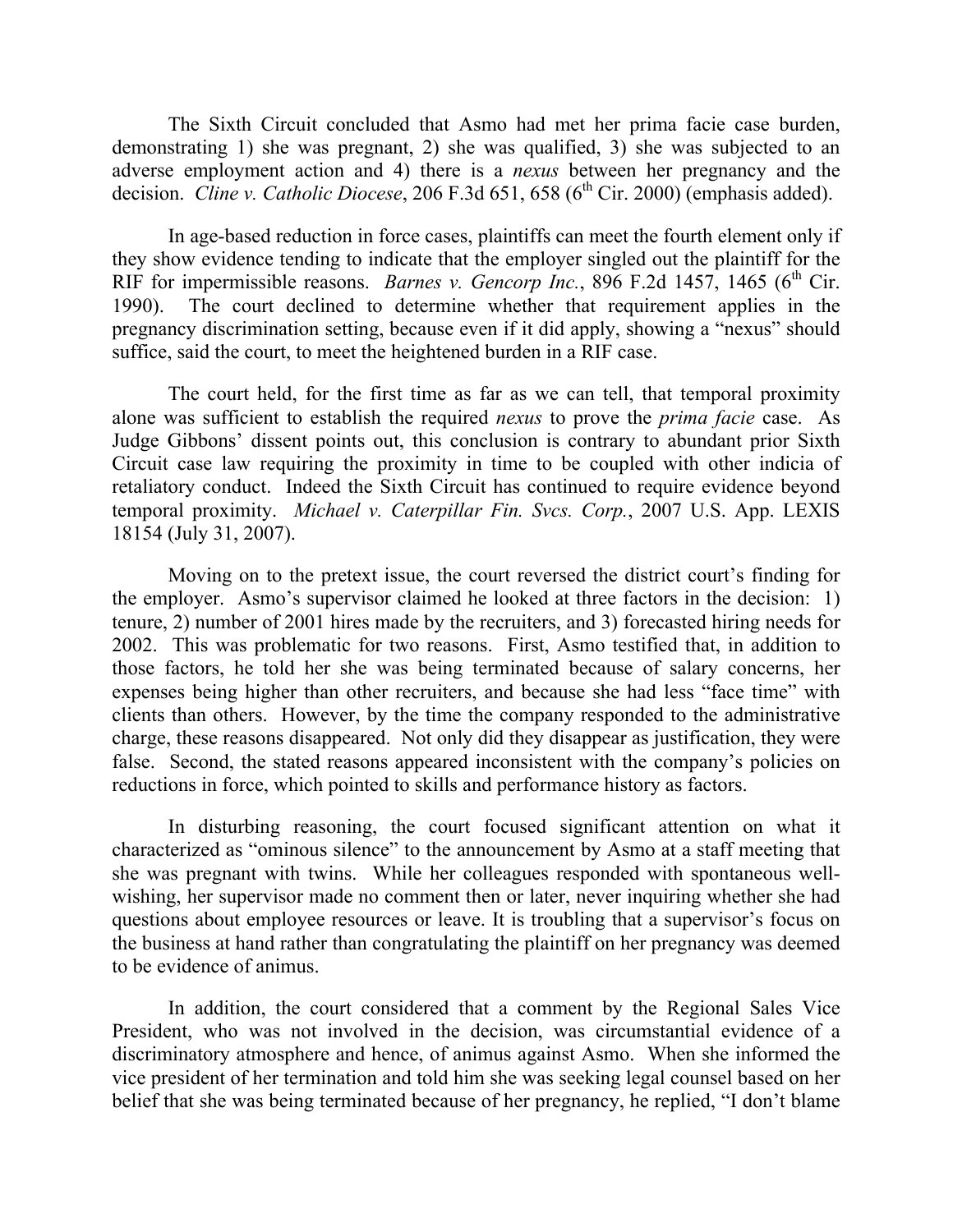you, Susan. Do what you need to do." This too is contrary to existing Sixth Circuit case law which holds that a statement such as this by a non-decisionmaker constitute hearsay, because the statement is outside the scope of the quoted manager's employment. *Jacklyn v. Schering-Plough Healthcare Products Sales Corp.*, 176 F.3d 921, 927 (6<sup>th</sup> Cir. 1999); *Hill v. Spiegel, Inc.*, 708 F.2d 233, 237 (6<sup>th</sup> Cir. 1983).

Finally, the court held that while the temporal proximity, standing alone, was not sufficient to prove *pretext* (as opposed to establishing the fourth prong of the prima facie case), it could, when combined with all the other evidence, permit a reasonable jury to find that the stated reason was pretextual.

Judge Griffin, writing a dissent, strongly disagreed with the majority's analysis that temporal proximity can suffice, without other indicia, to meet the causation requirement.

Bottom line here? Temporal proximity, especially in pregnancy discrimination cases, is dangerous territory. Make RIF decisions in a deliberate, defensible manner, in conformity with existing policies. Create a documentary trail, and keep your messages (to the affected employee, and to those outside) consistent and truthful. Finally, while it might be tempting to adopt an "ostrich" approach to an employee's announcement of pregnancy, this is just as problematic as over-solicitous and nosy inquiries. Had Asmo's supervisor been able to respond to the announcement with a simple, "Wow, a double blessing, how nice for you. Let me know if you have benefit and leave questions or, better yet, call Benefits," the tale might have ended differently.

# *D. National Origin Discrimination*

**Manager's statements regarding employee's accent and speech patterns considered direct evidence of discrimination, shifting burden of persuasion and production to employer to show it would have made the decision not to promote him even absent the decisionmaker's bias.** 

Rodriguez v. FedEx Freight East, Inc., 487 F.3d 1001 (6th Cir. 2007).

Truck Driver Jose Rodriguez worked under the Human Resource Manager Rodney Adkinson. In June of 2002, he told Adkinson he was interested in becoming a supervisor, who recommended he enroll in a required leadership course. As three positions became open he applied but was rejected. The interviewing manager and another manager were told by Adkinson that Rodriguez was unsuitable because of his speech patterns and accent.

Rodriguez learned of the alleged statements and complained to Adkinson's direct supervisor and to other FedEx managers. No investigation or corrective action was taken.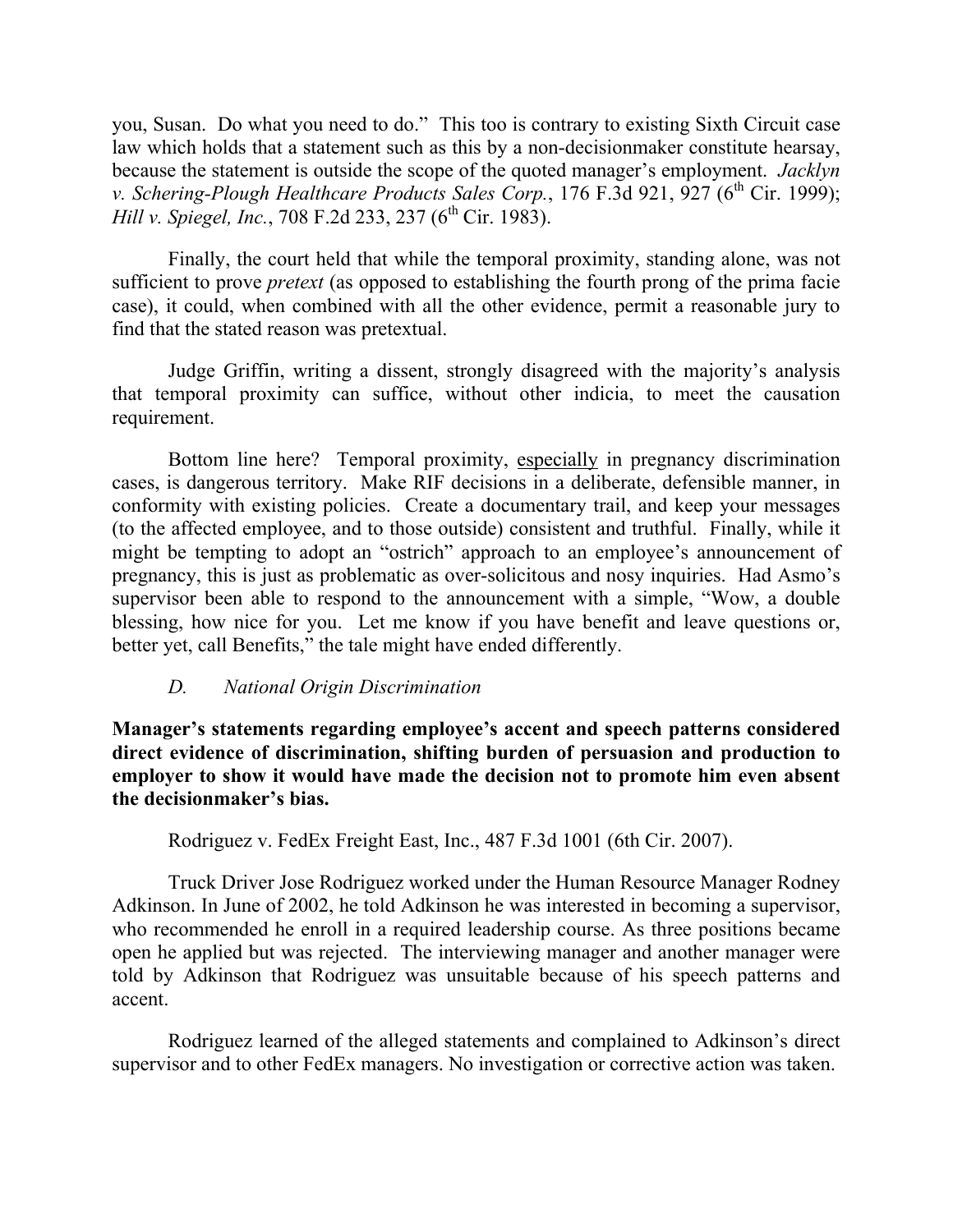Rodriguez did not complete the leadership course and resigned a year after he expressed interest in becoming a supervisor. His resignation letter and charge referred to race discrimination rather than national origin, but the Sixth Circuit recast Rodriguez's claims as being based on national origin. Rodriguez brought failure to promote and hostile work environment, as well as alleging constructive discharge.

With regard to his failure to promote claim, the court declined to apply the *McDonnel Douglas* burden-shifting framework and instead characterized Adkinson's comments as direct evidence of discrimination. It concluded that if the evidence was believed, the conclusion that unlawful discrimination was a motivating factor is inescapable. Hence, the burden of both production and persuasion shifted to the employer to prove it would have taken the same action even if it had not been motivated by impermissible discrimination. *See Nguyen v. City of Cleveland*, 229 F.3d 559, 563 ( $6<sup>th</sup>$ Cir. 2000).

The court was less sympathetic to Rodriguez's hostile work environment and constructive discharge claims. Rodriguez claimed that hearing of Adkinson's remarks, and having been given the "run around" by him and being encouraged to keep taking classes, constituted a hostile work environment so humiliating and degrading he was forced to quit. Simply put, those facts do not add up to a hostile work environment. An individual's work environment has to be more than frustrating for the working terms and conditions to change so significantly that they will be characterized as a hostile environment. And, relying on *Hartsel v. Keys*, 87 F.3d 795, 800 (6<sup>th</sup> Cir. 1996), (no constructive discharge where plaintiff perceived employer failed to promote him to his rightful position), the court granted summary judgment to FedEx on the constructive discharge claim as well.

#### *E. Race Discrimination*

**Failure to timely provide training can be an adverse action, and employer can lose honest belief defense if it cannot show reasonable reliance**.

# *Clay v. United Parcel Service, Inc.,* No. 04-1262 (August 31, 2007).

A recent Sixth Circuit race discrimination decision raises troublesome issues for employers in disparate treatment claims. *Clay* involves an appeal by three UPS employees, only one of whom, Olin Clay, is notable. The district court granted summary judgment on Clay's discrimination and retaliation claims and the Sixth Circuit reversed. In doing so, the Court addressed the "honest belief" rule in new and somewhat cryptic ways.

Clay, an African American, was a "feeder driver" for UPS, an entry level position. He claimed that his supervisor's failure to train him for a "long-distance" driving job was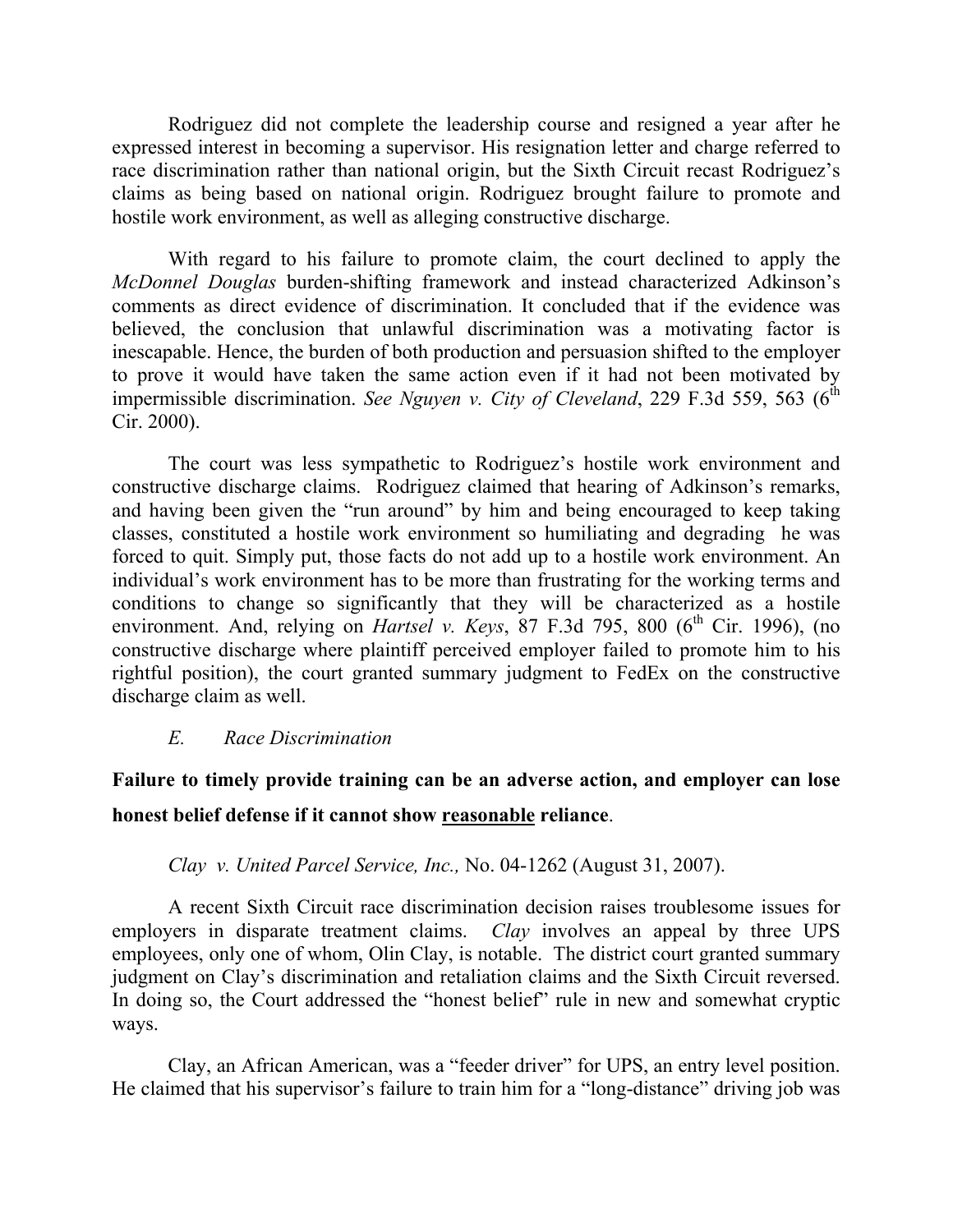discriminatory. On December 18, 2000, Clay filed a race discrimination charge with the EEOC over the lack of training which would have led directly to a \$1 per hour higher paying position. In April 2001, Clay was advised by a psychiatrist to stay off work due to depression. Clay received a right to sue letter on his charge on June 19, 2001. On July 27, 2001, Clay secured a work release from his psychiatrist. UPS management told Clay that his release was "no good" and to submit additional medical details. Clay's physician faxed his diagnosis to the company on August 7, 2001. Clay was not returned to work. On August 22, 2001, UPS sent Clay a termination letter, terminating him for an "unauthorized leave of absence."

In a post termination grievance proceeding, UPS told Clay that he could return if he was cleared by the UPS doctor. He was seen by the doctor on September 21, 2001, but not told to report to work. Wisely or not, Clay turned his cell phone off from September 21 to September 26. On September 26, he retrieved several messages from dispatch calling him back to work. On October 1, Clay received a letter dated September 26, advising that he was terminated or had voluntarily quit due to a 3-day "no-call, no show." Unfortunately for UPS, its manager testified that Clay was not recorded as released to work until September 25 – thus the letter went out after only two days.

Clay sued for discrimination over the training and retaliation for his termination after he filed his EEOC charge. The district court granted summary judgment. Judge Karen Nelson Moore reversed on both claims. As to the training, the court found UPS's stated reason, that it suspended long-haul training because it had hired forty new feeder drivers who needed training was pretextual because the company records arguably reflected far fewer new hires. Also, the supervisor had stated that the failure to train Clay was merely a "mistake", which was at odds with the excuse that he was too busy training new drivers.

As to the retaliation claim, UPS relied on its "honest belief" that Clay had missed three days. Judge Moore held (correctly) that to establish its honest belief, UPS had to establish its "*reasonable reliance* on particularized facts that were before it at the time of the decision.' *Wright v. Murray Guard, Inc.*, 455 F.3d 702, 707-08 ( $6<sup>th</sup>$  Cir. 2006). Judge Moore held, for apparently the first time in the Sixth Circuit, that "the *burden is on the employer*" to point to specific facts that it had at the time the decision was made which would justify its belief in the proffered reason. Given its manager's testimony that Clay was only considered available for two days, not three, when UPS sent its termination letter, UPS failed to meet its "burden" of establishing the good faith defense.

In light of a vigorous dissent by Judge Batchelder that Judge Moore was engaging in burden shifting that was contrary to prior case law, Judge Moore elaborated that the employer must "demonstrate" honest belief as a "last ditch defense" if the plaintiff has established that the employer's reason was "mistaken, foolish, trivial, or baseless." The court held, "The honest belief rule is, in effect, one last opportunity for the defendant to prevail on summary judgment. The defendant may rebut the plaintiff's evidence of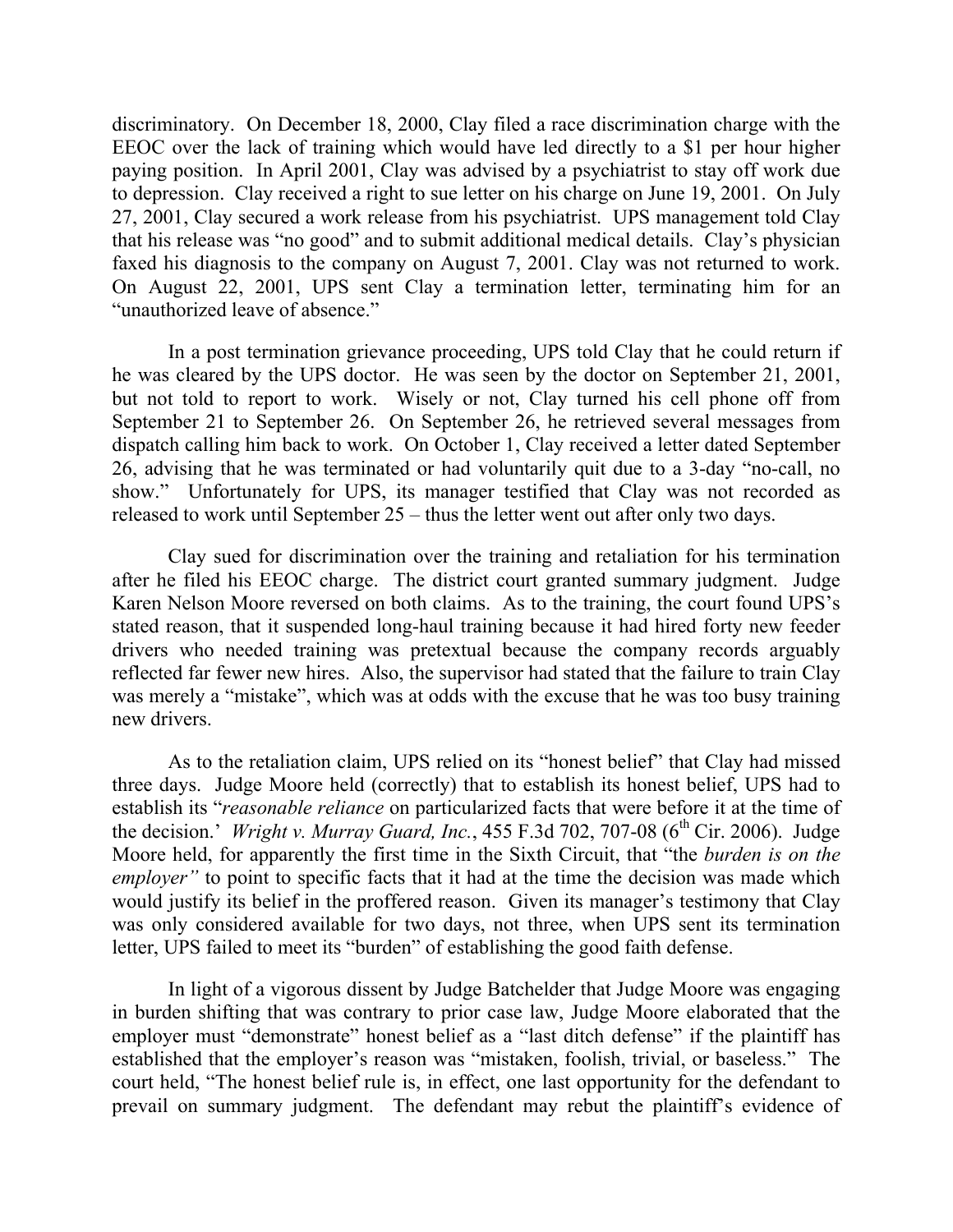pretext, by demonstrating that the defendant's actions, while perhaps 'mistaken, foolish, trivial or baseless,' were not taken with discriminatory intent." Thereafter, Judge Moore indicated that this rationale was not improperly shifting the burden to the defendant. Whether this rationale will be followed broadly by the Sixth Circuit remains to be seen -it appears to be contrary to well-established Supreme Court and Sixth Circuit case law that the employer only has to articulate its legitimate non-discriminatory reason for its actions and then the burden lies with the plaintiff to prove pretext. Stay tuned.

# **Placement on administrative leave and/or improvement plan could be adverse action for retaliation purposes, but employee could not rebut employer's explanation.**

*Michael v. Caterpillar Fin. Svcs. Corp.*, 2007 U.S. App. LEXIS 18154 (July 31, 2007).

Shonta Michael brought a race discrimination, hostile work environment and racebased retaliation lawsuit against her employer after a series of conflicts with her supervisor and the grumblings of her subordinates bubbled over, resulting in her being placed on a 90 day performance improvement plan. Michael claimed her employer's actions violated Title VII of the Civil Rights Act of 1965, *42 U.S.C.* § 2000e *et seq.*, § 1981 of the Civil Rights Act of 1991, *42 U.S.C. § 1981*, and the Tennessee Human Rights Act (THRA), *Tenn. Code Ann*. § 4-21-101 *et seq.* The district court granted summary judgment in favor of Caterpillar, and the Sixth Circuit affirmed.

The conflict between Michael and her supervisor began when she was allegedly late to a departmental meeting. Only a few days later, however, she received a positive written performance evaluation at which she received an "Eye on Quality" \$50 cash reward for customer service and for demonstrating the virtues of "responsibility," "care for others," and "exceeding expectations."

After the performance review, Michael was late to a second departmental meeting held, but there was no contemporaneous documentation. Two days later, Michael worked from home in order to complete a time-sensitive report without seeking supervisory approval. The same day, one of Michael's subordinates complained that she made him perform personal tasks and called him at home regarding work as early as 5:00 a.m. An investigation followed, and a meeting was scheduled on January  $20<sup>th</sup>$  to discuss the "absence." True to form, she was fifteen minutes late for the meeting.

The meeting went down hill from there. Michael claimed her supervisor jumped up and down on her chair, pointed her finger in her face and got so close she could smell tobacco on her breath. The supervisor claimed Michael was the aggressor, slapping the desk, screaming and refusing to leave the room.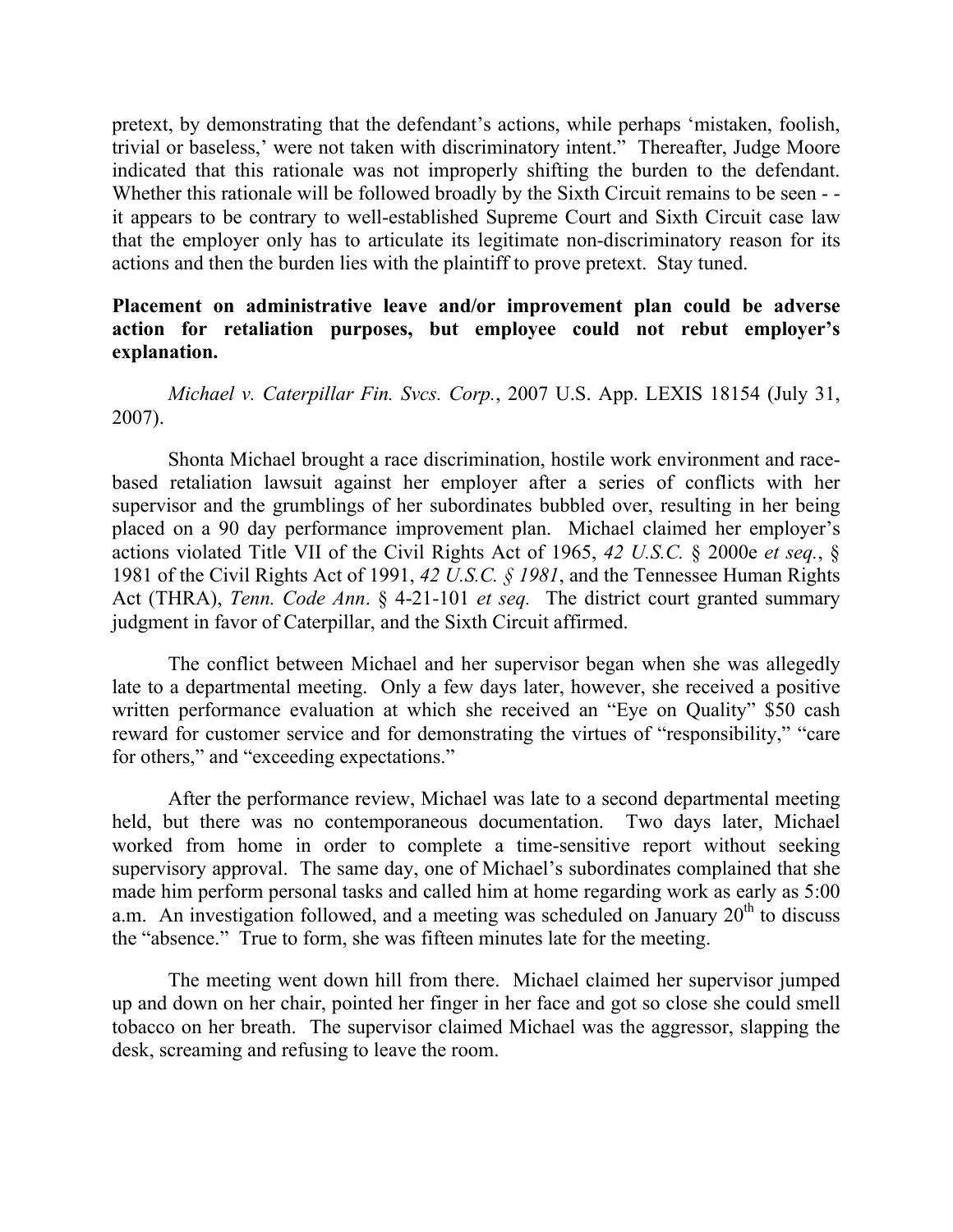Human Resources investigated the conflicting complaints and interviewed all of Michael's subordinates. Another subordinate related similar personal errand issues, and an individual who overheard the confrontation confirmed the supervisor's version, i.e. that Michael was screaming at the meeting. Other non-subordinates expressed frustration that Michael was frequently late to meetings, had trouble completing tasks on time, and sometimes missed scheduled training sessions altogether.

Next, a meeting was held with management representatives. Michael asserted she was mistreated by her supervisor, but made no reference to race. Two days later she spoke to a Human Resources representative complaining of race discrimination. One day after meeting with Human Resources, Michael was placed on administrative leave pending further investigation. Four days later, she was offered the option of being placed on a ninety (90) day performance plan or accepting a lateral transfer with the same pay and benefits. Michael accepted the performance plan.

The improvement plan, which identified seven areas of needed improvement, included weekly feedback sessions with her supervisor. Michael resented her supervisor asking her subordinates about her actions, and filed an additional internal complaint alleging race discrimination.

The ninety day period was nonetheless successfully completed. Several months later, a company-wide reorganization resulted in the elimination of Michael's supervisory duties. About the same time, she was offered and accepted a transfer and 3% increase in pay to a position in Georgia. Nonetheless, Michael maintained her lawsuit.

With respect to her discrimination claim, Michael had to prove 1) protected group membership; 2) an adverse employment action; 3) her qualification for the position; and 4) different treatment than other similarly situated non-protected individuals. *See Warfield v. Lebanon Corr. Inst.*, 181 F.3d 723, 728-29 (6<sup>th</sup> Cir. 1999).

Neither the confrontation with the supervisor, nor her brief placement on administrative leave and the requirement to turn in her laptop, constituted adverse actions for the purpose of a discrimination claim. The performance improvement plan was likely not an adverse action, focusing as it did on communicating specific performance expectations. However, even assuming for argument's sake the action was materially adverse, the Sixth Circuit concluded there was no issue as to pretext.

The Sixth Circuit next analyzed the retaliation claim. There, the test of whether an action is materially adverse is whether it "well might have dissuaded a reasonable worker from making or supporting a charge of discrimination." *Burlington Northern v. White*, 126 S.Ct. 2405, 2415, 165 L. Ed. 2d 345 (2006).

The company was aware of Michael's internal assertions of the race discrimination prior to her placement on leave and on the performance plan. The court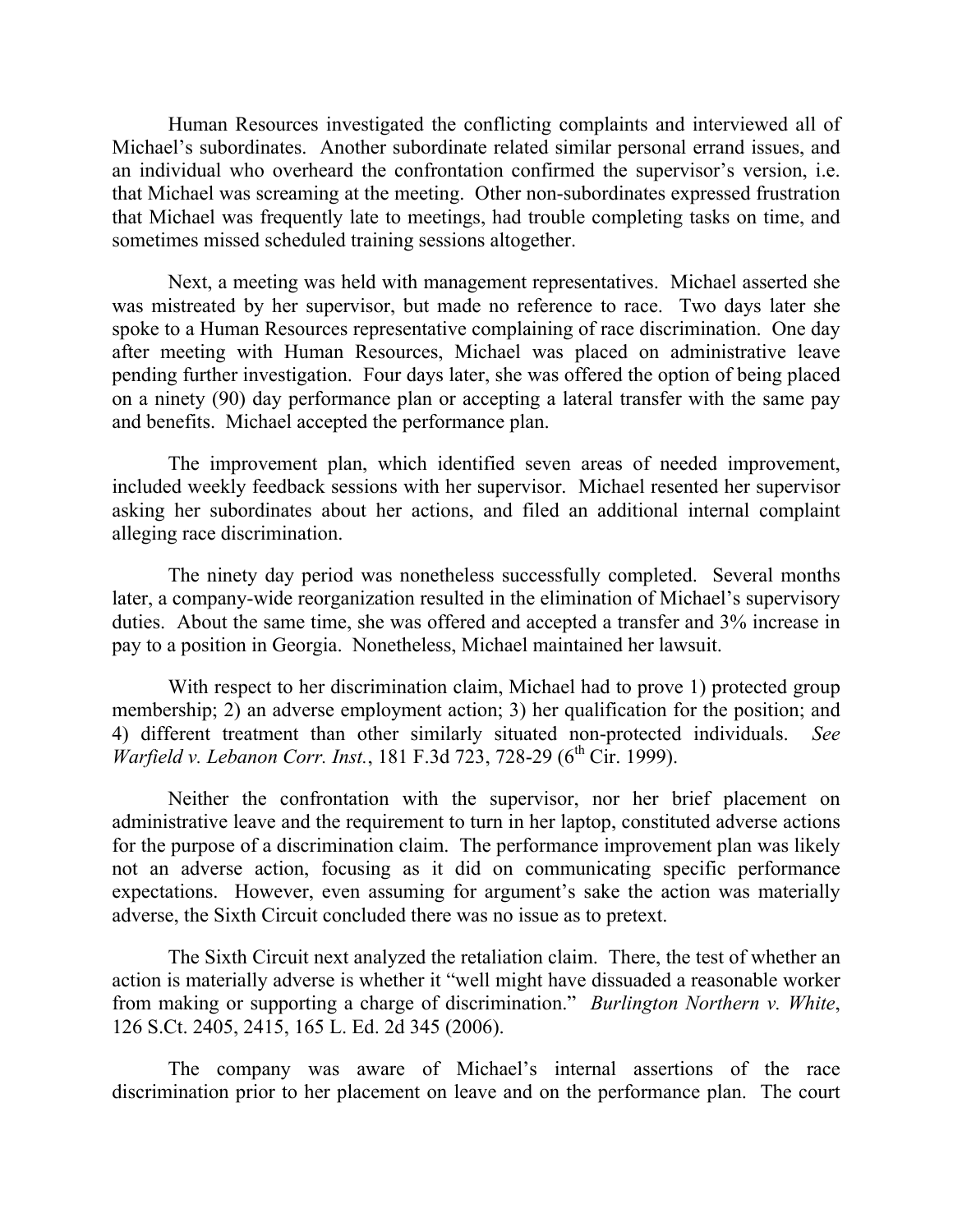concluded both that her brief placement on leave with pay and the performance plan might well dissuade a reasonable employee from making mistakes, and so, for retaliation purposes sufficed to meet "this relatively low bar."

The remaining element, that of causation, requires evidence sufficient to raise the inference that the protected activity was the likely cause of the adverse action. *Dixon v. Gonzales*, 481 F.3d 324, 334 ( $6<sup>th</sup>$  Cir. 2007). Temporal proximity, when coupled with other indicia, may be enough to establish a causal connection, said the court. *Randolph v. Ohio Dep't of Youth Servs.*, 453 F.3d 724, 737 (6<sup>th</sup> Cir. 2006). The temporal proximity between the complaint, combined with the fact that the supervisor was not warned or reprimanded, as well as the very recent positive evaluation and performance award, sufficed to establish a prima facie case.

Michael could nonetheless not defeat her employer's proffered reasons for its action. She needed to show that either the reasons 1) had no basis in fact; 2) did not actually motivate the decision; or 3) were insufficient to warrant the actions. *Hopson v. Daimler Chrysler Corp.*, 306 F.3d 427, 434 (6<sup>th</sup> Cir. 2002).

The court held that she could not establish that the reasons for 90 day probation were pretextual. Michael's disagreement with the facts uncovered in the investigation could not defeat summary judgment "as long as an employer has an honest belief in its preferred non-discriminatory reason." *Majewski v. Automatic Data Processing, Inc.*, 274 F.3d 1106, 1117 ( $6<sup>th</sup>$  Cir. 2001). Notably, Judge Gilman correctly states the honest belief rule and placed the burden on the plaintiff to establish pretext which she could not do because of Caterpillar's honest belief in her performance deficiencies.

### **Federal agency's delay in responding to Freedom of Information Act Request for records regarding decision not to rehire FBI agent tolls the limitations period.**

*Dixon v. Gonzales*, 481 F.3d 324 (6<sup>th</sup> Cir. 2007).

James Dixon, an African American FBI agent, worked in the Detroit field office and between 1981 and 1982 served as its Applicant Coordinator. Robert Reutter was his direct supervisor. Dixon complained Reutter behaved inappropriately toward him and another minority agent because of their race. Reutter was subsequently relieved of duties related to the Applicant Program by Anthony Davis, another African American.

A few months later, Dixon transferred to the White Collar Crime unit, where he remained until he left the Detroit office in 1986. Five months after Dixon's arrival, Reutter became the unit's head. Though the two did not have direct contact, Reutter was Dixon's second-line supervisor. Reutter had the authority to approve or disapprove of Dixon's evaluations, which were always favorable, including ratings of "superior" and "excellent."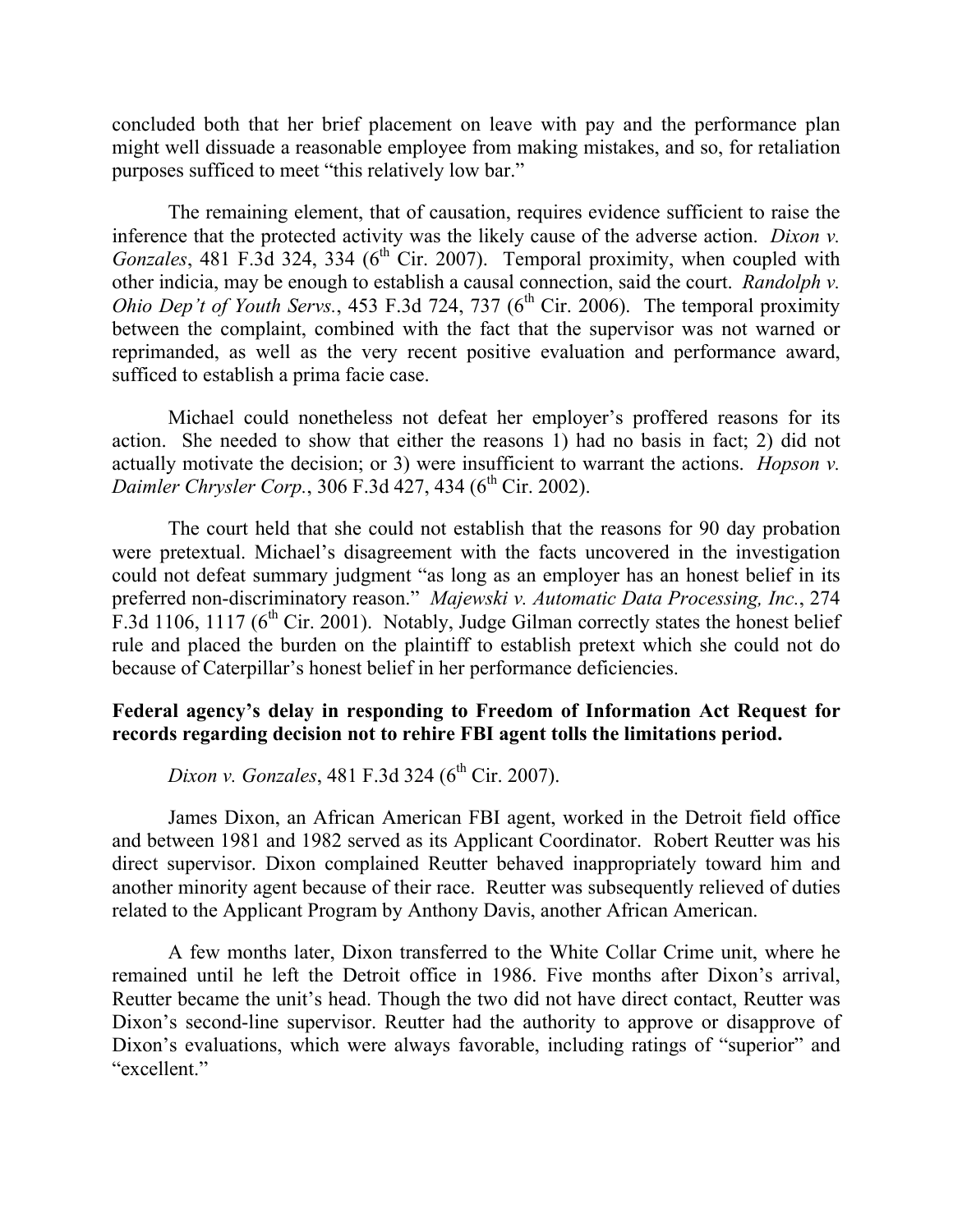Dixon resigned from the FBI in 1988 but applied for reinstatement in 1991. As part of its routine, the FBI began reference checking, including interviewing individuals identified by Dixon as references. John Anthony, who worked with Dixon in the 1980s, recommended against rehire based on an incident in which Dixon had admittedly changed a minority applicant's interview panel results from negative to positive. The FBI interviewed the other panel member who added that he had reported the behavior to Reutter. This member shared Anthony's concerns, stating it would be a "grave mistake" to rehire Dixon.

Reutter was then interviewed, and he recalled the incident and Dixon's admission that he had changed the interview score. Reutter recommended against rehiring Dixon On the other hand, a former supervisor and co-worker listed as Dixon's referrals both recommended reinstatement.

After review, the FBI wrote a later dated April 14, 1992, stating Dixon would not be reinstated. Dixon denied receiving the letter and claimed he did not learn of the decision until 1994 when he called to inquire about the status of the application. The FBI would only reveal that its decision was based upon some negative evaluations from some former colleagues and supervisors. Dixon submitted a request under the Freedom of Information Act ("FOIA") for his personnel file.

The FBI took **three years to respond**, providing him a copy in May of 1997. One month later, Dixon filed a formal EEO complaint, alleging that Reutter and the FBI retaliated against him for his earlier complaint of race discrimination. He then filed suit. The district court granted summary judgment in the FBI's favor on the ground that Dixon had not established a prima facie case. The Sixth Circuit affirmed.

The Attorney General argued Dixon's case was untimely. Federal employees only have forty-five days after the date of the alleged discriminatory act to make EEO contact. 29 C.F.R. §1614.105(a)(1). However, since it is merely a prerequisite and not a jurisdictional requirement, this period is subject to equitable tolling, waiver and estoppel. *Mitchell v. Chapman*, 343 F.3d 493, 498-500 (6th Cir. 2001).

Equitable tolling acts as a stop-watch, interrupting the running of the period, but not delaying the beginning of the "race." The Attorney General argued Dixon "should have known" Reutter played a role in the decision. The Sixth Circuit disagreed, stating the cursory information provided was not enough to alert Dixon to the possible taint of racial animus. His failure to earlier seek EEO counseling was due to circumstances beyond his control - - namely, a three year delay in providing the requested information. In spite of this, Dixon did not prevail.

Dixon alleged retaliation in violation of 42 U.S. C. §2000e-3(a), based on indirect evidence. Dixon engaged in protected activity and later suffered an adverse employment action. But in order to establish the necessary causal link, he needed to provide evidence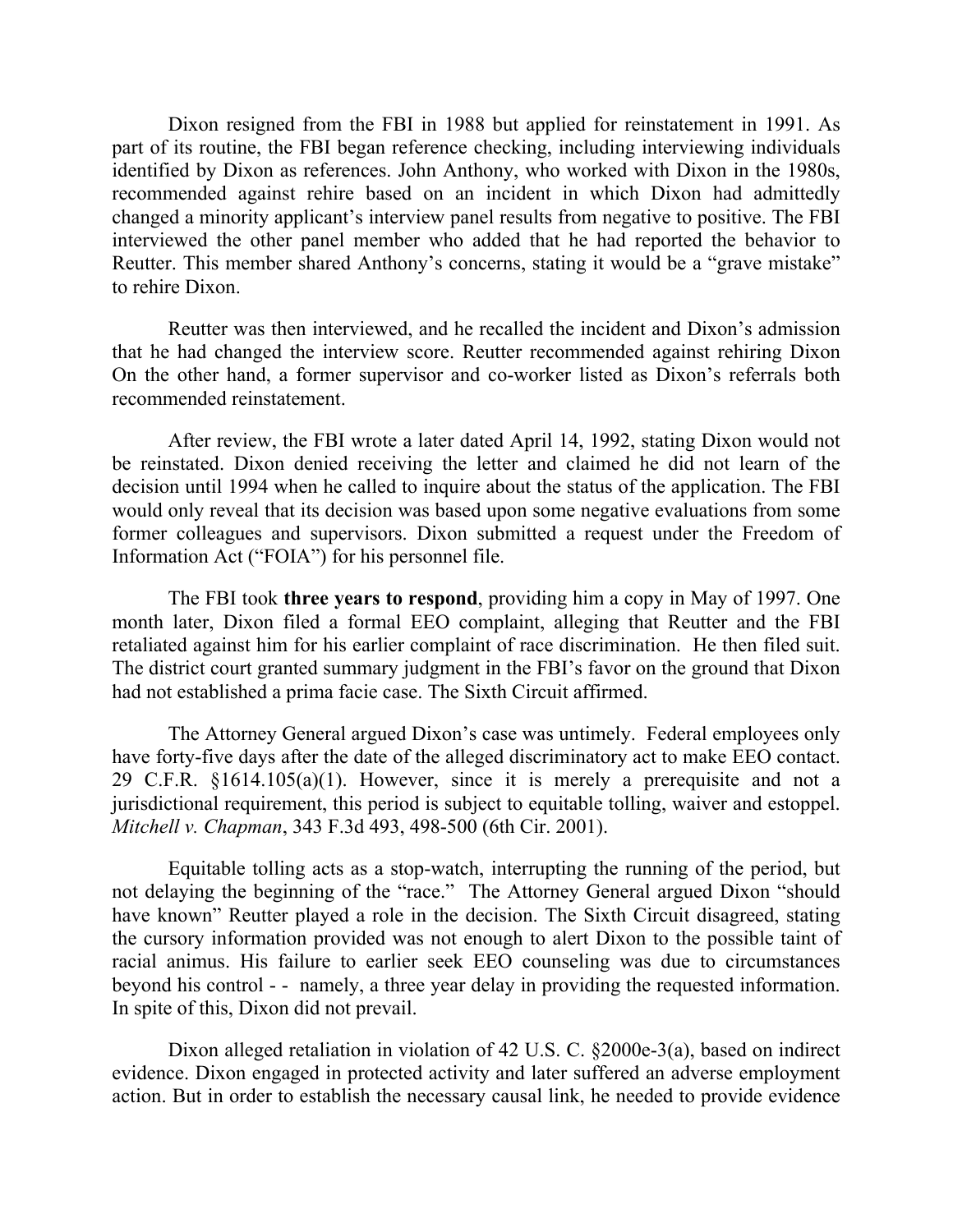"sufficient to raise the inference that the protected activity was the likely reason for the adverse action." *EEOC v. Avery Dennison Corp.*, 104 F.3d 858, 861 (6<sup>th</sup> Cir. 1997). The burden is not very high, but the evidence has to be credible. *Id. at 861.* 

In an opinion by District Judge Algenon L. Marbley, the Court held that Dixon failed to establish a causal connection between his race discrimination complaint against Reutter and a decision ten years later to reject his request for rehire. The court (correctly) held that temporal proximity alone is insufficient to establish causation; rather it must be "coupled with other indicia of retaliatory conduct." *Randolph v. Ohio Dep't. of Youth Servs.*, 453 F.3d 724, 737 (6<sup>th</sup> Cir. 2006.) The Court held that there was no temporal proximity. However, according to the court, this did not absolutely foreclose a finding of causation. Fortunately for the employer, the court found insufficient evidence of a causal connection in the record.

Reutter had been the second-line supervisor over Dixon for four years after his complaint and did not take any retaliatory action towards him. To the contrary, Reuttter approved a series of positive performance appraisal, which undercut the causal connection argument. Moreover, plaintiff failed to show that Reutter's negative comments likely caused the denial of his reinstatement request. It was the agent reviewing the request who called Reutther not the other way around, and this was only after two others and recommended against rehire.

Just how broadly the equitable tolling aspect of this decision will be applied is unknown. Private employees, unlike public employees, do not have rights under the FOIA or the Tennessee Public Records Act to obtain copies of their personnel files. Thus, presumably, it would not apply to private employers. Public employers, however, should timely respond to appropriate requests for public records, lest they inadvertently lengthen the statute of limitations.

#### *F. Disability Discrimination*

# **Employee whose injury rendered him incapable of job performance properly terminated, even if interactive process less than ideal.**

# *Kleiber v. Honda*,  $485$  F.3d  $862$  ( $6<sup>th</sup>$  Cir. 2007).

Michael Kleiber, a production worker, suffered a major head injury, and after lengthy hospitalization and rehabilitation, attempted to return to work while working with a state vocational rehabilitation specialist. Eleven months after the injury, he submitted a "Work Capacity Form" to Honda. Honda's representatives, including the plant placement leader and in-house nurse, immediately began identifying potential positions.

The Work Capacity Form was not specific enough, so Honda scheduled a meeting with Kleiber's vocational liaison. Honda asked for a fitness for duty examination by its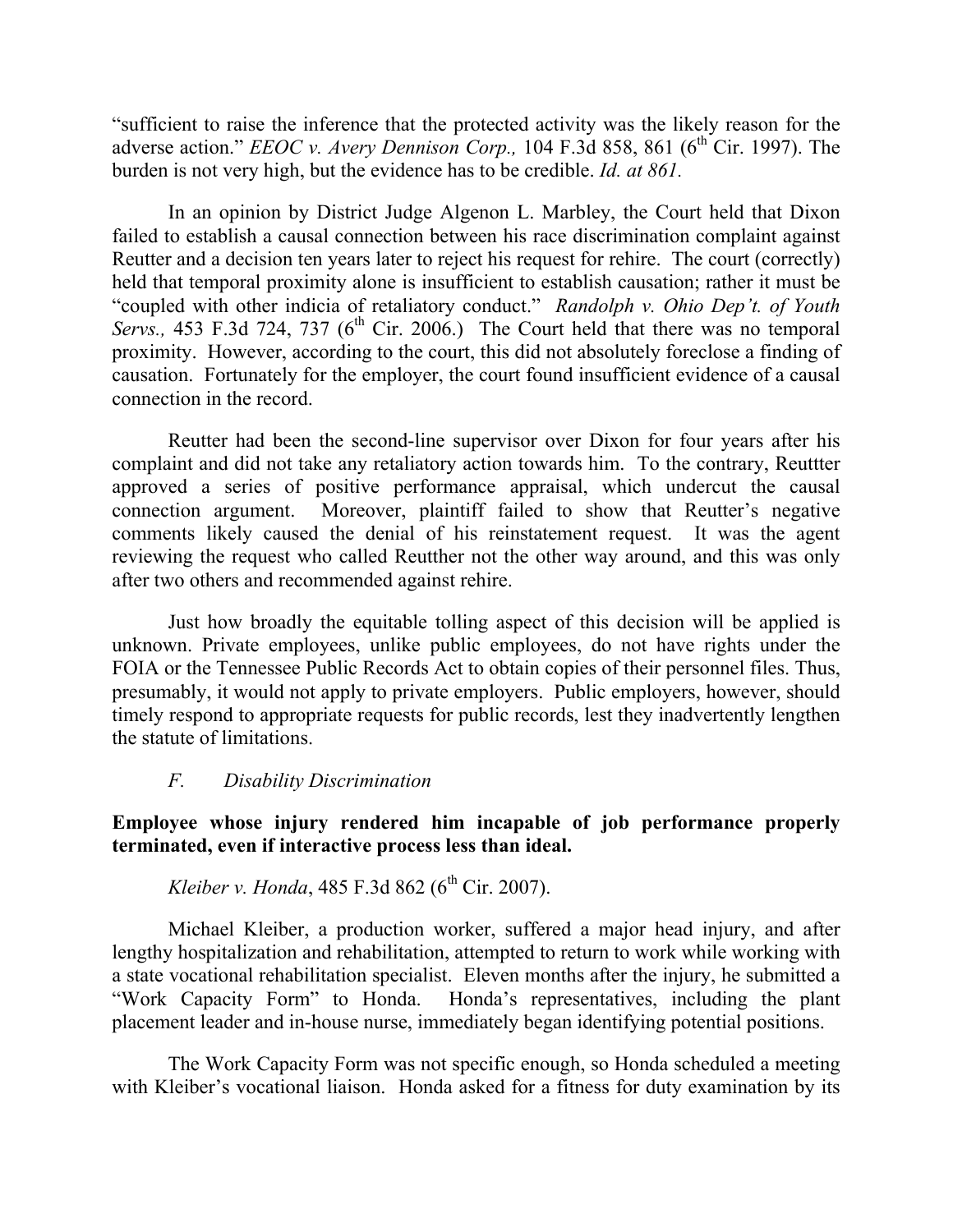physician, who conducted a memory test and studied an earlier neuropsychological evaluation. The physician concluded there was no reason to expect significant future improvement in Kleiber's condition, that Kleiber couldn't work independently, needed a job where balance wasn't an issue, and couldn't perform rapid cyclical work or jobs requiring fine to motor medium dexterity. He also recommended a gradual return to work because of anticipated endurance and aural sensory overload problems.

After reviewing the physician's report, Honda concluded it had no appropriate Production Assistant positions to meet Kleiber's needs. Shortly thereafter, Kleiber's employment was terminated pursuant to a uniformly applied twelve month limitation on leaves of absences. Kleiber's vocational rehab liaison sent a follow-up letter asking for the results of the evaluation and exam, as well as on the jobs for which he was considered.

Kleiber filed a charge with the EEOC and later filed suit under the ADA for Honda's alleged failure to accommodate and refusal to participate in an interactive process. The district court granted Honda's motion for summary judgment on the grounds that Kleiber was not qualified for any position at Honda and he was not terminated because of his disability. The Sixth Circuit affirmed.

The ADA, at 42 U.S.C. § 12112(a), defines discrimination to include "not making reasonable accommodations to the known physical or mental limitations of an otherwise qualified individual with a disability." Honda admitted it made no accommodation, but claimed Kleiber was simply not qualified for any of its vacant jobs.

To prevail on a failure to accommodate theory, an individual must show 1) he or she is disabled, 2) otherwise qualified a) without accommodation, b) with the removal of a non-essential job function or c) with reasonable accommodation. Then the employer bears the burden of showing 3) the challenged criterion really is essential or that the proposed accommodation will unduly burden it. *Hedrick v. W. Reserve Care Sys.*, 355 F.3d 444, 452 (6th Cir. 2004) *cert. denied* 543 U.S. 817, 125 S.Ct. 68, 160 L. Ed. 2d 25 (2004).

Kleiber sought transfer to another position as a reasonable accommodation under 42 U.S.C. § 12111(9)(B). Employers do not have to "bump" existing employees or create new positions. Honda's claim that it was not seeking any Production Associates during the relevant time was accepted, and Kleiber produced no evidence to the contrary. However, assuming *arguendo* one did exist, Kleiber could not actually perform any Production Associate job.

Kleiber claimed he could have done the exterior "wipe-off job" if given a job coach to help. The problem? Even the wipe-off job required dealing with raised platforms and uneven grates, which were beyond Kleiber's capabilities.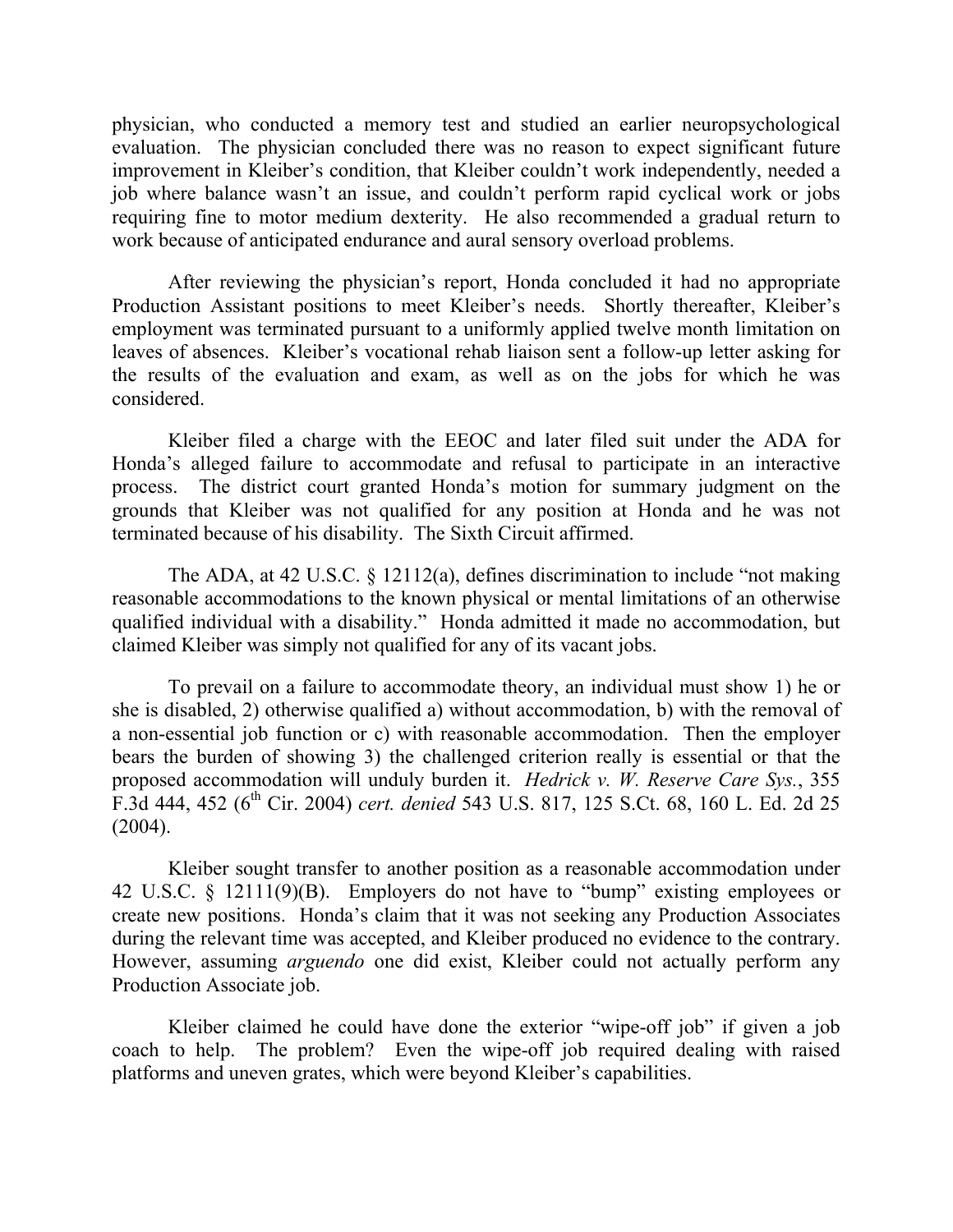Next, Kleiber claimed he could not identify a particular job he was suited for because Honda "failed to engage in the required interactive process." The ADA regulations require employers and disabled applicants to participate as necessary to help identify appropriate reasonable accommodations. 29 C.F.R. § 1630.2(a)(3). This, said the court, "is mandatory and both parties have a duty to participate in good faith."

While the court recognized that the interactive process in this case was not ideal, Honda did engage in ongoing dialogue with Kleiber's vocational liaison. At the time, Kleiber appeared content to operate in that fashion. Ultimately, the court held that Honda had engaged in the interactive process in good faith, albeit without meeting personally with Kleiber. Finally, the court declined to opine whether, in an "interactive process" claim, a plaintiff must demonstrate that a reasonable accommodation would have been a possibility.

### **Head injury or not, employer may demand same behavioral standards of affected employee.**

*Macy v. Hopkins County School Board of Education*, 484 F.3d 357 (6<sup>th</sup> Cir. 2007).

In April 2007, a panel the Sixth Circuit upheld a grant of summary judgment against a Kentucky teacher who claimed she was not reasonably accommodated and was retaliated against for filing an EEOC claim. The decision illustrates the reality that employers are entitled to apply standards of behavior to employees, even if the misbehavior is the result of an undisputed disabling condition.

Sharon Macy suffered two brain injuries in separate accidents about ten years apart. When she returned to work, the Board developed a written plan detailing her conditions and a list of accommodations. Over time, Macy and her principal butted heads about her needs, resulting in at least ten complaints. All issues save one were resolved to Macy's satisfaction. Macy requested a teacher's aide which was denied.

Macy also filed an EEOC charge, claiming she was sent a reprimand regarding tardiness when other non-disabled teachers engaged in similar conduct with no consequences. Eight months later, Macy was involved in an incident which led to her criminal conviction and eventual termination.

On November 1, 2000, Macy confronted a group of unsupervised middle school boys playing basketball. According to them she threatened to kill them and told them that "she meant it." She also berated them about their illegitimacy and their own sexual activities, claiming men raped women, got them pregnant, and abandoned them. Macy was later convicted of terroristic threatening, and the administrative tribunal which heard her appeal of the termination decision also concluded the event occurred.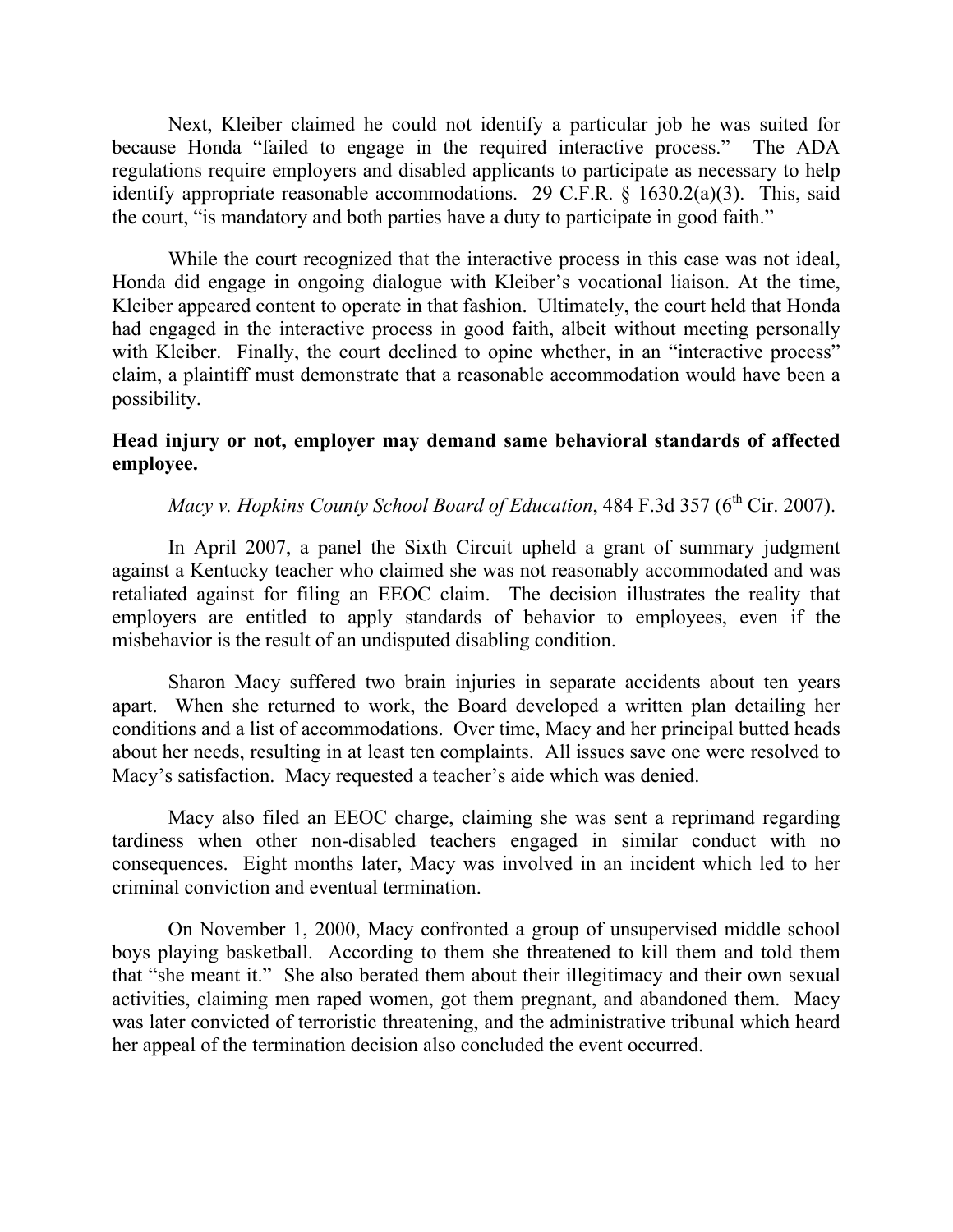The superintendent immediately investigated the boys' charges and conducted a broader inquiry into whether there were other similar problems. There were, and the Board determined that this incident was consistent with a number of prior incidents of inappropriate conduct.

Macy had previously left work without signing out or getting her "bus duty" covered, pushed a chair off a stage, called a student "a total loser," violated grading policy, kicked a trash can in anger, denigrated a parent and other employees to a classroom full of students (and another parent), sent a fake detention note to the assistant principal, had a violent, derogatory outburst at a meeting, and declared she wouldn't follow discipline policies. The Board terminated Macy.

The Sixth Circuit assumed Macy met her prima facie burden and focused on whether the legitimate, nondiscriminatory reasons for her termination were pretextual. Macy argued first that the charges had no basis in fact. *Cf. Abbott v. Crown Motor Co.*,  $348$  F.3d 537, 544 (6<sup>th</sup> Cir. 2003). On this point, Macy was constrained by issue preclusion. Both the administrative tribunal and the criminal court found she actually had made the threats against the boys, and the administrative tribunal also concluded that many of the other allegations lodged against her were true. Macy could not argue to the contrary as a matter of law.

Next, Macy argued the incidents did not actually motivate the termination decision, emphasizing that she had never been placed on a corrective action plan in the past. However, the information about her other inappropriate behavior was only gathered after the threatening incident and in connection with its investigation.

Finally, Macy argued the articulated reason was insufficient to motivate her termination on the grounds that another nondisabled employee was treated differently for the same behavior. The Sixth Circuit noted that the two situations were distinguishable on the grounds that making a comment to a teacher's aide was far less severe than making repeated, direct threats to the students themselves.

 *G. Age Discrimination* 

# **Sixth Circuit overrules prior ADEA decision requiring additional proof of discriminatory animus in cases involving facially discriminatory policies.**

# *EEOC v. Jefferson Cty. Sheriff's Dep't.*,  $467$  F.3d 571 ( $6<sup>th</sup>$  Cir. 2006).

In October of 2006, the Sixth Circuit, sitting en banc, reversed a panel decision which had granted summary judgment to an employer whose disability-retirement benefits plan excluded employees who were still working beyond retirement age from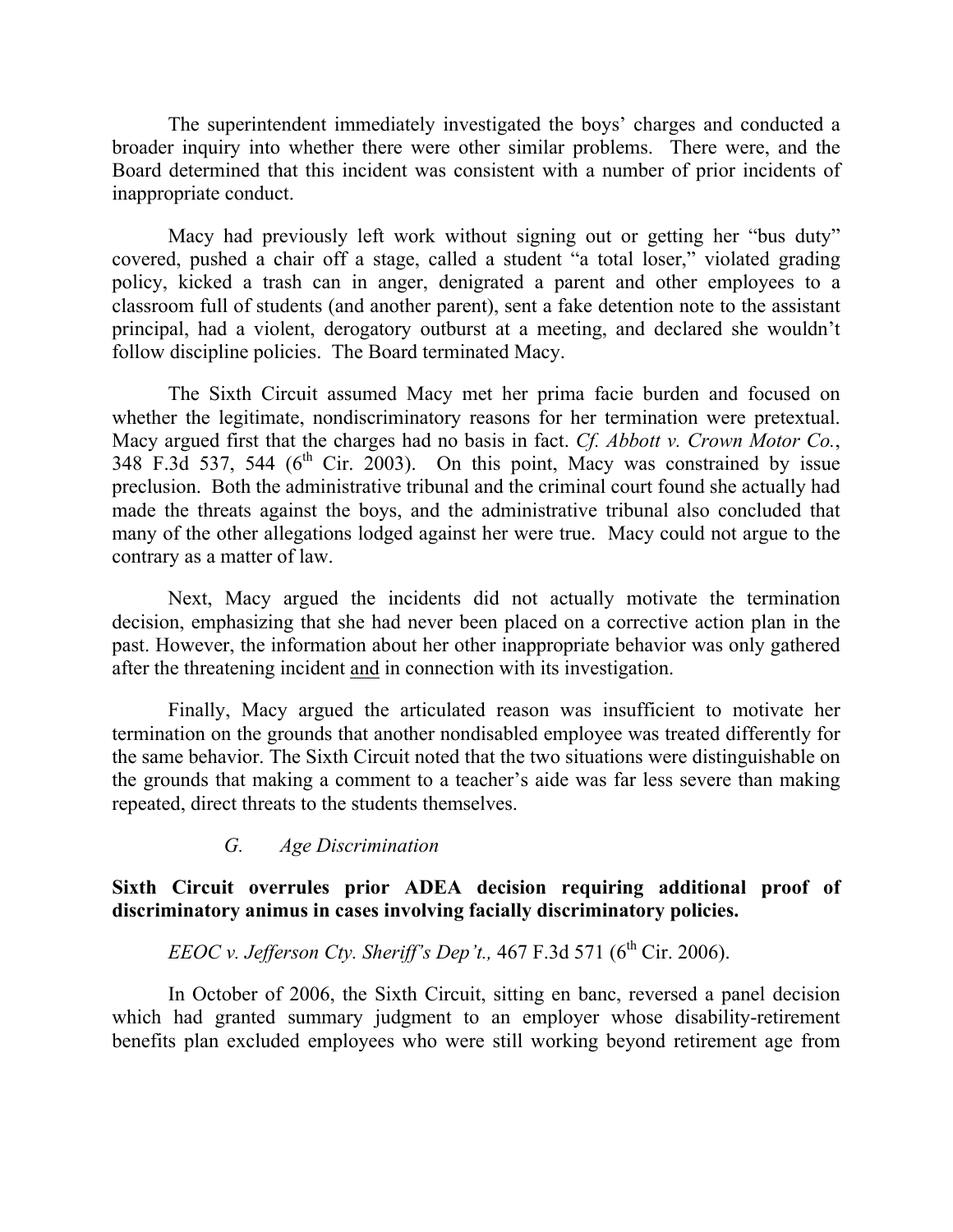collecting disability benefits.<sup>7</sup> Instead, the Sixth Circuit concluded that the EEOC had established a prima facie ADEA claim because the plan, on its face, is facially discriminatory on the basis of age. Further, the court held that where the plan is facially discriminatory, no additional proof of discriminatory animus is required in order to establish the prima facie disparate treatment claim. In so doing, the court overruled an earlier decision, *Lyon v. Ohio Education Association and Professional Staff Union*, 53 F.3d 135 ( $6^{th}$  Cir. 1995).

Charles Licktieg was a Deputy Sheriff with school-age children who kept working after he turned 55 the normal retirement age for workers with hazardous jobs. At 61, he became disabled and sought disability benefits. In response, the Kentucky Retirement Service replied,

Our laws state that you must have at least 60 months of service credit, *be under age 55*, and apply within 12 months of you last day of paid employment in a regular full-time position to qualify for Disability Retirement. Therefore, you are not eligible to apply for Disability Retirement since you are over age 55 and in a hazardous position. (Emphasis added)

Neither party disputed the reality that youthful disabled workers were at a distinct advantage over their older colleagues. The EEOC did not challenge the "years of service" component of the criterion, but rather focused on the age limitations on disability retirement benefits.

The Sixth Circuit reasoned that the retirement plan's terms were facially discriminatory because it categorically excluded those over normal retirement age from participating.

 The County argued that it was entitled to summary judgment on the grounds that the EEOC needed to demonstrate proof of discriminatory animus in order to prevail, relying on language in the Hazen Paper: "a disparate treatment claim cannot succeed unless the employee's protected trait *actually played a role* [in the employer's decision making process] and had a determinative influence on the outcome." *Hazen Paper*, 507 U.S. at 610 (emphasis added). The Sixth Circuit pointed out, however, that immediately prior to that language, the *Hazen* decision gave a formal, facially discriminatory policy as its first example of an intentional action.

More importantly, before *Hazen*, Congress passed the Older Worker Benefit Protection Act (OWBPA) in response to the Supreme Court's decision in *Public* 

 $\overline{\phantom{a}}$  $\frac{7}{1}$  *EEOC v. Jefferson County Sheriff Dep.*, 424 F.3d 467 (6<sup>th</sup> Cir. 2005), *vacated on grant of reh'g en banc* (2006).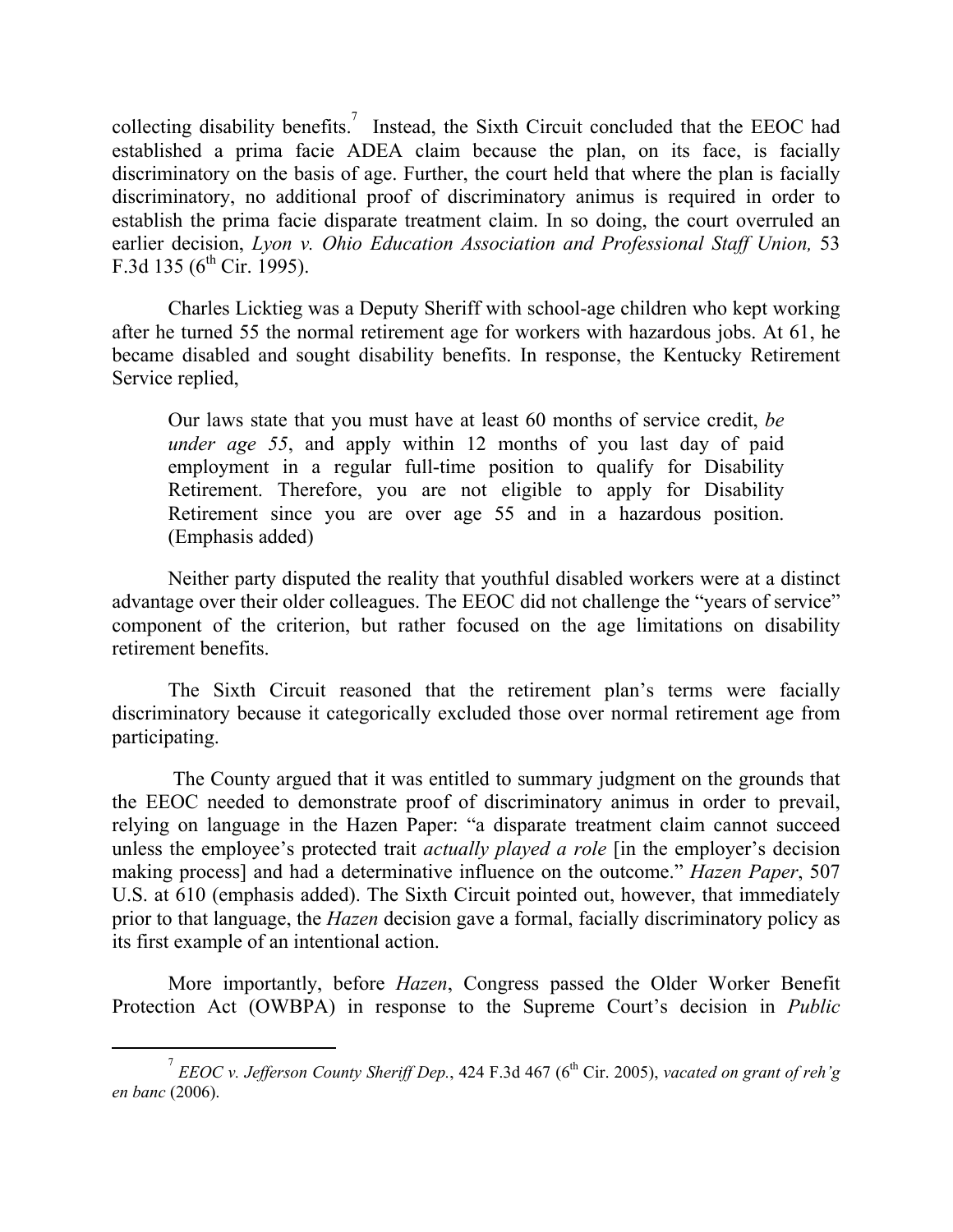*Employee's Retirement System v. Bett*s, 492 U.S. 158 (1989). *Betts* had upheld a disability benefit plan which excluded covered employees from disability retirement benefits once they reached 60 years of age, on the grounds that a then existing ADEA provision permitted age-based decisions pursuant to bona fide employee benefit plans provided there was no intent to evade the purposes of the ADEA. The OWBPA rolled back that language, removing the need for proof of subterfuge. 29 U.S.C. § 621. The Sixth Circuit held that this disability plan ran afoul of the OWBPA.

The Sixth Circuit reversed and remanded the case back to the district court for further proceedings. In so doing, it joined the Second, Seventh, Eighth, and Ninth Circuits in finding prima facie violations under similar circumstances.

**In age claim, labeling a replacement as a "temporary worker" does not defeat conclusion that plaintiff was replaced. Sixth Circuit restores jury verdict in case where irksome older employee faced tougher consequences than similarly situated young employees, supervisor failed to complete her performance review as required, stripped her of job duties and made her "Supervisor of the Fridge."** 

*Tuttle v. Metro Gov't of Nashville and Davidson Cty.,* 474 F.3d 307 (6<sup>th</sup> Cir. 2007), petition for cert. filed at 07/10/07.

The Metro Government of Nashville and Davidson County (Metro) learned the hard way how expensive the combination of a sympathetic plaintiff, poorly chosen words, conflicting stories, and inconsistent application of performance standards can be. The Sixth Circuit overturned a judgment as a matter of law in favor of the employer and restored a \$199,200.00 (not including attorneys' fees) verdict in favor of a former accounting clerk in the Public Works Department.

Tuttle began working with Metro in 1994, working her way up to Account Clerk III, and receiving positive employment reviews. When a new supervisor arrived in 2000, Tuttle resisted instructions to correct payroll errors made by another employee and made a complaint to the human resources department that the new supervisor was shredding documents along with another coworker. That claim was investigated, but the result was inconclusive.

In October of 2000, the supervisor who had been the object of Tuttle's report submitted a negative job evaluation, rating her "below expectations" in peer relations. That supervisor retired. The newly arrived supervisor began hearing complaints about Tuttle, some of which involved disagreements with the other employee Tuttle had implicated in the previous shredding complaint.

In response, the new supervisor deprived Tuttle of all payroll responsibilities and began documenting Tuttle's performance issues. He also gave Tuttle the mock title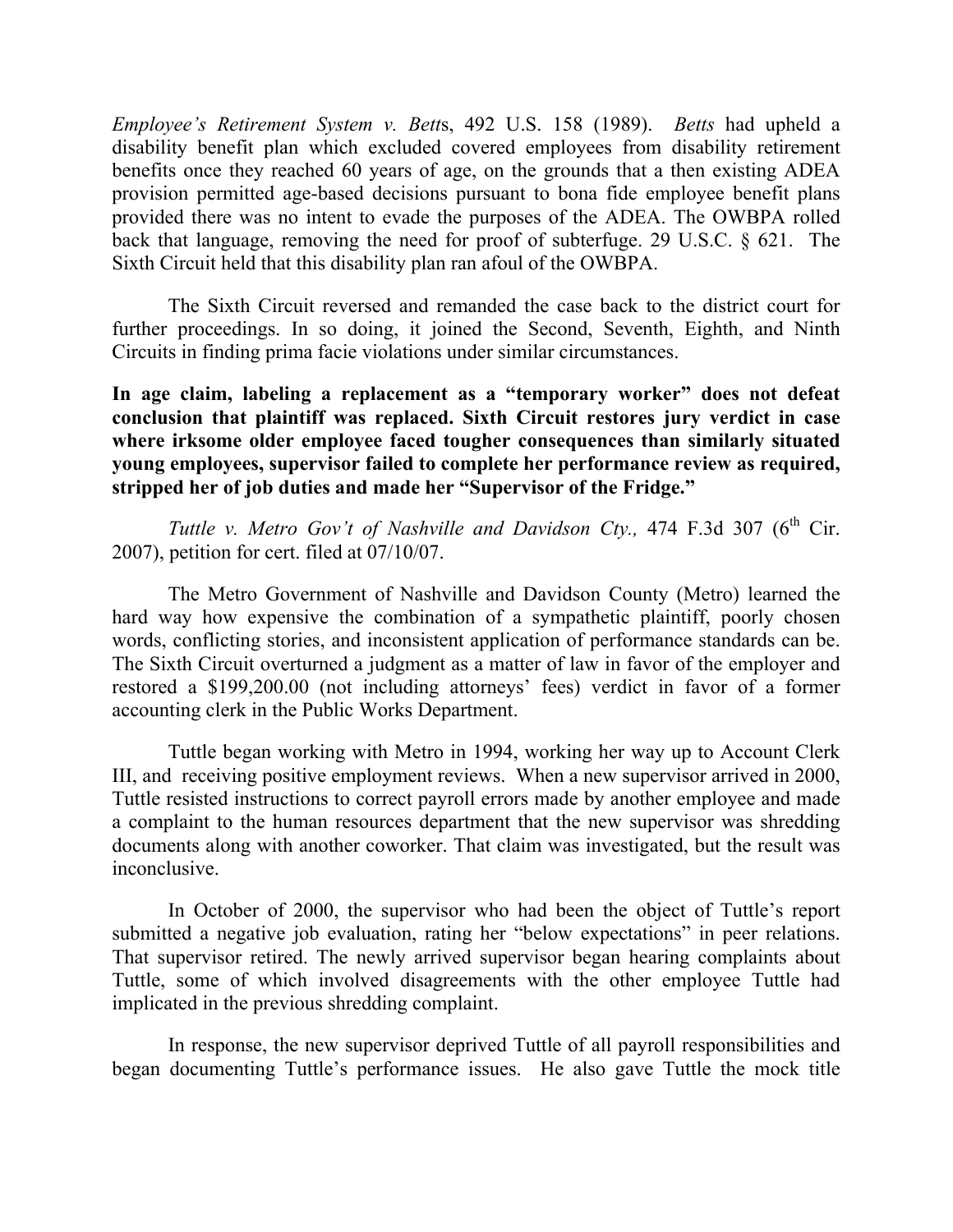"Supervisor of the Fridge," requiring her to clean out the office refrigerator on a weekly basis.

Tuttle's new supervisor did not complete her performance evaluation, though he timely completed the performance evaluations of every other employee he supervised. He transferred Tuttle to an isolated job with twelve-hour shifts in October of 2001. Several weeks later, Tuttle filed an EEOC charge alleging age discrimination. The supervisor told her at the time of the transfer that it was temporary and would last no longer than 30 days. Five months later, when Tuttle was informed by the human resources manager that she must transfer out of the Department or receive an unfavorable evaluation and face demotion or termination, she was still working in the job.

When the evaluation was finally completed, it chastised Tuttle for her "poor social skills," "poor work habits," and "lack of honesty." Tuttle was terminated. She filed a second EEOC charge.

In a trial lasting four days, Tuttle testified about discriminatory age related statements made to her, including a supervisor's rhetorical query, "How old are you?. . .You will be retiring quicker than you think." A coworker who was sporadically delegated supervisory authority wrote an email stating, "This woman has no business on a PC." Another time, when Tuttle asked a supervisor whether he was trying to get rid of her, his response was, "There have been others, and they took their retirement or pension." He also remarked during a meeting with her that "I want to apologize to you for causing you stress. I wouldn't want anything to happen to my mom and dad."

Tuttle also claimed her job review was discriminatory, pointing to others who were treated more generally. One young employee was given the opportunity to correct documented deficiencies in working with others without suffering negative consequences. Another young employee made multiple payroll entry mistakes without ever being disciplined.

The supervisor who transferred her and recommended her termination gave conflicting explanations regarding his tardy review. First, he claimed it "slipped his mind." Next, he claimed he was "too busy." Finally, at trial, he claimed he did not complete it because he did not want to harm her chances of being able to transfer out of the department.

To establish her prima facie ADEA case, Tuttle needed to show 1) that she was at least 40 years old; 2) she was subjected to an adverse employment action; 3) she was otherwise qualified for the job; and 4) she was replaced by a younger worker. *Rowan v. Lockheed Martin Energy Sys., Inc.*,  $360$  F.3d  $544$ ,  $547$  ( $6<sup>th</sup>$  Cir. 2004). Metro claimed she had not been replaced. In fact, Tuttle's job duties were absorbed by a twenty-something female worker that the Department labeled "temporary." The Sixth Circuit was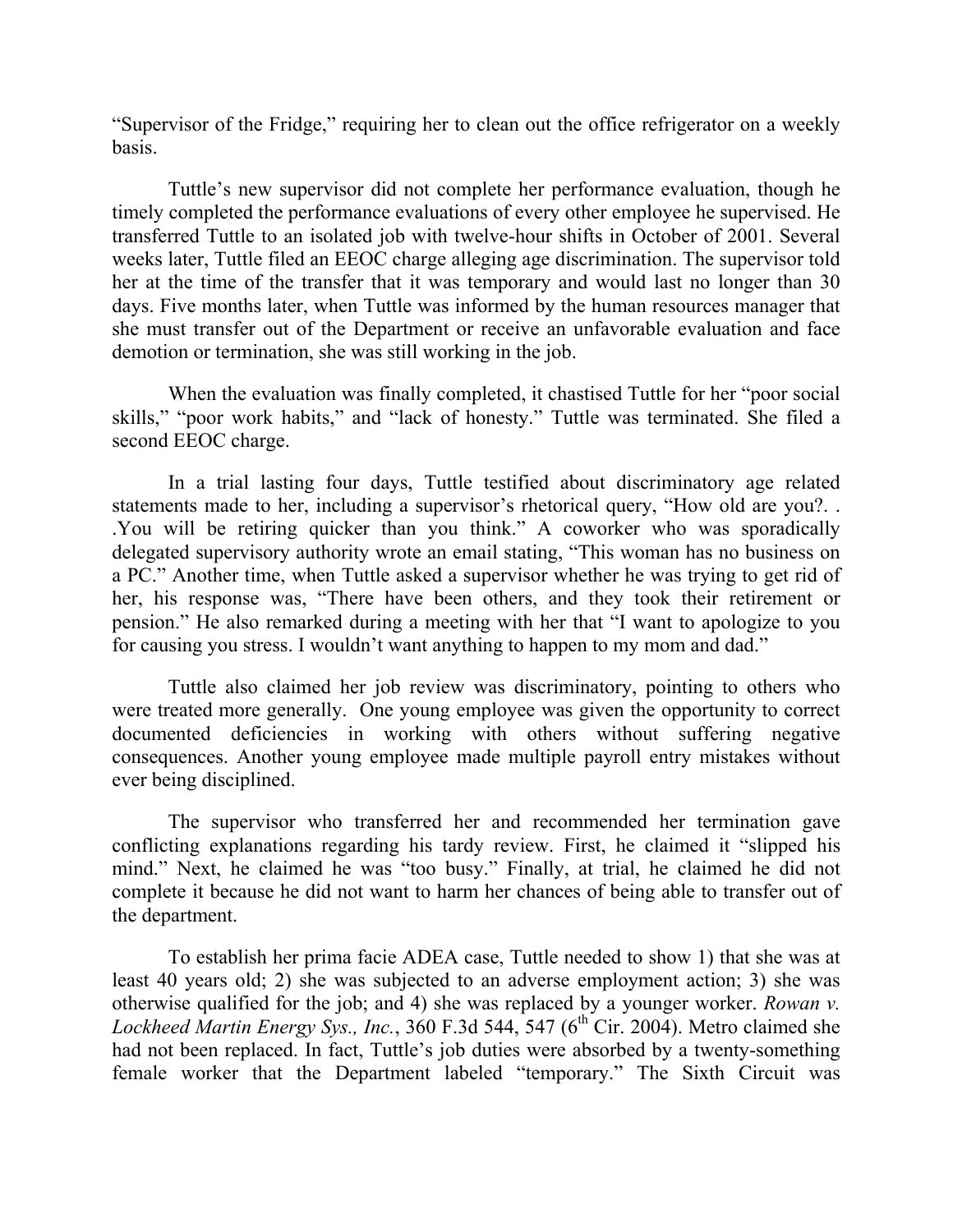unimpressed with the label, finding that for prima facie purposes, Tuttle was replaced with a non-protected worker.

As to pretext, the supervisor's inconsistent statements and the combined effect of age conscious statements made by Tuttle's two supervisors were enough for a jury to reasonably conclude the transfer and termination decisions were motivated by discriminatory animus.

On Tuttle's retaliation claim, temporal proximity between the initial EEOC charge and the completed negative evaluation, the threats she received and her subsequent termination, together sufficed to meet the causal connection requirements.

Lessons learned here abound: Be consistent in how you treat employees and in the way you communicate unpleasant realities. Document performance issues as they arise, not months later, when memories are stale and the stakes are high. Do not substitute humiliating job responsibilities for tough but real ones. Low performers should be dealt with firmly but with respect. Finally, always take a last, gimlet-eyed look at the documentation and facts before taking final action against an employee who has already filed an EEOC charge. Chances are good that someone other than the EEOC will be reviewing the record as well.

# **IV. FEDERAL LEGISLATION AND REGULATION**

#### *Fair Labor Standards Act*

### **First hike in minimum wage rate in a decade takes effect in stages. Minimum wage raised to \$5.85; will rise to \$6.55 in 2008 and \$7.25 in 2009.**

Effective July 24, 2007, the new minimum wage was raised 70 cents per hour to \$5.85. In July of 2008, the rate rises again to \$6.55, and finally changes to \$7.25 in July of 2009. The Department of Labor has issued new required workplace posters, copies of which may be found at www.dol.gov/esa/regs/compliance/posters/flsa.htm. Tennessee is one of the twenty-six states which do not have a minimum wage which is already above the federal minimum.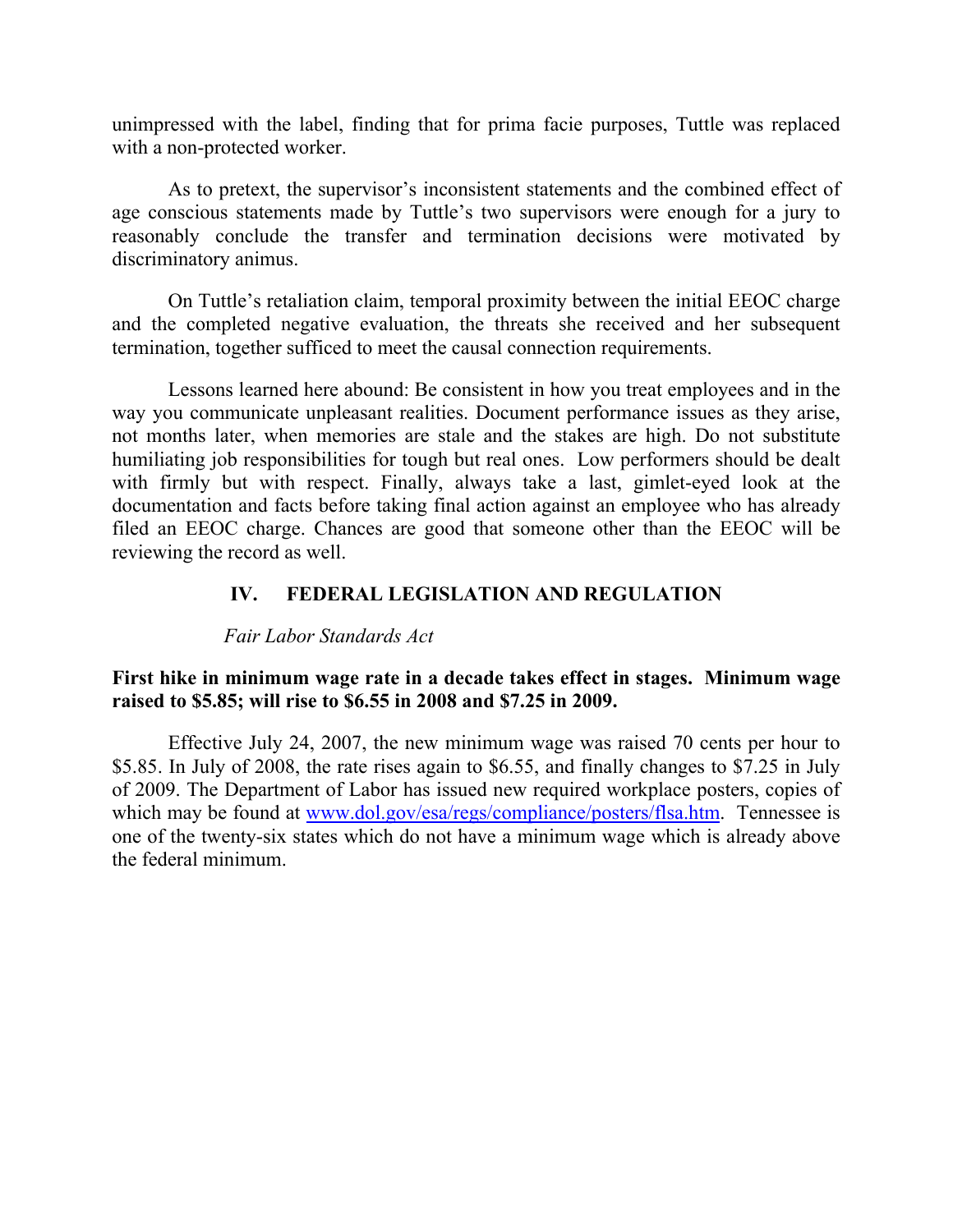#### **VI. TENNESSEE STATE COURT CASES OF NOTE**

#### **No privilege to interfere with contract where parent company does not have sole control.**

#### *Cambio Health Solutions, LLC et al., v. Reardon*, 213 S.W.3d 785 (Tenn. 2006).

The Supreme Court of Tennessee recently settled an important question - whether a tortious interference with contract claim can be based on directions from a parent corporation to a subsidiary where the subsidiary is not wholly owned by the parent. The answer is "yes."

Thomas Reardon owned Cambio which he sold to IRG, a wholly owned subsidiary of QHR, a wholly owned subsidiary of QHG. Reardon retained a 10% ownership in Cambio and extracted an agreement to pay him severance pay upon a "change in control" of Cambio or IRG. Triad subsequent purchased QHG. Reardon resigned and requested his severance pay. Triad, IRG, and QHR directed Cambio to deny the request and file for a declaratory judgment action in federal court. Reardon counterclaimed for breach of contract and tortious interference with contract under common law and Tenn. Code Ann. § 47-50-109.

At trial, the jury hit the employer with an award of \$815,000 for breach of contract, and the parent companies with punitive damages ranging from \$200,000 to \$3,000,000. The Tennessee Supreme Court accepted certification of the question from the Sixth Circuit whether a parent can be liable tortious interference with contract where it has only majority, and not complete control, over the subsidiary.

The parent companies alleged they could not commit tortious interference with contract because of the Tennessee Supreme Court's decision in *Waste Conversion Systems, Inc. v. Greenstone Industries, Inc.*, 33 S.W. 3d 779 (Tenn. 2000). In that case the court held that a "parent corporation has a privilege pursuant to which it can cause a wholly-owned subsidiary to breach a contract without becoming liable for tortiously interfering with a contractual relationship." *Id. at 780.* 

Here Tennessee Supreme Court declined to extend this privilege to subsidiaries which are not wholly-owned by a parent company. Wholly-owned parents and subsidiaries share a "complete unity of interest." *Copperweld Corp. v. Independence Tube Corp.*, 467 U.S. 752, 104 S. Ct. 2731, 81 L.Ed. 2d 628 (1984). The same cannot be said of corporations with minority shareholders, in which differing and frequently antagonistic interests are at stake.

Tortious interference with contract, which calls for treble damages, exists in addition to the rights of contracting parties, and protects against third party interference. The companies in question availed themselves of the benefits of separate corporate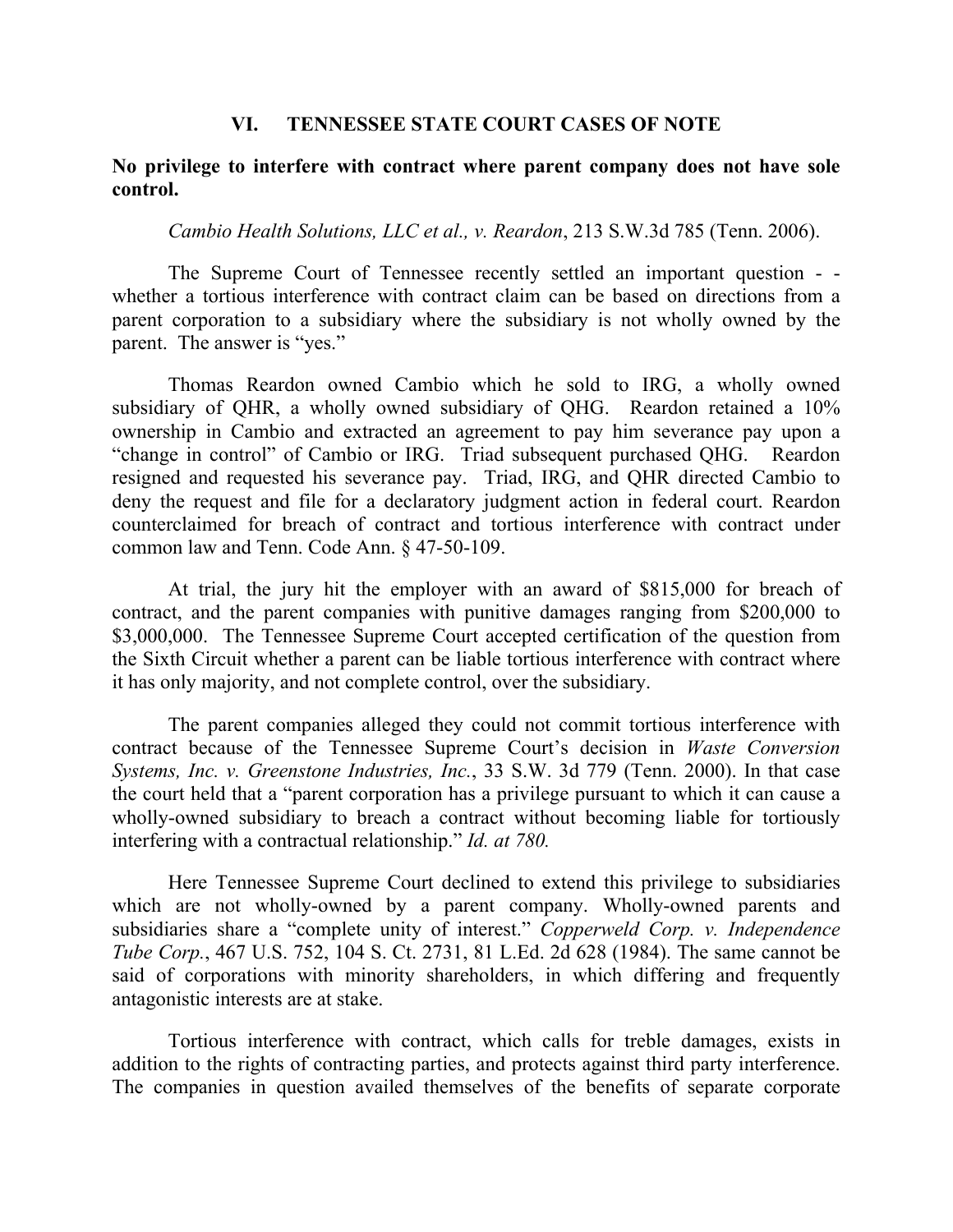identities, and, when hiring Reardon, created the minority shareholder situation they later found so vexing.

The Tennessee Supreme Court adopted a bright line rule against extension of the privilege where the corporation is not a wholly owned subsidiary, rejecting a case by case inquiry into whether the interests of the parent and subsidiary are actually aligned, noting that plaintiffs already face a steep battle in proving the tort of intentional interference with contract.

## **Tennessee Supreme Court holds that whether or not recreational activities are voluntary does not determine whether injuries occur in the course of and arise out of employment**

*Gooden et al., v. Coors Technical Ceramic Co.*, No. E2006-00836-SC-R3-WC, 2007 Tenn. LEXIS 779 (Sept. 6, 2007).

This case may place a serious damper on employee's down-time fun, if employers decide the risk of workers' compensation losses don't justify the productivity benefits gained when employees get a chance to play at work.

Greg Gooden, a night shift worker, died of a heart attack while playing a game of pick-up basketball during his thirty minute paid break. His widow sought workers' compensation benefits, which were denied. On appeal, the Tennessee Supreme Court concluded that Gooden's injuries qualified under Tenn. Code Ann. §50-6-103(a) (2005), i.e., they arose out of and occurred in the course of his employment.

"Arising out of" relates to causation, and is satisfied when a causal connection occurs between the working conditions and the injury. Whether an injury is "in the course of" employment necessitates an inquiry into the time, place and circumstances of the injury, and depends upon whether it occurs during working hours, where he may reasonably be expected to be, or whether he is fulfilling work duties or other incidental tasks.

Though Gooden had very bad arteries, the medical evidence indicated that the strenuous activity contributed to the event. Thus, the real question was whether he was injured in the course of employment.

Two years previous, the Tennessee Supreme Court barred recovery for a worker injured in a three-legged race at a company picnic, and indicated that its voluntary nature was the "touchstone" for determining whether recovery was appropriate. *Young v. Taylor-White, LLC*, 181 S.W.3d 324, 329-30 (Tenn. 2005). To the extent that language created the impression that voluntariness alone determined compensability, the Tennessee Supreme Court backtracked.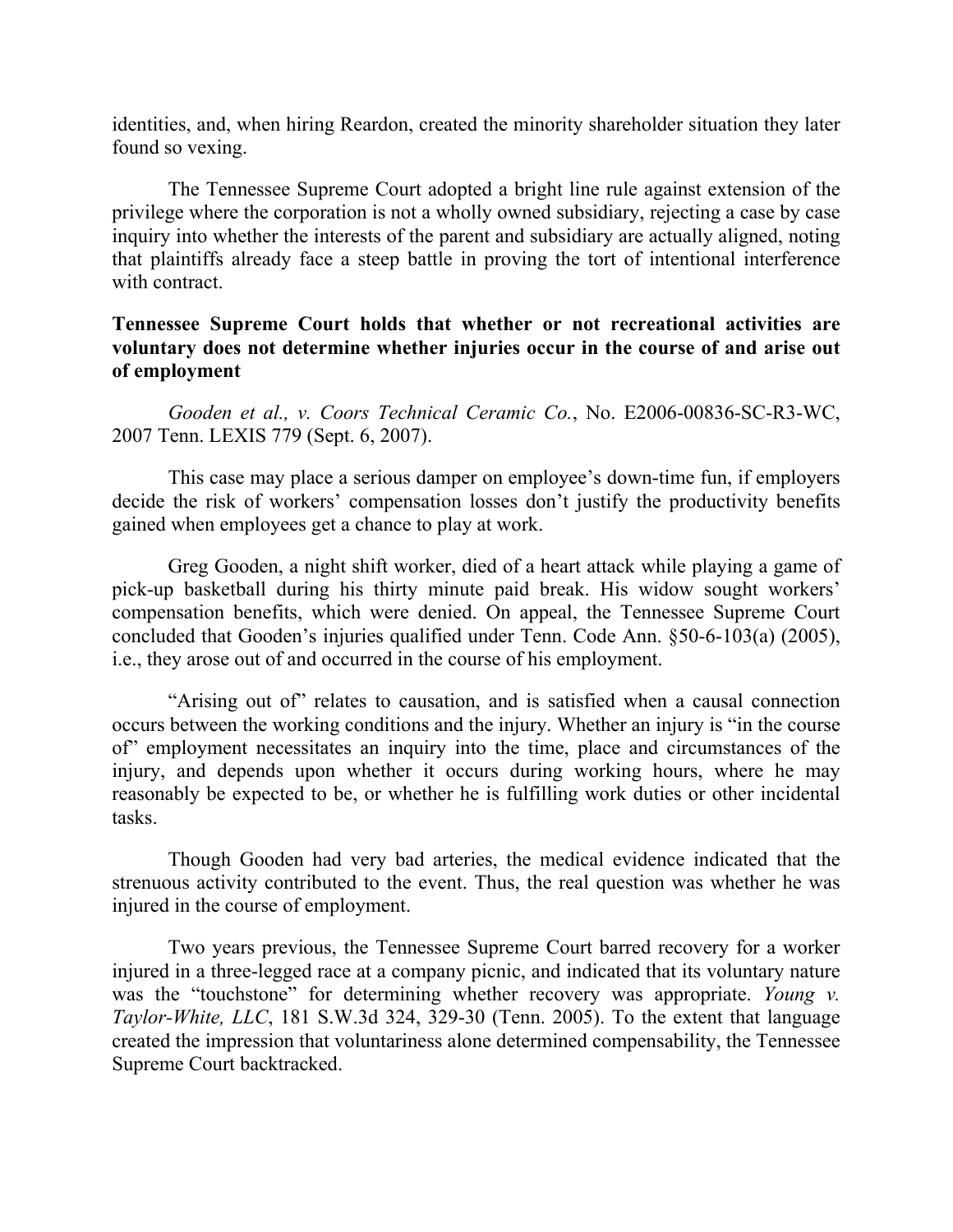Here, Coors' required its employees to stay on premises during their breaks. It knowingly *permitted* the games, which occurred three to four times per week, acquiesced in the installation of the goal, and permitted supervisors to participate on occasion. All these factors, taken together, combined to make the games a regular incident of employment.

# **Don't fire the Good Samaritan - - Court of Appeals refuses to dismiss claim under public policy exception to at-will employment doctrine where employee left store to aid woman under assault.**

*Little v. Eastgate of Jackson, LLC*, 2007 Tenn. App. LEXIS 242 (April 24, 2007)

Jason Little, a clerk at a beer and tobacco store, saw a woman being attacked outside the store where he worked. He ran outside with a baseball bat that was stored under the counter and scared the assailant away. He brought the woman inside and called the police. Two days later, along with his paycheck, Little received a separation notice stating

 [Little] took a baseball bat and left company property, while still on time clock and got involved in a fight across street from the store. This was none or our business, store cannot be put in this kind of liability situation.

Little filed suit, alleging he was terminated in violation of the public policy of the State of Tennessee. The company filed a motion for failure to state a claim, asserting that he was not terminated in violation of any clearly established public policy or for attempting to exercise statutory or constitutional rights. The trial court disagreed, relying in part on Tenn. Code Ann. § 39-11-612 (2003) (Defense of Third Person).

Though the Court of Appeals acknowledged that the exception to the at-will doctrine is to be narrowly applied so that the exception does not swallow up the rule, it nonetheless concluded that an exception was necessary in situations where an employee acts to rescue or protect another person he or she reasonably believes to be in imminent danger of death or serious bodily harm. In doing so, the court relied heavily on the only factually similar reported case which held it was a violation of public policy for an armored car company to fire its driver for getting out of the armored car to stop a knife wielding assailant attacking a victim. *Gardner v. Loomis Armor*, 913 P.2d 377 (Wash. 1996).

### **Under Tennessee Human Rights Act and Tennessee Handicap Act, no liability for employer where bullying supervisor was obnoxious to everyone.**

*Frye v. St. Thomas Health Services*, 227 S.W.3d 595 (Tenn. Ct. App. 2007).

Joan Frye, a 54-year old accounting services manager for a large hospital system, learned recently that working for a horrible, abusive boss does not necessarily translate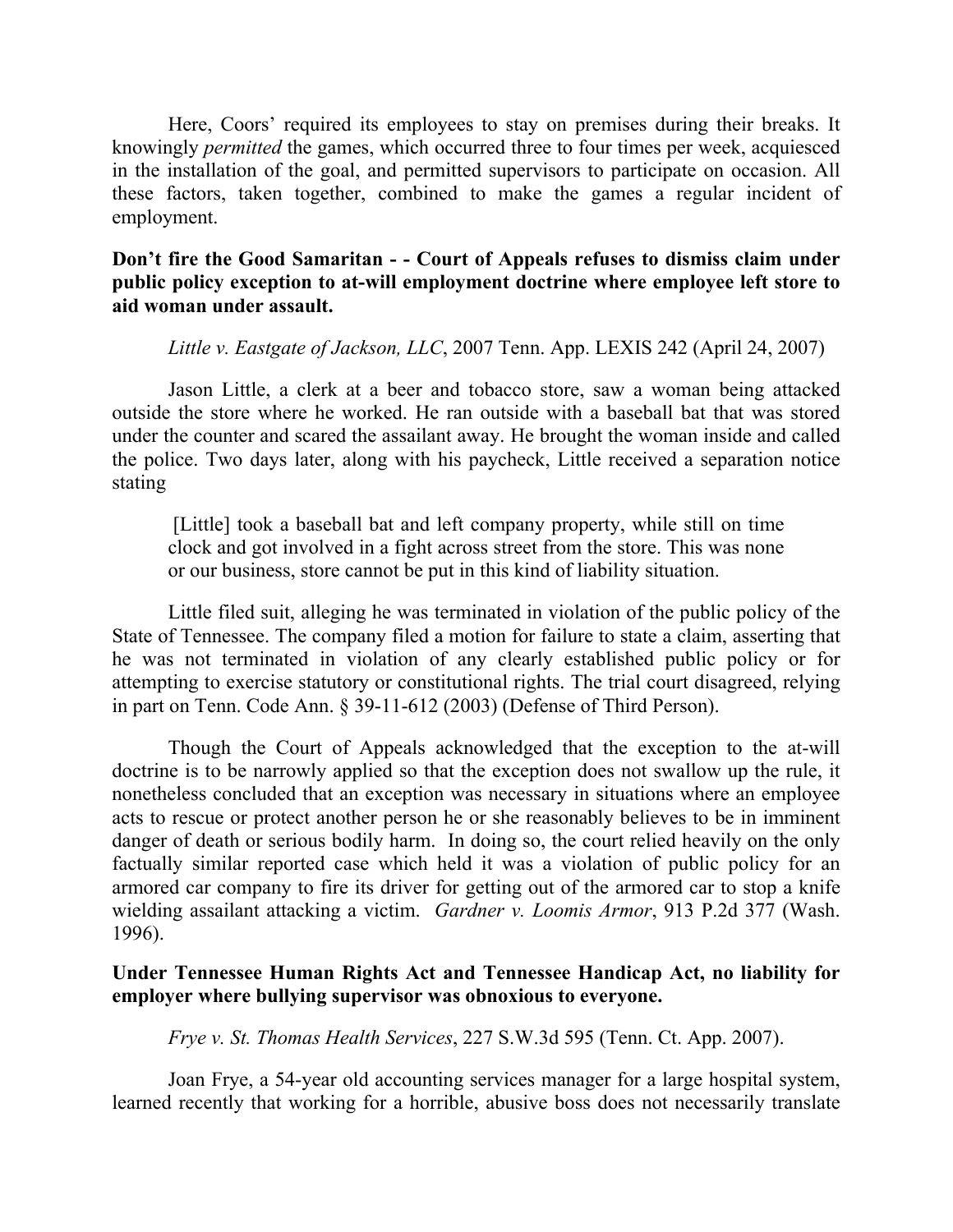into a courtroom victory. Frye filed suit under the Tennessee Human Rights Act, alleging age-based hostile work environment, retaliation, and wrongful disability-based discharge. The Court of Appeals at Nashville upheld the trial court's decision to enter summary judgment in the employer's favor and dismiss her claims.

Frye did not get along with Catherine Doyle, vice president of finance and controller at St. Thomas. While Doyle was out on maternity leave, Frye requested a lateral transfer from Doyle's supervisor, Ken Venuto. Doyle returned to work, and, upon learning of the contemplated move, met with Frye and demanded the transfer take place within two weeks, threatening to fire Frye for "chemistry." Frye speedily informed Venuto she would immediately accept a transfer to Baptist.

Venuto transferred Frye to a position managing the budget and reimbursement process at Baptist. The position had equivalent pay and benefits. Frye, however, claimed it was a demotion because she only supervised three instead of seven employees and because she reported to the controller instead of to Venuto.

Several months later, Frye took Family and Medical Leave for a physical and mental breakdown she attributed to the hostile work environment at St. Thomas. After the expiration of FMLA, she remained on leave. After having been absent for more than seven months and with no indication to her employer of her intent to return, Frye was terminated.

In a very employer-friendly decision, the Court of Appeals concluded that while Frye advanced evidence that the work environment was potentially hostile, there was no evidence (other than some conclusory deposition testimony by Frye) that Doyle was hostile toward her or anyone else *based on their age*. Doyle was found to be "an equal opportunity oppressor," using her dominant, abrupt, rude and oppressive management style on all employees with regard to age.

Plaintiff also alleged she was retaliated against for having complained about age discrimination. The court dispensed with Frye's argument by holding that lateral transfer was not an adverse employment action for the purposes of establishing a hostile work environment and hence, was not an adverse action for retaliation purposes. It would not be wise to assume that this opinion means that plaintiffs advancing only THRA retaliation claims will have to meet a higher standard for adverse action than those proceeding under Title VII theories. The opinion does not even mention *Burlington Northern and Santa Fe Railway Co. v. White*, 126 S. Ct. 2405, 165 L.Ed 345 (2006), under which the Supreme Court made it clear that, for retaliation purposes, the question is whether a reasonable person would be deterred by the activity in question.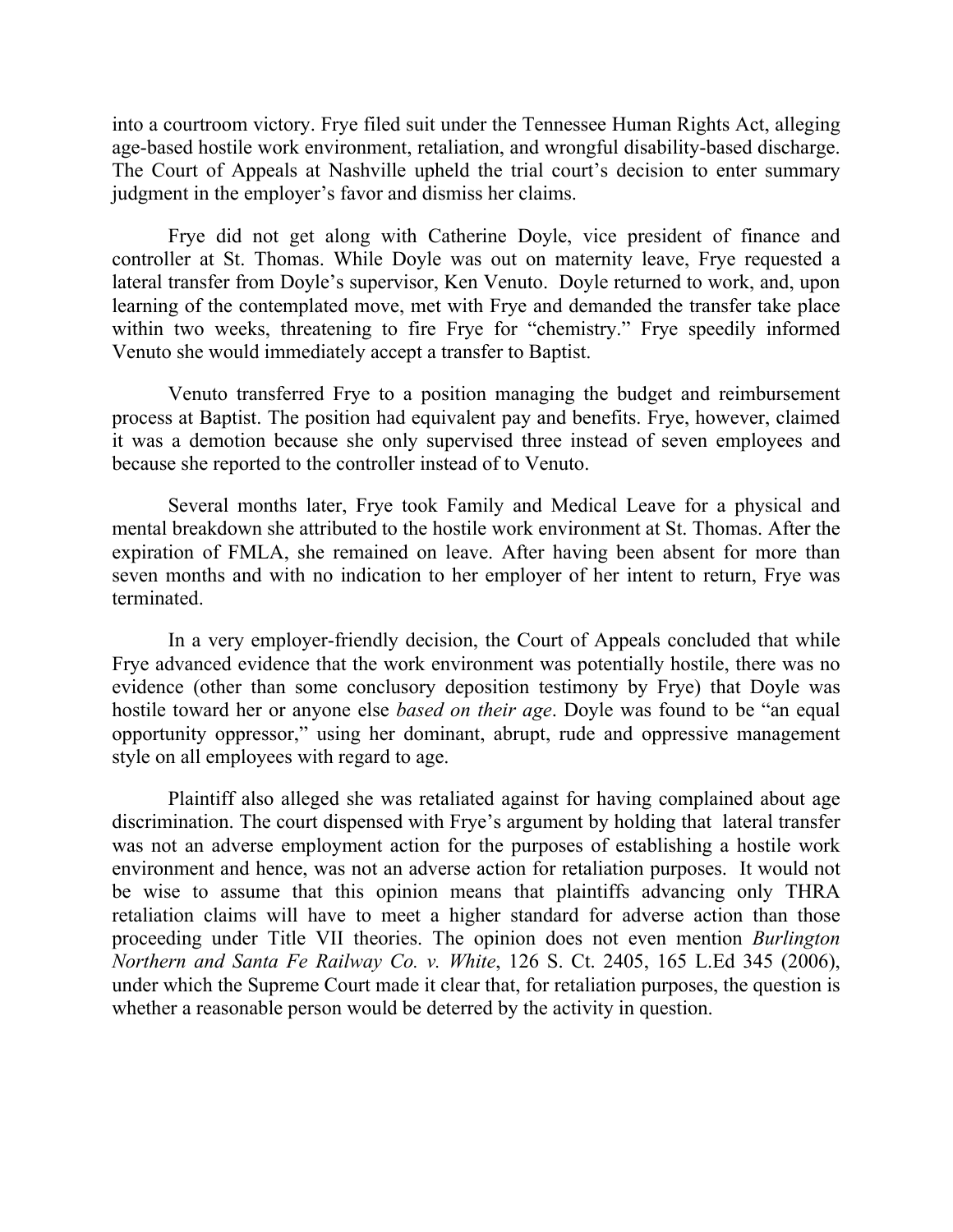#### **VII. TENNESSEE LEGISLATIVE UPDATE**

#### **Physician non-competes. . .** *They're baaaaack!*

For good or ill, the Tennessee legislature largely undid the work of the Tennessee Supreme Court in *Murfreesboro Medical Clinic, P.A. v. Udom*, 166 S.W. 3d 674(Tenn. 2005). That decision declared physician non-competes unenforceable unless specifically authorized by statute.

The new law addresses covenants not to compete in employment or contract for services settings. It deals separately with restrictions on competition in connection with the sale or purchase of a practice or its assets, which are given broader berth.

Restrictions on competition may be included in employment contracts, professional services contracts, shareholder and partnership arrangements and other contracts as long as they are 1) in writing, 2) signed by the parties, and 3) reasonable in scope.

To be reasonable, the restriction must be two years or less and either be restricted to a 10-mile radius of the physician's primary practice location or the county in which it is located, whichever is larger; or be limited to facilities where the employing contracting entity provided services while the physician was under contract.

Radiologists and emergency room physicians, along with osteopathic physicians, cannot be bound by non-competes. All other physicians, as well as podiatrists, chiropractors, dentists, psychiatrists and ophthalmologists can be. Also a non-compete agreement is not binding on a health care provider who has been employed or under contract with the employing or contracting entity for at least six years.

#### **Non Smoker Protection Act snuffs out most workplace smoking.**

Many Tennessee employers have opted for smoke-free workplaces for years, but smoking persisted in a few offices and a much larger number of manufacturing facilities, service businesses and restaurants. The passage of the Tennessee Non-Smoker Protection Act ("NSPA" or the "Act") during the legislature's latest session took some observers by surprise. After all, Tennessee is a state that bans employers from discharging employees solely because they use tobacco products. *Tenn. Code Ann*. § 50-1-304(e)(1). On October 1, 2007, however, nearly every workplace in the state will be "smoke-free" by law, and employers should be alerted both to the new requirements and the potential costs of ignoring them.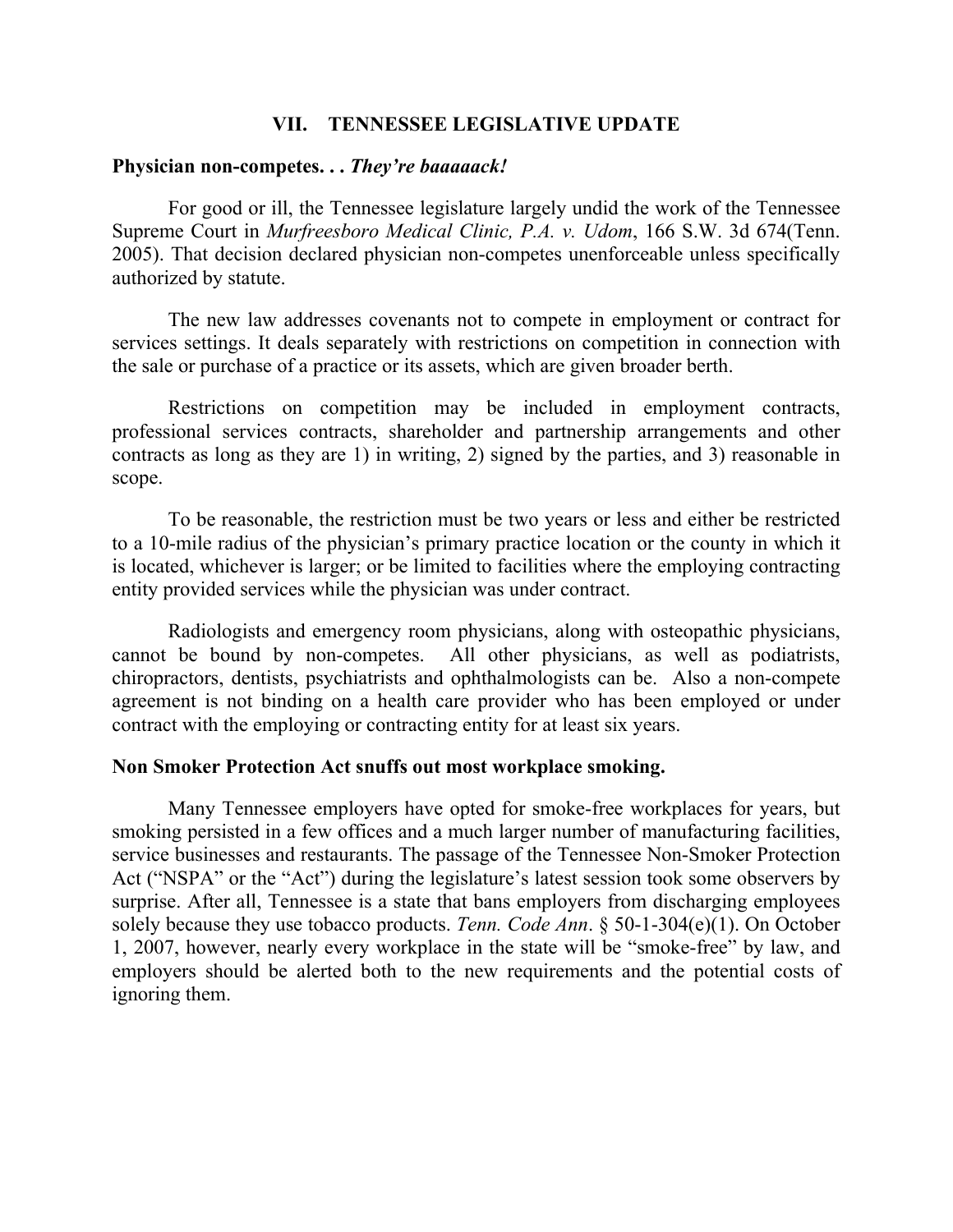The Act is one of several recent victories for non-smoking advocacy groups, and its provisions most closely mirror Arkansas' "Clean Indoor Air Act of 2006."<sup>8</sup> When NSPA's provisions become effective this Autumn, employers, employees and the general public are in for some significant changes.

# **(A) What places are covered?**

Found at *Tennessee Code Annotated* §39-17-1801 *et seq*., NSPA bans smoking in all "enclosed public places,"<sup>9</sup> subject to certain limited exceptions. It requires employers to notify existing employees and applicants of the restriction, as well as anyone who lights up in violation of the Act. Tennessee's Department of Health and its Department of Labor share investigatory responsibility and impose forms of "progressive discipline" against employers who permit smoking or fail to follow their notice obligations.<sup>10</sup>

"Places of employment," both public and private, are included in a long, nonexhaustive list of enclosed "public places" in which smoking is banned.<sup>11</sup> A "place of employment is any enclosed area under an employer's control and which employees normally frequent during employment."<sup>12</sup> Specifically excepted from "place of employment" are private residences, unless used for child, adult or health care facilities.<sup>13</sup> Additionally, some "public places" are not subject to the smoking restriction, namely: 1) businesses that employ three or fewer employees and at which the employer designates a restricted access smoking room; 2) private clubs; 3) age restricted venues; 4) nursing homes and long-term care facilities (with regard to residents only); 5) tobacco-related businesses; 6) commercial vehicles occupied solely by the operator; and 7) properly designated smoking rooms in hotels and motels.<sup>14</sup>

<sup>10</sup> The Act, at Section 2, also empowers both agencies to develop rules and regulations to effectuate its provisions. As of the date this article, no regulations have been announced.

<sup>11</sup> *Id.* at §1802(10); §1803(a).  $^{12}$  *Id.* at §1802(10).  $^{13}$  *Id.* at §1802(8).  $^{14}$  *Id.* at §1804.

 $\frac{1}{8}$ *Ark. Code Ann*. §20-27-1801 *et seq*.

<sup>9</sup> *Tenn. Code Ann*. §39-17-1803(a)*.*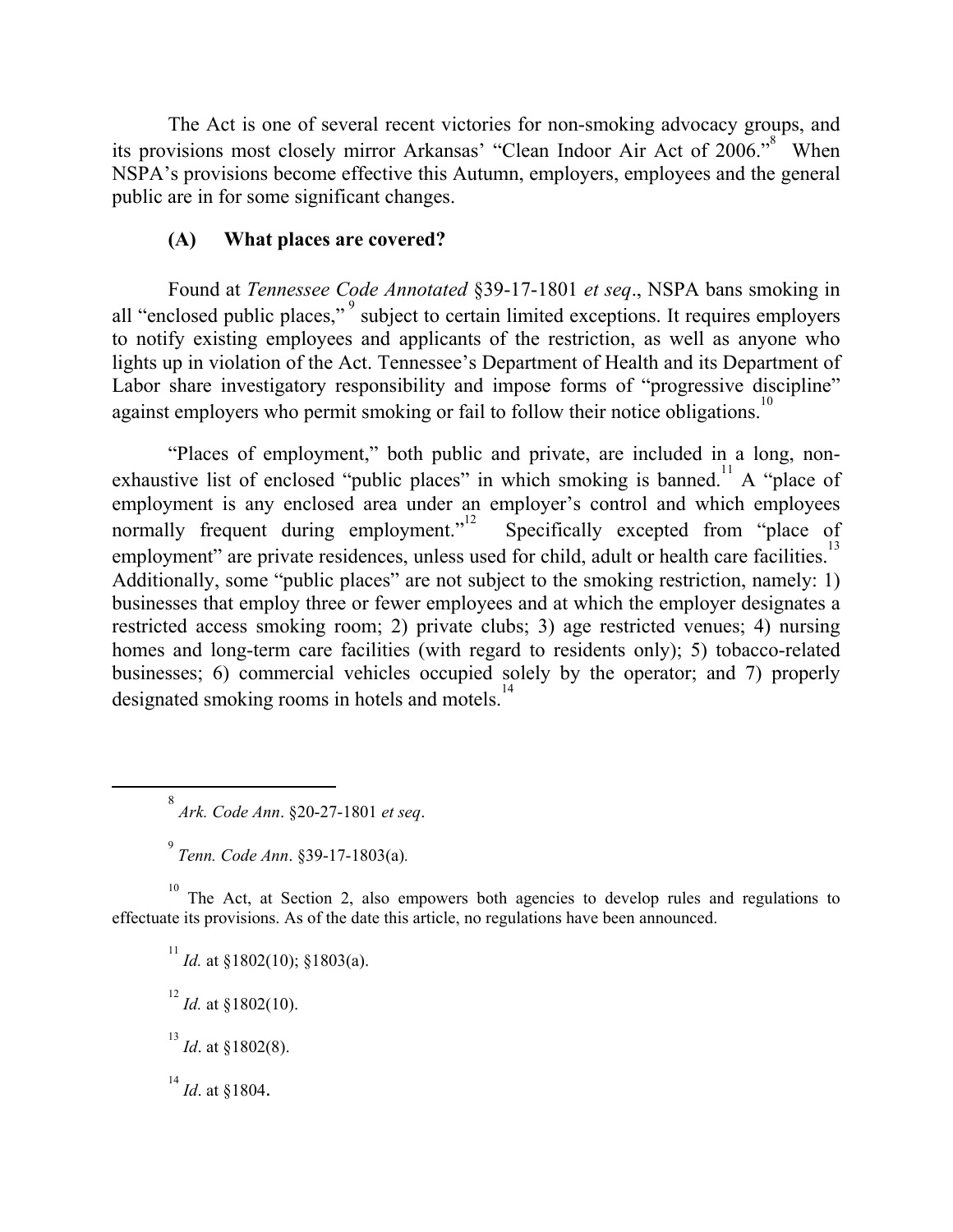Even where the number of employees is three or below, smoking must be conducted in areas not generally open to the public (an employee break room, for example, or an office which is off limits to clients or customers).

Establishments cannot escape coverage merely by holding themselves out as private clubs. The Act requires they either be tax exempt veterans' organizations or auxiliaries or meet all the following criteria: have a permanent membership screening mechanism; limit access and use to members and guests; be controlled by and operate for the benefit and pleasure of its members; and, with the exclusion of membership drives, advertise only to members.<sup>16</sup> In short, if it looks and smells like a restaurant, it is an enclosed public place, no "butts" about it. On the other hand, smoking is permitted in age-restricted venues (e.g., bars, taverns or dance clubs).<sup>17</sup> Every person who seeks admission to the venue must be required to show identification indicating that he or she is over the age of twenty-one (21).

Though residents of nursing homes may smoke in conformity with whatever requirements the facility dictates, employees may not.<sup>18</sup> Properly designated hotel and motel rooms are not subject to the ban, however, so employees may apparently smoke in unoccupied smoking guest rooms if the employer so permits.<sup>19</sup>The sweep of the "enclosed areas" and "public place" definitions is so broad that smoking is banned in employer owned vehicles, except "commercial vehicles when such vehicle is occupied solely by the operator."<sup>20</sup> If "commercial vehicle" is interpreted in conformity with its U.S. Department of Transportation definition, all smoking is banned in the average company car, but permitted in heavy trucks and buses if occupied by the operator alone.

Non-enclosed areas of public places are not covered by the ban, so open air patios, porches, decks, and tents and awnings with the flaps or vents open are not banned areas, nor are buildings with garage doors, provided the bay(s) are actually completely open.<sup>21</sup>

 $\frac{15}{15}$ *Id*. at §1804(6). 16 *Id*. at §1802(9).  $^{17}$  *Id.* at §1802(2).  $^{18}$  *Id.* at §1804(5). 19 *Id*. at §1804(2). 20 *Id*. at §1802(5) and (10); §1804(10).  $^{21}$  *Id.* at §1804(4).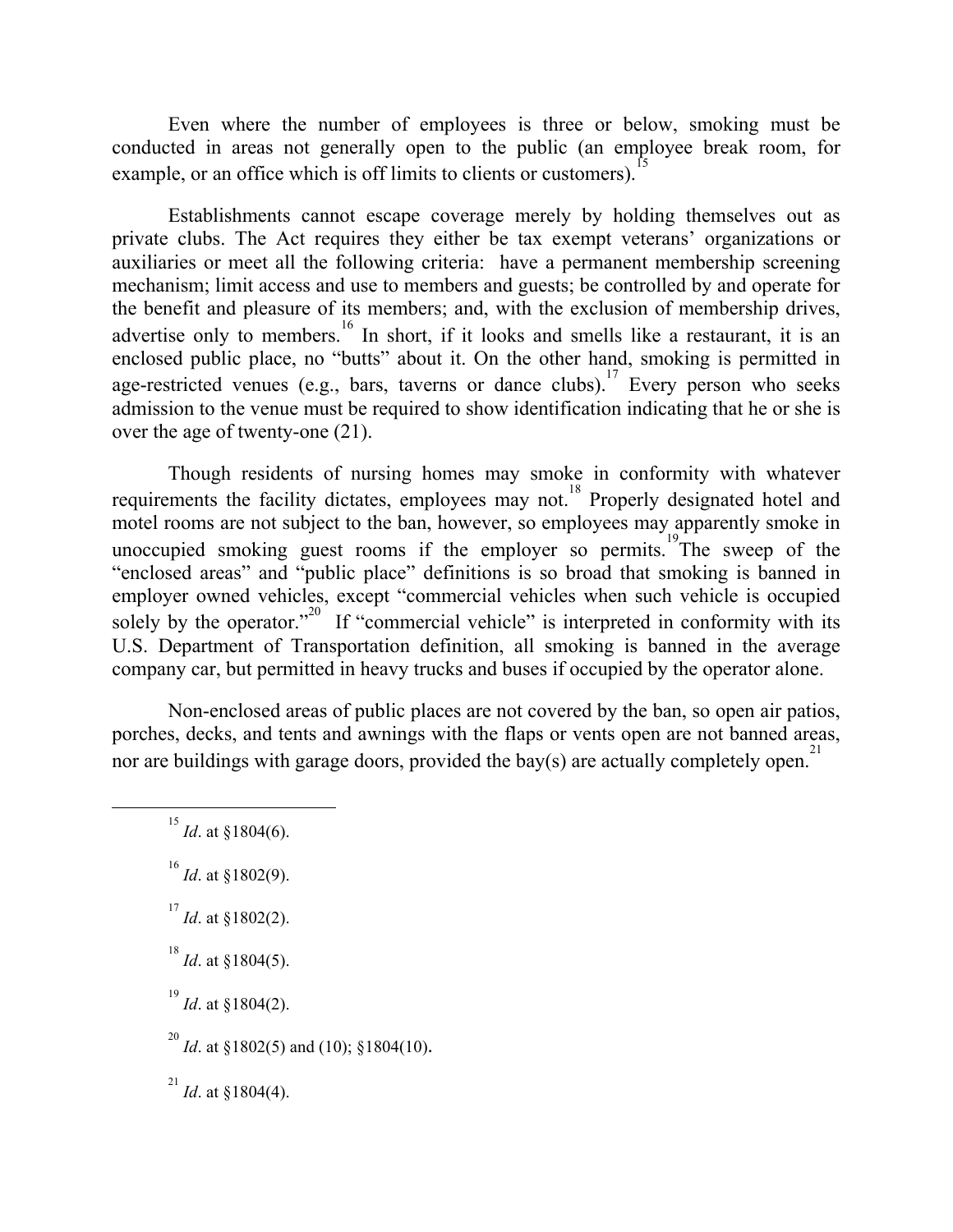# **(B) Employer Responsibilities**

Anyone who owns, manages, operates or controls any public place or place of employment where smoking is banned has responsibilities. First, the prohibition on smoking must be communicated to applicants and employees.<sup>22</sup> Second, "no smoking" signs or symbols must be clearly and conspicuously posted at every entrance to every public place and place of employment covered by the act.<sup>23</sup> Third, owners, managers, operators and employees "shall inform persons violating this part of the appropriate provisions thereof." $24$ 

# **(C) The consequences for violating the Act**

What are the consequences for failing to provide notice to applicants, employees, the public and violators? The Act provides first for an initial written warning, then a one hundred dollar (\$100) fine and, finally, a five hundred dollar (\$500) fine for violations occurring within any twelve-month period.<sup>25</sup> Each day of a "knowing" violation counts as a separate and distinct violation,<sup>26</sup> so fines can add up quickly for those who have been given an initial warning by either the Department of Labor or the Department of Health.

One final, and very important word of warning to employers is in order. Because the Act so clearly enshrines public policy against smoking in public places, employers must handle employees who complain about violations of the Act with caution. NSPA expressly provides a complaint mechanism to be utilized by "any person."<sup>27</sup> Firing an employee because he or she complains about smoking coworkers or the public may well result in liability under the Tennessee Public Protection Act, *Tenn. Code Ann.* §50-1-304, as well as a potential common law retaliatory discharge claim.

# **(D) What's an employer to do?**

- $\frac{22}{2}$ *Id*. at §1803(b).
	- 23 *Id*. at §1805.
	- $^{24}$  *Id.* at §1806(e).
	- 25 *Id*. at §1807(b).
	- 26 *Id*. at §1807(c).
	- $^{27}$  *Id.* at §1806(c).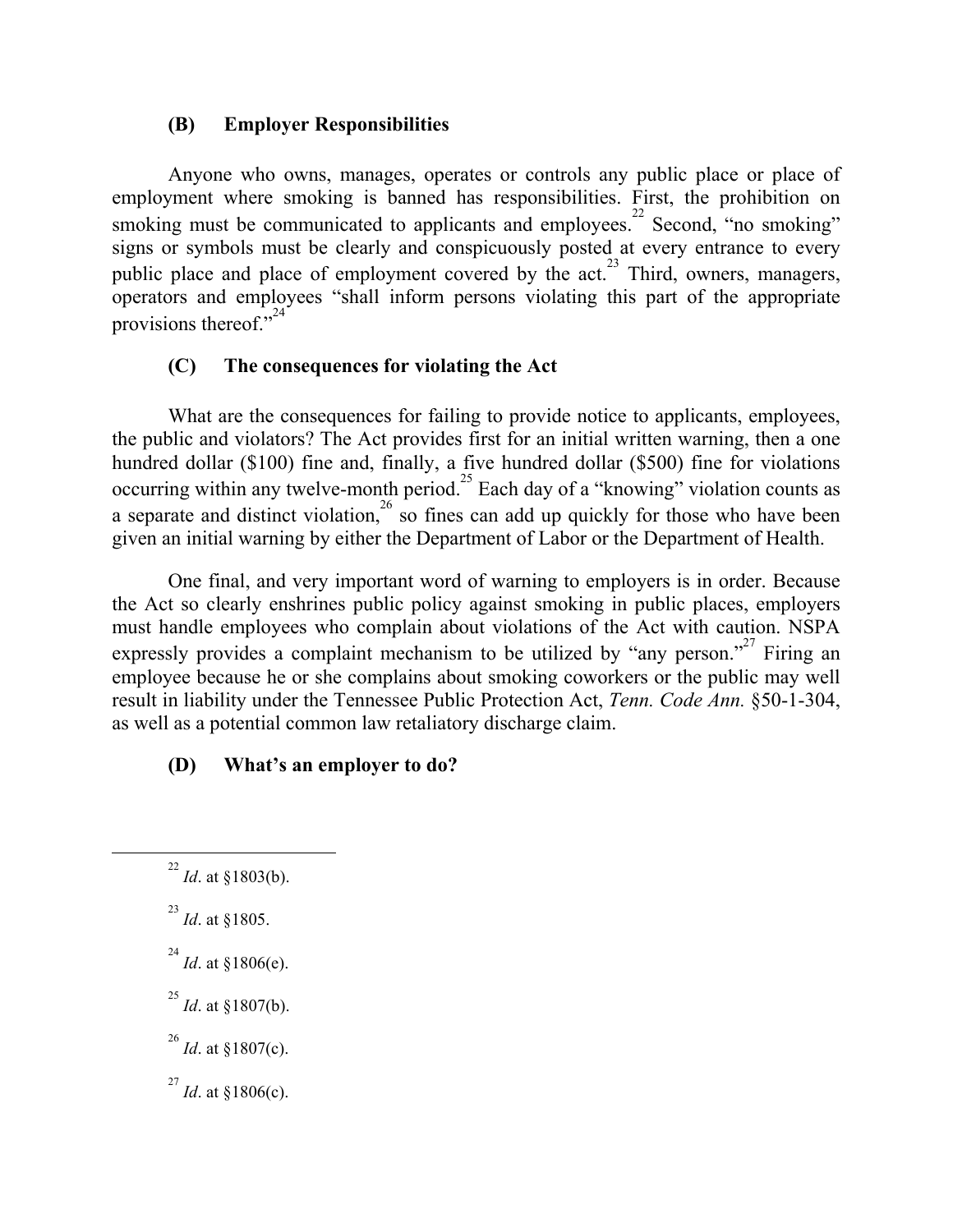So what is an employer to do? Communicate NSPA's restrictions to applicants and employees (a concise, small print line on the application should suffice, as will a company-wide email or posting notices in conspicuous places). Enforce the ban on smoking inside, and create a clear policy regarding whether and where it is permitted anywhere outside. Post the required signs and symbols, or at least make sure the signs are posted at the entrances to the building in which the employer has offices. Consider a written policy in the employee handbook which communicates the above and encourages employees to report problems to management. And, in the event of a complaint, avoid characterizing the employee who makes the report as a "troublemaker" or "whiner" and prevent retaliation against the complainant.

### **VIII. TENNESSEE ATTORNEY GENERAL'S OFFICE**

## **Vacation Pay policies control whether employee is paid for unused time at termination of employment.**

The payment of final wages for **private** employees in Tennessee is governed by T.C.A.  $\S$  50-2-103(a)(3) and (g), which mandates payment "in full [of] all wages or salary" earned at the time of separation and all "vacation pay or other compensatory time that is owed to the employee by virtue of company policy or labor agreement" no later than twenty-one days following the date of separation. One frequent question posed to counsel is: "Can we deduct amounts from final paychecks for expenses such as uniforms, tuition or equipment costs?" Even more frequent are inquiries regarding whether, and under what circumstances, employees are entitled to be paid for vacation upon termination.

Employers frequently deduct amounts from employee paychecks for a variety of costs, but it is dangerous to do so without written evidence of an employee's consent. The statute mandates payment "in full [of] all wages or salary." To overcome the absolutist language of the statute, employers must demonstrate agreement to any wage payment deductions. This requirement applies even where an employer suspects employee theft. While explaining that the police have been notified while handing over the final check may not be particularly appealing, it will keep an employer from committing a criminal misdemeanor and subjecting itself to civil penalties and fines under this statute.

The proactive approach? Include a written agreement to deduct costs for uniforms, equipment replacement, lost keys and other security devices, travel or vacation advances, and the like as part of the hiring process. For existing employees, require a separate signed agreement when the next handbook or other major policy revisions are issued.

The greatest source of ongoing confusion is the vacation pay language, added in 1999. Many employers adopted an aggressive interpretation of the provision, refusing to pay accrued vacation in "for cause" terminations, for failure to give notice, or based on a "use it or lose it" policy. The Tennessee Department of Labor (TNDOL) responded to a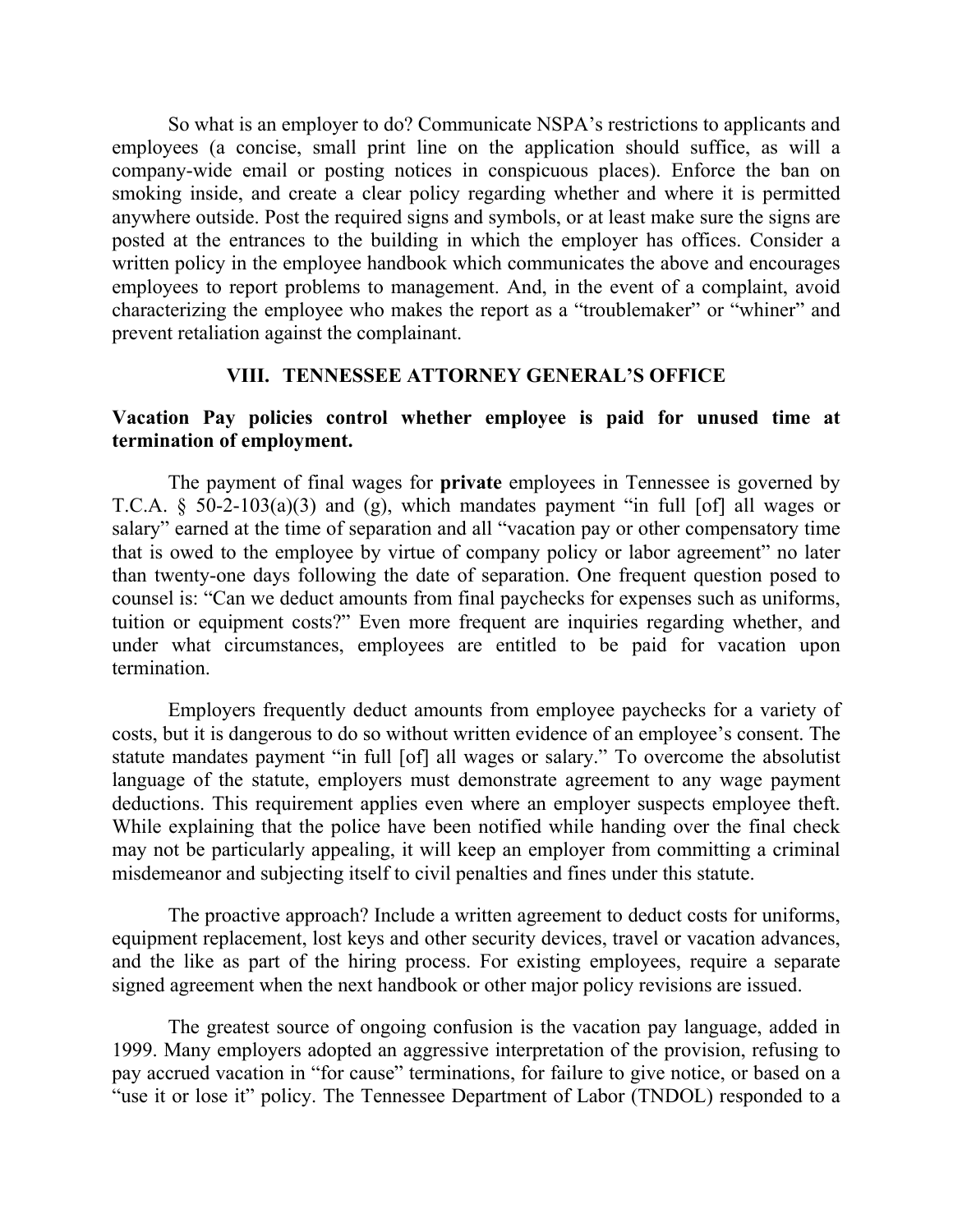1999 Tennessee Attorney General opinion letter by taking the position that accrued vacation must be paid **regardless** of an employer's policies to the contrary. The opinion letter stated, "an employee who has accrued vacation leave under his or her employer's employment policy pertaining to the accrual of vacation leave is entitled to receive payment …upon termination of employment." Op. Att'y Gen. No. 00-132, 2000 Tenn. AG LEXIS 133 (August 17, 2000). The TNDOL's position essentially equated "accrued" with "earned."

Then, in November of 2006, the Attorney General's office issued another opinion letter, concluding that the language of the statute calls for the payment of "accrued" vacation only when the text of the employer's policy or collective bargaining agreement so dictates. Op. Att'y Gen. No. 06-169, Tenn. AG LEXIS 189 (November 13, 2006). The Attorney General's opinion directs attention at the "text" of an employer's policy, though the statute expressly does not require a written policy. Subsequent to the Attorney General's opinion the state is speaking with a single voice. Within a short period of time, the TNDOL's "Frequently Asked Questions" web page was altered to reflect the Attorney General's opinion.

In the context of terminations and final paychecks Tennessee employers are now free to apply vacation pay policies that do not permit payment of unused but accrued vacation, which permit payment only when the employee gives a certain amount of notice, or which deny payment in "for cause" terminations, without fear of facing an administrative enforcement action. Though that news is of great comfort, this interpretation of the statute still does not foreclose the possibility of a contract claim for payment of accrued vacation.

In *Vargo v. Lincoln Brass Works, Inc.*, 115 S.W.3d 487,492, 494 (Tenn. 2003), the Tennessee Supreme Court upheld an award of severance pay to a laid off employee on the theory that the company's ambiguous handbook language, the absence of a contractual disclaimer, and its prior record of routinely making such payments created a vested right.

The *Vargo* decision, in a footnote, cites to *Gaines v. Response Graphics, Inc.*, 1992 Tenn. App. LEXIS 895, No. 01A01-9204-CV-00181, at \* 2 (Tenn. Ct. App. Nov. 6, 1992), for the proposition that courts decline to enforce handbooks as contracts where the document includes a specific disclaimer. In *Gaines*, the employer argued there was no agreement to pay employees for accrued but unused vacation and that its written policy providing for forfeiture was contractually binding. Citing *48A Am.Jur.2d Labor and Relations § 1822*, Judge Ben H. Cantrell upheld a vacation pay award to a laid off employee under the theory that "paid vacation is a form of compensation" and, once earned, must be paid, absent some agreement to the contrary. "If the employer is not bound by the handbook, the employee is not either. Therefore, the forfeiture provisions of the handbook cannot defeat the employee's right to accrued vacation pay." Id. at \*\*3-5.